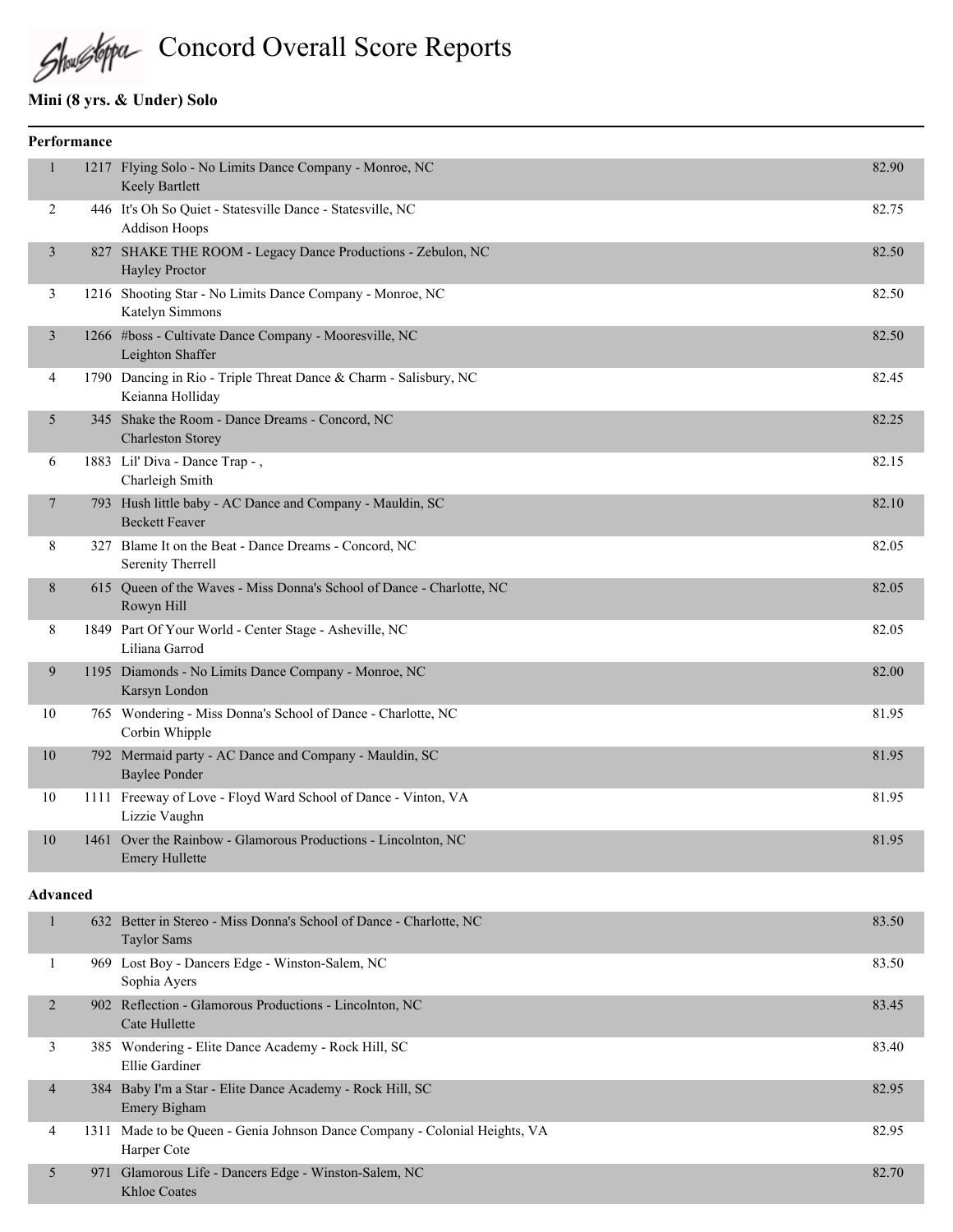| 6  | 1694 Friend Like Me - Institute of Divine Arts - Winston Salem, NC<br>Ava Harris | 82.65 |
|----|----------------------------------------------------------------------------------|-------|
|    | 1693 Freedom - Institute of Divine Arts - Winston Salem, NC<br>Kyla Brooks       | 82.60 |
| 8  | 634 The Greatest - Miss Donna's School of Dance - Charlotte, NC<br>Raegan Hinson | 82.55 |
| 9  | 386 I'm a Blonde - Elite Dance Academy - Rock Hill, SC<br>Zoe Grace Hovestadt    | 82.50 |
| 10 | 970 Little Bit Too Much - Dancers Edge - Winston-Salem, NC<br>Kylee Ward         | 82.40 |

|                |     | 1376 I Dreamed A Dream - Steps N Motion Dance Studio - Charlotte, NC<br>Lilly Cavanaugh                 | 84.75 |
|----------------|-----|---------------------------------------------------------------------------------------------------------|-------|
| 2              |     | 1377 Oops I Did It Again - Steps N Motion Dance Studio - Charlotte, NC<br>Charlie Goodwin               | 84.25 |
| 3              | 169 | How Does A Moment Last Forever - Pointe South Dance - Randleman, NC<br><b>Tate Dreyer</b>               | 83.70 |
| 3              |     | 1411 Pretty Girls - Steps N Motion Dance Studio - Charlotte, NC<br>Stella Ko                            | 83.70 |
| $\overline{4}$ |     | 1375 The Scientist - Steps N Motion Dance Studio - Charlotte, NC<br>Harper Cavanaugh                    | 83.60 |
| 5              |     | 1292 Kokoro - Renner Dance Company - Chapel Hill, NC<br>Ema Oza                                         | 83.50 |
| 5              |     | 1374 Gasoline Rainbows - Steps N Motion Dance Studio - Charlotte, NC<br>Aspen Roberts                   | 83.50 |
| 6              |     | 1130 Sing - Floyd Ward School of Dance - Vinton, VA<br><b>Teagan Doss</b>                               | 83.25 |
| 7              |     | 1378 Mama I'm A Big Girl Now - Steps N Motion Dance Studio - Charlotte, NC<br>Wilow Woodley             | 83.10 |
| 8              |     | 77 The Basement - Divine Dance Center - Roanoke, VA<br>Sydney Fitzgerald                                | 83.05 |
| 9              |     | 1412 Material Girl - Steps N Motion Dance Studio - Charlotte, NC<br><b>Faith Carlton</b>                | 82.80 |
| 10             |     | 219 Play That Sax - Darden Dance Company - Mooresville, NC<br>Kaylee Brunson                            | 82.60 |
| 10             |     | 1811 What A Beautiful Name - Tammy Arrowood's Stars of Tomorrow - Cherryville, NC<br>Savannah Mae Dills | 82.60 |

# **Mini (8 yrs. & Under) Duet/Trio**

|   | Performance |                                                                                                                |       |
|---|-------------|----------------------------------------------------------------------------------------------------------------|-------|
|   |             | 1189 Heaven is a Place on Earth - No Limits Dance Company - Monroe, NC<br>Kerrington Baker, Ellie Lynch        | 83.25 |
| 2 |             | 1190 Business of Love - No Limits Dance Company - Monroe, NC<br>Karsyn London, Lauren Presson, Katelyn Simmons | 82.65 |
| 3 |             | 1283 Wings - Cultivate Dance Company - Mooresville, NC<br>Leighton Shaffer, McKenna Klink                      | 82.25 |
| 4 |             | 437 Faith - Statesville Dance - Statesville, NC<br>Elissa Harris, Zaylee Ottone                                | 82.05 |
| 5 |             | 1538 Treat Myself - Just Be Dance Academy - Fort Mill, SC<br>Leighton Chapman, Raelyn Chapman                  | 81.60 |
| 6 |             | 464 Cha Cha Heels - Just Be Dance Academy - Fort Mill, SC<br>Cora Wendelken, Addison Vega                      | 81.55 |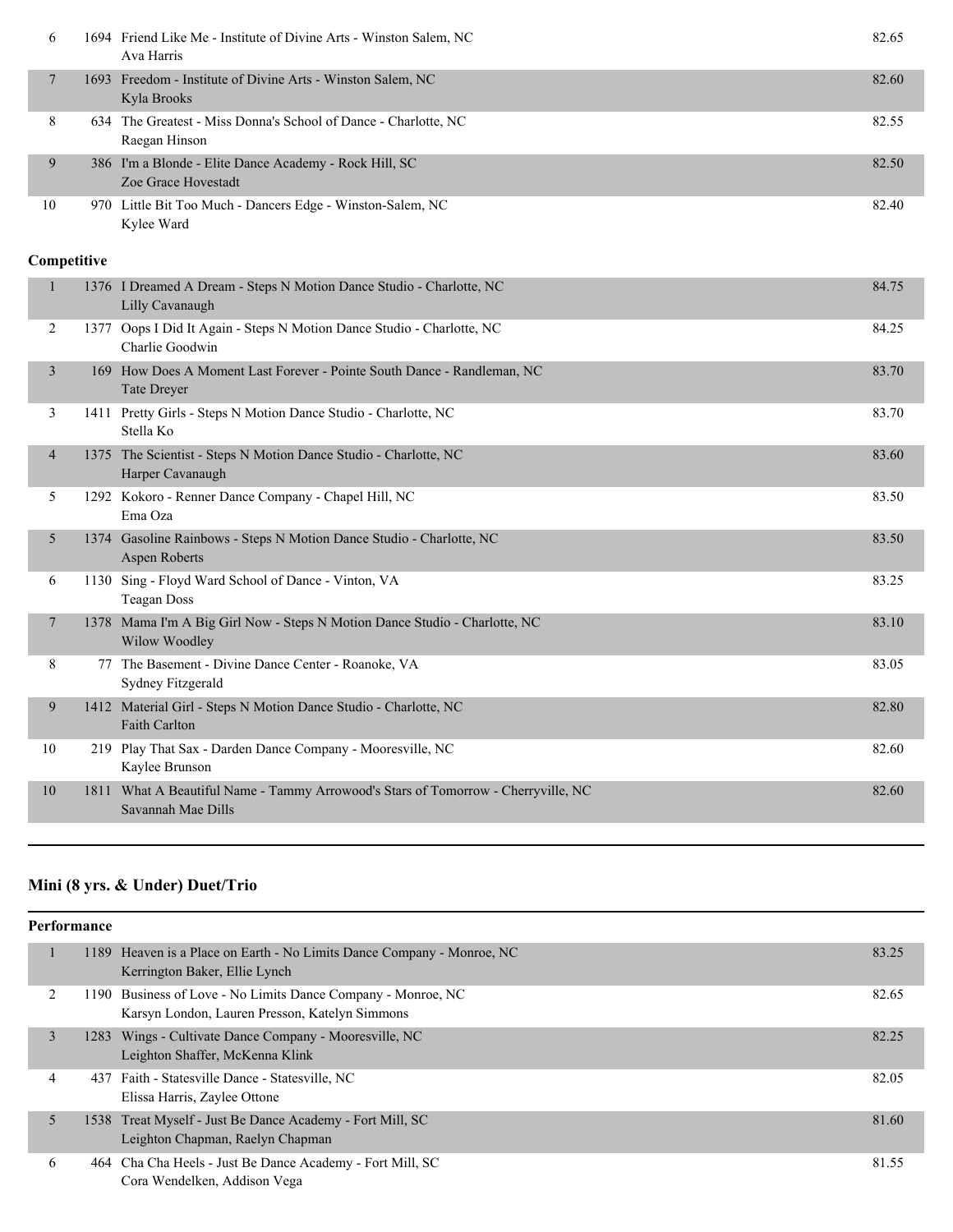| $\overline{7}$  |             | 550 Hot Hot Hot - Dancin' Debbie's - West Jefferson, NC<br>Scotlyn Johnson, Meridy Brown                                   | 81.50 |
|-----------------|-------------|----------------------------------------------------------------------------------------------------------------------------|-------|
| 8               |             | 328 I Hate Boys - Dance Dreams - Concord, NC<br>Phoenix Daniels, Piper Kennon                                              | 81.45 |
| 9               |             | 274 Dancing For My Life - To the Pointe Academy of Dance - Turkey, NC<br>Alayna Fowler, Cali James                         | 81.30 |
| 10              |             | 1327 I Can Do Better - Genia Johnson Dance Company - Colonial Heights, VA<br>Ember Wilson, Kennedy Thompson, Tegan Lindsey | 81.00 |
| <b>Advanced</b> |             |                                                                                                                            |       |
| $\mathbf{1}$    |             | 382 My Strongest Suit - Elite Dance Academy - Rock Hill, SC<br>Lindsay DeVinney, Lizzy Hanna                               | 82.95 |
| 2               |             | 1255 Built For This - Cultivate Dance Company - Mooresville, NC<br>Ava Garay, Rinley Hall, Leighton Shaffer                | 82.65 |
| $\mathfrak{Z}$  |             | 1093 Hand to Hold - Floyd Ward School of Dance - Vinton, VA<br>Berkley DeHaven, Gabriella Dehaven                          | 82.60 |
| 4               |             | 380 Proud Mary - Elite Dance Academy - Rock Hill, SC<br>Zoe Grace Hovestadt, Emery Bigham, Ellie Gardiner                  | 82.55 |
| 4               |             | 639 Fired Up - Miss Donna's School of Dance - Charlotte, NC<br>Raegan Hinson, Taylor Sams                                  | 82.55 |
| 5               |             | 1827 Tea Party - Tammy Arrowood's Stars of Tomorrow - Cherryville, NC<br>Bailey Hoyle, Madilyn Mathes                      | 81.15 |
|                 | Competitive |                                                                                                                            |       |
| $\mathbf{1}$    |             | 160 Dem Beats - Pointe South Dance - Randleman, NC<br>Ella Peele, Adelaide Cone, Tate Dreyer                               | 83.90 |
| $\overline{2}$  |             | 118 Reet Petite - Divine Dance Center - Roanoke, VA<br>Addy Bell, Aubren Teague, Arwen Weddle                              | 83.85 |
| $\mathfrak{Z}$  |             | 146 Hey Hi Hello - Pointe South Dance - Randleman, NC<br>Ava Miller, Amelia Luther                                         | 83.05 |
| 4               |             | 148 Milkshake - Pointe South Dance - Randleman, NC<br>Kailyn Garner, Norah Shortridge                                      | 82.80 |
| 5               |             | 1131 Who's the Fairest One of All - Floyd Ward School of Dance - Vinton, VA<br>Teagan Doss, Maelie Pritt                   | 82.55 |
| 6               |             | 1826 Oh So Quiet - Tammy Arrowood's Stars of Tomorrow - Cherryville, NC<br>Kinsley Guin, Savannah Mae Dills                | 82.35 |
| 7               | 223         | Dinero - Darden Dance Company - Mooresville, NC<br>Brooklyn DeAndrea, Kaylee Brunson                                       | 81.90 |
|                 |             |                                                                                                                            |       |

# **Mini (8 yrs. & Under) Small**

|   | <b>Performance</b> |                                                                                                                                                           |       |  |  |  |
|---|--------------------|-----------------------------------------------------------------------------------------------------------------------------------------------------------|-------|--|--|--|
|   |                    | 1559 MANIAC - Legacy Dance Productions - Zebulon, NC<br>Charlotte Thieman, Gracie High, Hayley Proctor, Kendall Todd, Lila Johnson, Marlee Morgan, Parker | 83.30 |  |  |  |
|   |                    | Butler, Shelby Sims                                                                                                                                       |       |  |  |  |
|   |                    | 1868 A Bushel and a Peck - No Limits Dance Company - Monroe, NC                                                                                           | 83.15 |  |  |  |
|   |                    | Heidi Hendrick, Harper Felt, Harmony Davis, Lucy Sandlin, Katie Thomas, Parker Myers, Ellie Lynch,                                                        |       |  |  |  |
|   |                    | Kerrington Baker, Emerson Gaddy                                                                                                                           |       |  |  |  |
| 3 |                    | 228 Fierce - AC Dance and Company - Mauldin, SC                                                                                                           | 83.05 |  |  |  |
|   |                    | Kaylee Ruquet, Brielle Thompson, Bella McKaba, Emma McBride, Ceana Robinson, Britton Simms,                                                               |       |  |  |  |
|   |                    | Avery Doyle, Adriana Hill                                                                                                                                 |       |  |  |  |
| 4 |                    | 26 Boogie Woogie Bugle Boy - Statesville Dance - Statesville, NC                                                                                          | 82.85 |  |  |  |
|   |                    | Addison Hoops, Charlotte Mallacoccio, Alice Christian, Dwa Carson, Elissa Harris, Mollie McMahon,                                                         |       |  |  |  |
|   |                    | Lydia Stevenson, Vera Shue, Zaylee Ottone                                                                                                                 |       |  |  |  |
|   |                    | 25 A Little Party - Statesville Dance - Statesville, NC                                                                                                   | 82.80 |  |  |  |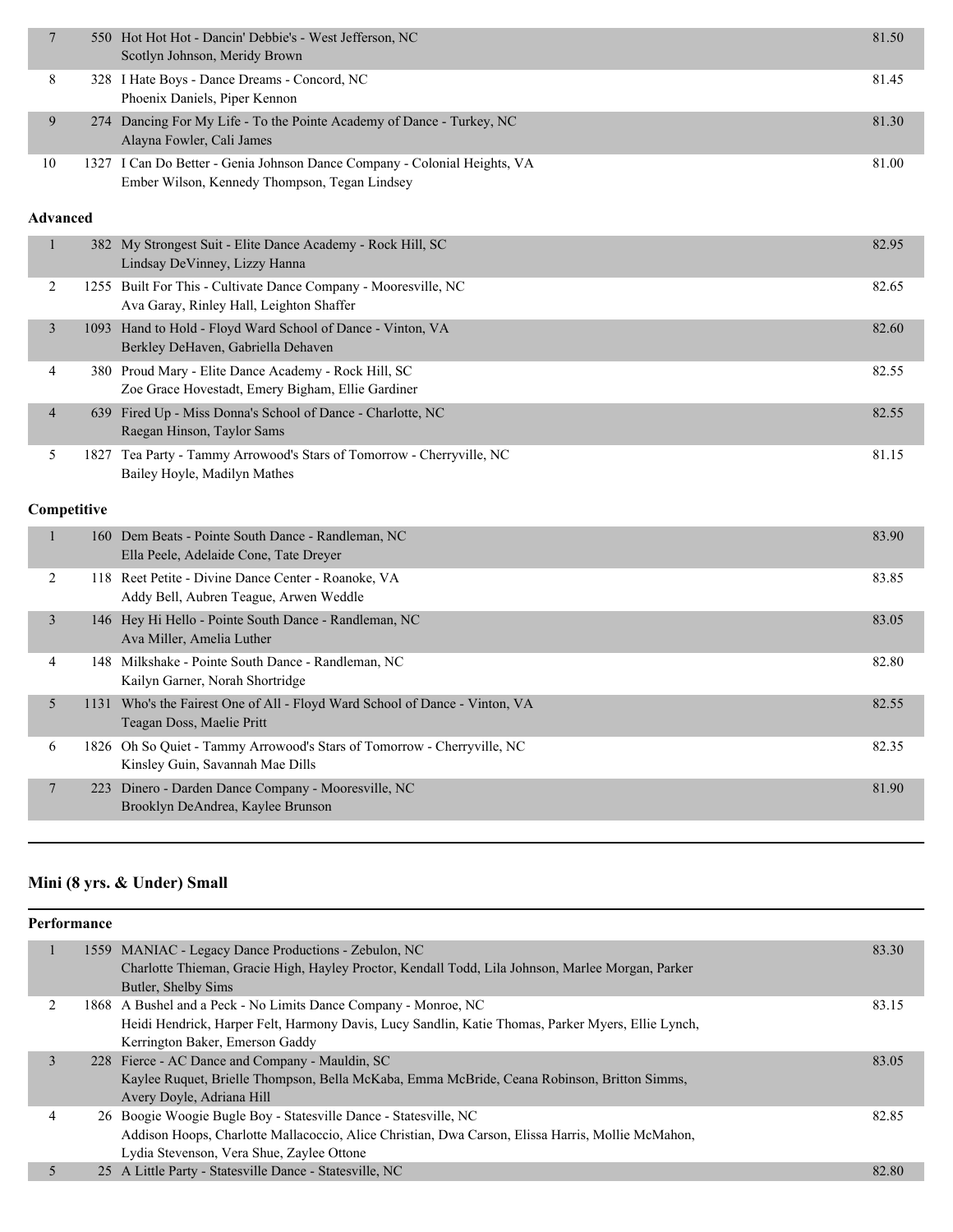|    |      | Addison Hoops, Alice Christian, Charlotte Mallacoccio, Dwa Carson, Elissa Harris, Lydia Stevenson,<br>Mollie McMahon, Zaylee Ottone, Vera Shue                                                                  |       |
|----|------|-----------------------------------------------------------------------------------------------------------------------------------------------------------------------------------------------------------------|-------|
| 6  |      | 234 Sassy - AC Dance and Company - Mauldin, SC<br>Malia Brown, Beckett Feaver, Baylee Ponder, Ahrianna Freeman                                                                                                  | 82.75 |
| 7  |      | 329 Let's Get Loud - Dance Dreams - Concord, NC<br>Serenity Therrell, Piper Kennon, Phoenix Daniels, Charley Morgan                                                                                             | 82.70 |
| 7  |      | 1475 GOODSHIP LOLLIPOP - Triple Threat Dance & Charm - Salisbury, NC<br>Londyn Williams, Za'Maria Ellis, Kyndal Neely, Keianna Holliday                                                                         | 82.70 |
| 8  |      | 546 Shake - Dancin' Debbie's - West Jefferson, NC<br>Scotlyn Johnson, Meridy Brown, Collins Brown, Alexa Pressnell                                                                                              | 82.65 |
| 9  |      | 870 Sing x 3 - No Limits Dance Company - Monroe, NC<br>Scarlett Bryant, Heidi Hendrick, Karsyn London, Parker Myers, Kate North, Lauren Presson, Lillian<br>Sherrill, Katelyn Simmons, Kerrington Baker         | 82.55 |
| 9  |      | 872 Wonderful World - No Limits Dance Company - Monroe, NC<br>Scarlett Bryant, Parker Myers, Kerrington Baker, Kate North, Heidi Hendrick, Ellie Lynch, Lucy Sandlin                                            | 82.55 |
| 9  | 1483 | Shake Your Groove Thing - Tilley's Dance Academy - Statesville, NC<br>Sophia Gonzalez, Remington Mills, Olivia Carr, Meredith Keller, Madelyn Bustle, Maddox Waylett,<br>Evelyn Greene, Emma Driver, Elea Josey | 82.55 |
| 10 | 29   | Ninja Rap - Statesville Dance - Statesville, NC<br>Addison Hoops, Alice Christian, Charlotte Mallacoccio, Dwa Carson, Elissa Harris, Lydia Stevenson,<br>Mollie McMahon, Vera Shue, Zaylee Ottone               | 82.50 |
| 10 |      | 1251 Material Girl - Cultivate Dance Company - Mooresville, NC<br>Rinley Hall, McKenna Klink, Leighton Shaffer, Bianca Travoglino                                                                               | 82.50 |
| 10 |      | 1252 I Will Survive - Cultivate Dance Company - Mooresville, NC<br>Rinley Hall, McKenna Klink, Leighton Shaffer, Bianca Travoglino                                                                              | 82.50 |
|    |      |                                                                                                                                                                                                                 |       |

### **Advanced**

|                |     | Hadleigh Helms, Addy Drake                                                                                                                                        |       |
|----------------|-----|-------------------------------------------------------------------------------------------------------------------------------------------------------------------|-------|
| $\overline{2}$ |     | 871 Work It Out - No Limits Dance Company - Monroe, NC<br>Lillian Sherrill, Lauren Presson, Keely Bartlett, Katelyn Simmons, Karsyn London, Braxton Stegall, Addy | 82.80 |
|                |     | Drake                                                                                                                                                             |       |
| $\overline{3}$ |     | 434 Imagine - Elite Dance Academy - Rock Hill, SC                                                                                                                 | 82.55 |
|                |     | Sydney Bryan, Lindsay DeVinney, Harper Kirkley, Zoe Grace Hovestadt, Lizzy Hanna, Hinley Lenard,<br>Emery Bigham, Ellie Gardiner                                  |       |
| 4              | 939 | My Boyfriend's Back - Dancers Edge - Winston-Salem, NC                                                                                                            | 82.30 |
|                |     | Khloe Coates, Olivia Hylton, Avery Smith, Kylee Ward, Ansley Ward, Sophia Ayers, Addison Knight                                                                   |       |
| 5              |     | 1712 Slay - Institute of Divine Arts - Winston Salem, NC                                                                                                          | 82.25 |
|                |     | Ava Harris, Kyla Brooks, Imari Brown, Jayla Stowe, Lyric Penn, Nicole Washington                                                                                  |       |
| 6              |     | 364 Dive in the Pool - Elite Dance Academy - Rock Hill, SC                                                                                                        | 82.20 |
|                |     | Sydney Bryan, Lindsay DeVinney, Harper Kirkley, Zoe Grace Hovestadt, Lizzy Hanna, Hinley Lenard,<br>Emery Bigham, Ellie Gardiner                                  |       |
| $\overline{7}$ |     | 1340 Hokey Pokey - Visions Dance Academy - Matthews, NC                                                                                                           | 82.15 |
|                |     | Emersyn Teckmyer, Brooklyn Fowler, Breckyn Mason, Kate Sholette, Kylie Fragakis, Lyla Kim                                                                         |       |
| 8              |     | 1318 Cold Hearted Snake - Genia Johnson Dance Company - Colonial Heights, VA                                                                                      | 81.95 |
|                |     | Celeste Williams, Harper Cote, Madelyn Burton, Kaitlyn Fender, Lainey Venema, Mackenzie Leach                                                                     |       |
| 9              |     | 433 Cool Off - Elite Dance Academy - Rock Hill, SC                                                                                                                | 81.90 |
|                |     | Sydney Bryan, Lindsay DeVinney, Katherine Roche, Harper Kirkley, Zoe Grace Hovestadt, Hinley                                                                      |       |
|                |     | Lenard, Emery Bigham, Ellie Gardiner, Avry Crofts                                                                                                                 |       |
| 10             |     | 938 Candyman - Dancers Edge - Winston-Salem, NC                                                                                                                   | 81.65 |
|                |     | Khloe Coates, Olivia Hylton, Avery Smith, Kylee Ward, Addison Knight                                                                                              |       |
| Competitive    |     |                                                                                                                                                                   |       |
|                |     |                                                                                                                                                                   |       |

### 1 141 Bad Things - Pointe South Dance - Randleman, NC 83.85 Ava Miller, Adelaide Cone, Ivy Shortridge, Ella Peele, Rilynne Ulander, Amelia Luther, Tate Dreyer 2 1447 Heroes - Steps N Motion Dance Studio - Charlotte, NC 83.65 Harper Cavanaugh, Lilly Cavanaugh, Camila Ramirez, Charlie Goodwin, Kensington Holtzer, Aspen Roberts, Addison Ko, Mia Pollock, Kaitlyn Raynes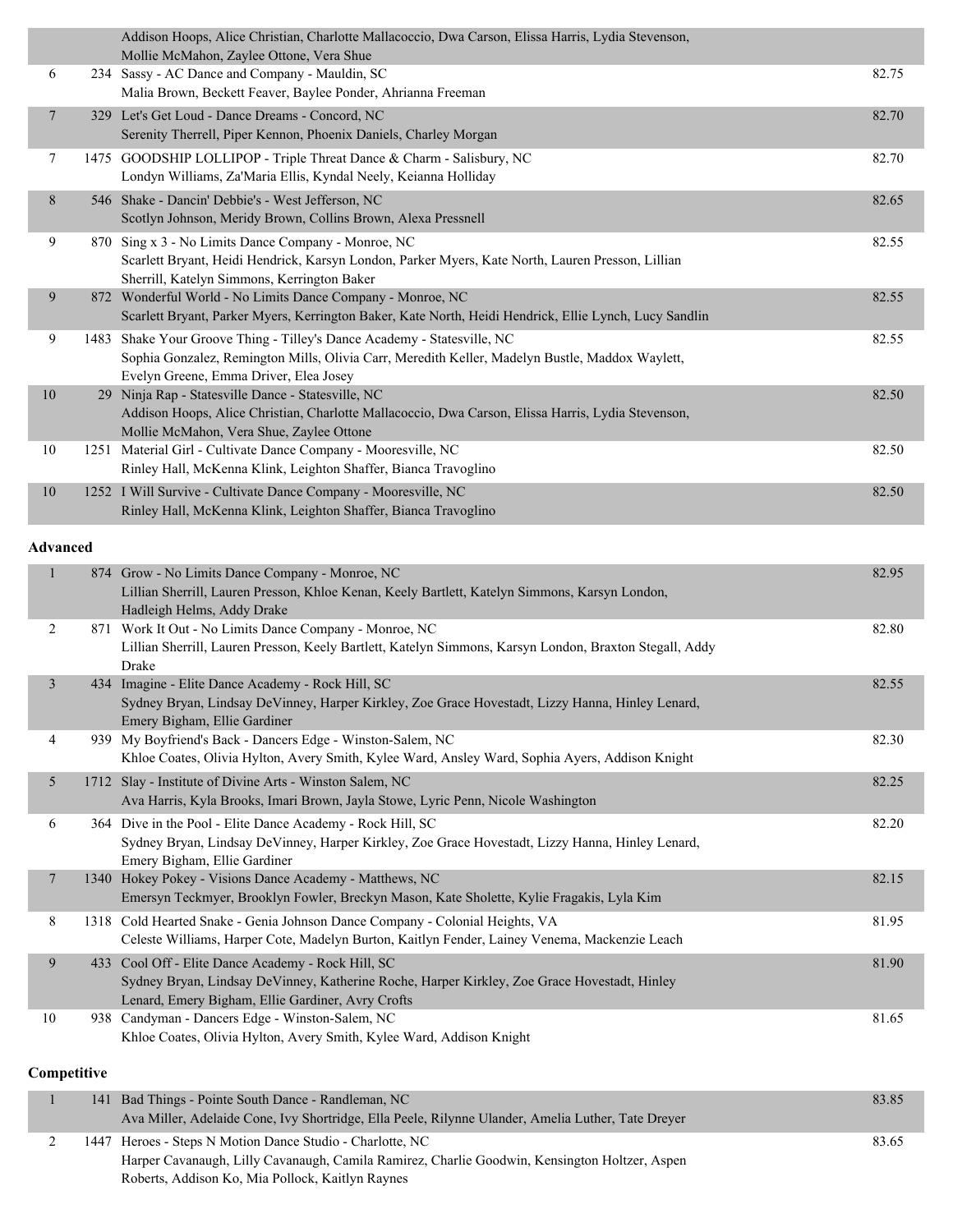| 3  | 48   | Candy Land - Divine Dance Center - Roanoke, VA<br>Addy Bell, Ava Crowder, Bryn Baringer, Stasia Brown, Aubren Teague, Arwen Weddle, Sydney<br>Fitzgerald, Evelyn Viar            | 83.10 |
|----|------|----------------------------------------------------------------------------------------------------------------------------------------------------------------------------------|-------|
| 4  |      | 49 Can't Hurry Love - Divine Dance Center - Roanoke, VA<br>Addy Bell, Ava Crowder, Sydney Fitzgerald, Aubren Teague, Arwen Weddle                                                | 82.95 |
| 5  |      | 1043 The Kissing Booth - Floyd Ward School of Dance - Vinton, VA<br>Lily Archual, Teagan Doss, Maelie Pritt, Lucy Lineburg, Lizzie Vaughn                                        | 82.75 |
| 5  |      | 1744 Afrobeats - Dani's Dance Dynamics, LLC - St Helena Island, SC<br>Olivia Grissom, Noelle Smalls, McKenzie Chaplin, Karris Gonzalez, A'laya Jean-Baptiste, Natalie Smalls     | 82.75 |
| 6  |      | 1837 We Are The World - Tammy Arrowood's Stars of Tomorrow - Cherryville, NC<br>Bailey Hoyle, Kinsley Guin, Kate McIntyre, Nahla McSwain, Savannah Mae Dills, Addyson Vanderhoof | 82.65 |
| 7  | 1743 | Show Me Love - Dani's Dance Dynamics, LLC - St Helena Island, SC<br>Olivia Grissom, Noelle Smalls, McKenzie Chaplin, Karris Gonzalez, A'laya Jean-Baptiste, Natalie Smalls       | 82.45 |
| 7  |      | 1838 Somewhere Over The Rainbow - Tammy Arrowood's Stars of Tomorrow - Cherryville, NC<br>Nahla McSwain, Savannah Mae Dills, Bailey Hoyle, Kinsley Guin, Madilyn Mathes          | 82.45 |
| 8  | 917  | Trolls - Floyd Ward School of Dance - Vinton, VA<br>Lily Archual, Teagan Doss, Naomi Dent, Maelie Pritt, Lucy Lineburg, Lizzie Vaughn, Jackson Childress                         | 82.40 |
| 9  | 47   | Cupcake Social Club - Divine Dance Center - Roanoke, VA<br>Bryn Baringer, Brooklyn Fraction, Evelyn Viar, Stasia Brown, Aubren Teague, Arwen Weddle, Addy Bell                   | 82.35 |
| 10 |      | 920 Super Mario - Floyd Ward School of Dance - Vinton, VA<br>Teagan Doss, Maelie Pritt, Lucy Lineburg, Lexi Reeves, Jackson Childress, Berkley DeHaven, Allyson<br>Kegley        | 82.30 |
|    |      |                                                                                                                                                                                  |       |

# **Mini (8 yrs. & Under) Large**

## **Performance**

|  |                |      | 1293 Purple People Eater - Steps N Motion Dance Studio - Charlotte, NC<br>Ashton Matic, Emerson Marlier, Lauren Nocella, Madelyn Peltz, Elizabeth Abbott, Talia Weiss, Kamryn | 110.05 |
|--|----------------|------|-------------------------------------------------------------------------------------------------------------------------------------------------------------------------------|--------|
|  |                |      | Thomas, Rylee Stephens, Kayla Sanchez, Kailyn McBride, Michaela Mapes, Makenna Hess, Allison Fox,<br>Alice Fincher, Madison Beaulieu, Madison Fick                            |        |
|  | 2              |      | 866 You've Got a Friend - No Limits Dance Company - Monroe, NC                                                                                                                | 109.70 |
|  |                |      | Shelby Grace Starnes, Parker Myers, Lucy Sandlin, Kerrington Baker, Katie Thomas, Heidi Hendrick,                                                                             |        |
|  |                |      | Harper Felt, Harmony Davis, Emerson Gaddy, Ellie Lynch                                                                                                                        |        |
|  | $\overline{3}$ |      | 527 Tik Tok Girls - Fuzion Force Entertainment Academy - Charlotte, NC                                                                                                        | 109.40 |
|  |                |      | Sumaya Haygood, Pharrah Graham, Peyton McInnis, London Sabb, Lamiah Turner, Kyla Purvis, Khyla                                                                                |        |
|  |                |      | Smith, Kayla Smallwood, Maya DeWitt-Lynch, Taylor McDaniel, Isabella Faulkner                                                                                                 |        |
|  | 4              | 727. | Heaven Hop - Miss Donna's School of Dance - Charlotte, NC                                                                                                                     | 109.15 |
|  |                |      | Avery Kirkpatrick, Brooklyn Gianelli, Ella Hannah, Emma Thrush, Emma Cantwell, Greyson Turner,                                                                                |        |
|  |                |      | Lailah Hanslip, Laityn Frye, Lena Painter, Lillian Scanlon, Marianna Noca-Goncalves, Mela Hagler,                                                                             |        |
|  |                |      | Ribbon Coleman, Rowyn Hill, Scarlett Swaim, Alyssa Kerestes                                                                                                                   |        |
|  | 5              |      | 726 Ay Caramba - Miss Donna's School of Dance - Charlotte, NC                                                                                                                 | 109.00 |
|  |                |      | Ribbon Coleman, Brooklynn Gianelli, Scarlett Swaim, Rowyn Hill, Mela Hagler, Marianna                                                                                         |        |
|  |                |      | Noca-Goncalves, Lillian Scanlon, Lena Painter, Laityn Frye, Lailah Hanslip, Avery Kirkpatrick, Ella                                                                           |        |
|  |                |      | Hannah, Emma Thrush, Emma Cantwell, Greyson Turner, Alyssa Kerestes                                                                                                           |        |
|  | 6              |      | 447 Get Funky - Just Be Dance Academy - Fort Mill, SC                                                                                                                         | 108.95 |
|  |                |      | Hannah Campisi, Analia Chapman, Liana Dicks, Olivia Hayes, Islea Love, Corinne Morton, Kali Muth,                                                                             |        |
|  |                |      | Amelia Papp, Riley Simon, Vera DiVeglio                                                                                                                                       |        |
|  | $\overline{7}$ |      | 236 Hokey Pokey - AC Dance and Company - Mauldin, SC                                                                                                                          | 108.90 |
|  |                |      | Madison Littlejohn, Malia Brown, Adriana Hill, Gia DeVries, Mariah Jones, Londyn Yeargin, Harper                                                                              |        |
|  |                |      | Wright, Zoe Peloquin, Khloe Kelley, Ahrianna Freeman                                                                                                                          |        |
|  | 8              |      | 728 Girl Power - Miss Donna's School of Dance - Charlotte, NC                                                                                                                 | 108.75 |
|  |                |      | Ribbon Coleman, Brooklynn Gianelli, Avery Kirkpatrick, Ella Hannah, Emma Thrush, Emma Cantwell,                                                                               |        |
|  |                |      | Greyson Turner, Lailah Hanslip, Laityn Frye, Lena Painter, Lillian Scanlon, Marianna Noca-Goncalves,                                                                          |        |
|  |                |      | Mela Hagler, Rowyn Hill, Scarlett Swaim, Alyssa Kerestes                                                                                                                      |        |
|  | 8              | 753  | Bop - Miss Donna's School of Dance - Charlotte, NC                                                                                                                            | 108.75 |
|  |                |      | Bristol Rorie, Jessa Whipple, Ever Allendale, Eliza Velat, Ava Pennington, Carly Velat, Scarlett                                                                              |        |
|  |                |      | McKibbin, Corbin Whipple, Caleb Betts, Emma Bowie                                                                                                                             |        |
|  | 9              |      | 779 Hippopotamus for Christmas - Miss Donna's School of Dance - Charlotte, NC                                                                                                 | 108.70 |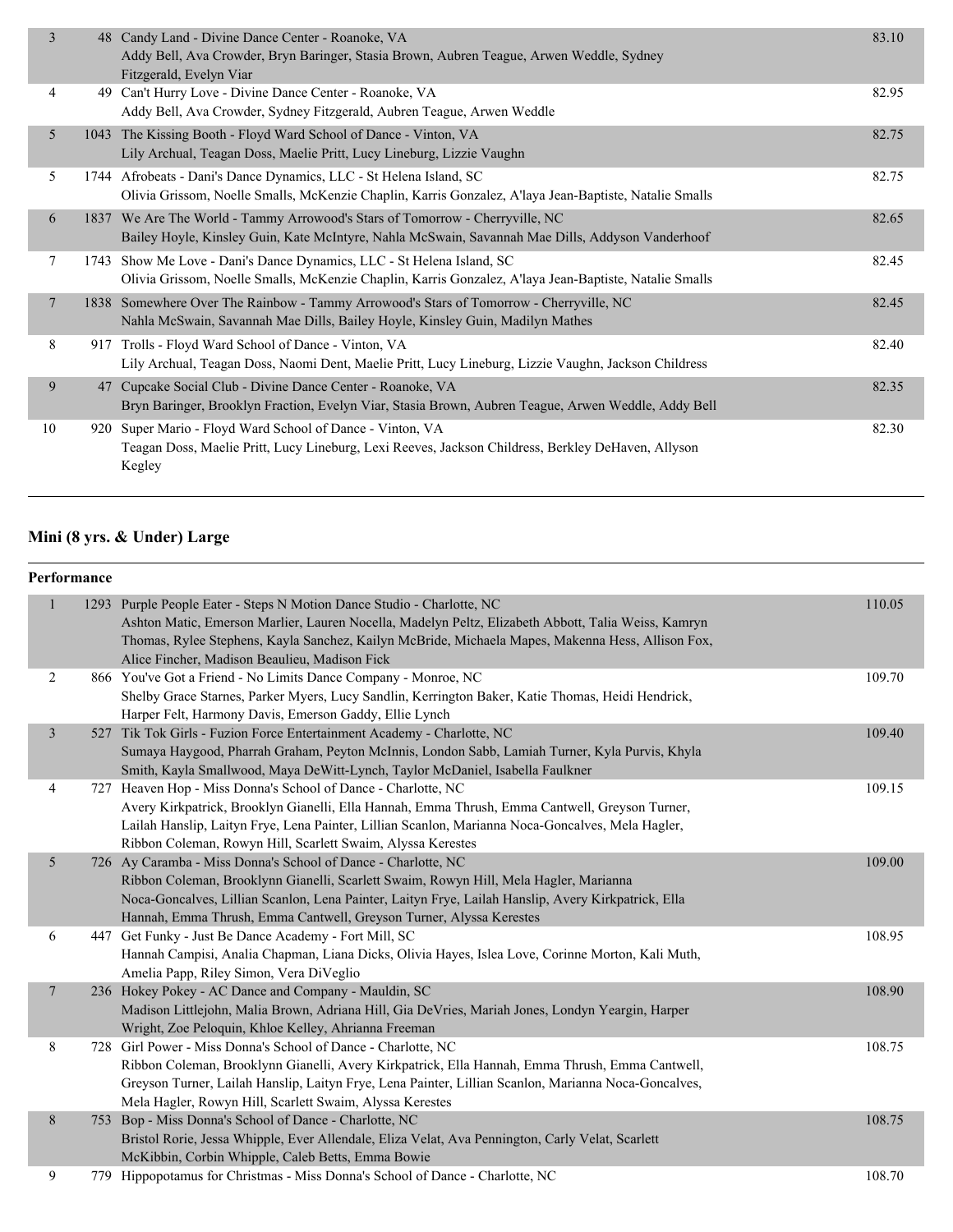|                 | Aurora Lopez, Avery Verruto, Cassidy Santana, Chase Johnson, Cordelia Ellerbe, Emily Harrison, Everly                                                              |        |
|-----------------|--------------------------------------------------------------------------------------------------------------------------------------------------------------------|--------|
|                 | Baker, Finley Page, Grace Millard, Julianna Garton, Mia Nesbit, Milan Davis, Olivia Swaim, Reagan<br>Messer, Rhylan Hall, Stella Woods, Waverly Kinnemann          |        |
| 9               | 1286 Boogie Shoes - No Limits Dance Company - Monroe, NC                                                                                                           | 108.70 |
|                 | Reagan Price, Marlee Conner, Greinlea Huguelet, Finley Dover, Emma Rae Strickland, Emery Church,                                                                   |        |
|                 | Ella Grae Price, Bristol Catoe, Ava Laws, Ava Grantham, Anderson Decker, Suri Beard, Stella Comer                                                                  |        |
| 9               | 1556 The Rainbow - Starz Performing Arts Academy - Bluefield, WV                                                                                                   | 108.70 |
|                 | Ellie Harris, Jamie Vance, Jillian Baker, Kayleigh Kennedy, Olivia Brown, Presley Baker, Sophia Lacy,                                                              |        |
|                 | Sophia Simpkins, Abriella Dingus, Avia Jo Meadows, Kali McGuire, Presley Barrett                                                                                   |        |
| 10              | 777 Petites in Paris - Miss Donna's School of Dance - Charlotte, NC                                                                                                | 108.60 |
|                 | Rhylan Hall, Reagan Messer, Olivia Swaim, Milan Davis, Mia Nesbit, Aurora Lopez, Avery Verruto,                                                                    |        |
|                 | Cassidy Santana, Chase Johnson, Cordelia Ellerbe, Emily Harrison, Everly Baker, Finley Page, Grace                                                                 |        |
|                 | Millard, Julianna Garton, Stella Woods, Waverly Kinnemann                                                                                                          |        |
| 10              | 806 AINT GOT IT LIKE ME - Legacy Dance Productions - Zebulon, NC<br>Anberlyn Barbour, Ari Jacobs, Ashlen Nichols, Bailey Newman, Kendall Todd, Laila Rice, Laykinn | 108.60 |
|                 | Bowman, Lila Johnson, Lily Nichols, Marlee Morgan, Parker Butler, Savannah Frank, Scarlett Wright,                                                                 |        |
|                 | Shelby Sims, Thea Gill                                                                                                                                             |        |
| 10              | 867 Rockin' Robin - No Limits Dance Company - Monroe, NC                                                                                                           | 108.60 |
|                 | Shelby Grace Starnes, Parker Myers, Lucy Sandlin, Katie Thomas, Heidi Hendrick, Harper Felt, Harmony                                                               |        |
|                 | Davis, Emerson Gaddy, Ellie Lynch, Kerrington Baker                                                                                                                |        |
| 10              | 1285 Have a Little Faith in Me - No Limits Dance Company - Monroe, NC                                                                                              | 108.60 |
|                 | Suri Beard, Stella Comer, Reagan Price, Marlee Conner, Greinlea Huguelet, Finley Dover, Emma Rae                                                                   |        |
|                 | Strickland, Ella Grae Price, Bristol Catoe, Ava Laws, Ava Grantham, Emery Church, Anderson Decker                                                                  |        |
| 10              | 1433 Birthday - Steps N Motion Dance Studio - Charlotte, NC                                                                                                        | 108.60 |
|                 | Abby Boden, Lyla Batt, Emerson Birch, Emily Fick, Cate Kearns, Melody Morris, Jaymes Wisemiller,                                                                   |        |
|                 | Savannah Lanthorn, Natalie Leadbetter, Katie Redwine, Hannah Sollowen, Hannah Artemenko, Quinn                                                                     |        |
|                 | Carberry, Elijah Freeman, Audrina Havlik                                                                                                                           |        |
| <b>Advanced</b> |                                                                                                                                                                    |        |
|                 | 1298 Hey Good Lookin - Steps N Motion Dance Studio - Charlotte, NC                                                                                                 | 110.35 |
|                 | Marae Bishop, Madison Comitz, Emma Fielding, Tingyan Heng, Genevieve Johnson, Izzabella Jones,                                                                     |        |
|                 | Heidi Kunzweiler, Anderson Lasley, Amelie Leadbetter, Avis Mills, Harper Peterson, Claire Price,                                                                   |        |
|                 | Caroline Raynes, Teddy Wisemiller                                                                                                                                  |        |
| $\overline{2}$  | 869 Cover Me in Sunshine - No Limits Dance Company - Monroe, NC                                                                                                    | 109.85 |
|                 | Scarlett Bryant, Parker Myers, Lillian Sherrill, Lauren Presson, Khloe Kenan, Keely Bartlett, Katelyn                                                              |        |
|                 | Simmons, Kate North, Karsyn London, Hadleigh Helms, Charley Nance, Braxton Stegall, Addy Drake,                                                                    |        |
|                 | Savannah Tyson, Ella Watson, Callison Martin                                                                                                                       |        |
| $\overline{2}$  | 1299 You Are My Sunshine - Steps N Motion Dance Studio - Charlotte, NC                                                                                             | 109.85 |
|                 | Marae Bishop, Madison Comitz, Emma Fielding, Tingyan Heng, Genevieve Johnson, Izzabella Jones,                                                                     |        |
|                 | Heidi Kunzweiler, Anderson Lasley, Amelie Leadbetter, Avis Mills, Harper Peterson, Caroline Raynes,                                                                |        |
|                 | Claire Price, Teddy Wisemiller<br>196 Material Girl - Visions Dance Academy - Matthews, NC                                                                         |        |
| 3               | Anna Blake Berry, Emersyn Teckmyer, Brooklyn Fowler, Breckyn Mason, Hallie Harlow, Georgia Lee,                                                                    | 109.80 |
|                 | Jameson Nova, Kate Sholette, Harper Cutler, Lyla Kim, Linley Villeneau, Kylie Fragakis                                                                             |        |
| $\overline{4}$  | 731 Neverland - Miss Donna's School of Dance - Charlotte, NC                                                                                                       | 109.75 |
|                 | Kendall Beegle, Taylor Sams, Raegan Hinson, Gabrielle Miller, Ava Jenkins, Chloe Carey, Caitlyn                                                                    |        |
|                 | Godbey, Porter Kerestes, Avery Strawn, Presley Schofield, Tori Woods, Abby Dryden, Adalyn McNeely,                                                                 |        |
|                 | Mary Tolbert                                                                                                                                                       |        |
| 4               | 1488 Party in the USA - Tilley's Dance Academy - Statesville, NC                                                                                                   | 109.75 |
|                 | Sailor Blankenship, Macee Cowan, Kylee Robinette, Brinley Gregory, Ava Harpe, Ashlyn Newman,                                                                       |        |
|                 | Addeline Johnson, Raven McConathy, Maddox Waylett, Hazel Toothaker, Emma Driver, Elea Josey,                                                                       |        |
|                 | Avery Robinson, Ava Gray, Sierra Huffman, Alyssa Lester                                                                                                            |        |
| 5               | 197 Sea Cruise - Visions Dance Academy - Matthews, NC                                                                                                              | 109.60 |
|                 | Anna Blake Berry, Emersyn Teckmyer, Brooklyn Fowler, Breckyn Mason, Hallie Harlow, Georgia Lee,                                                                    |        |
|                 | Harper Cutler, Jameson Nova, Lyla Kim, Linley Villeneau, Kylie Fragakis, Kate Sholette                                                                             |        |
| 5               | 910 Zero To Hero - Glamorous Productions - Lincolnton, NC                                                                                                          | 109.60 |
|                 | Ryleigh Ledbetter, Tessa Metcalf, Nora Helms, Hazel Helms, Clara Green, Bella Lynn, Kara Lynn, Lila                                                                |        |
|                 | Bess, Camille Green, Morgan Smith, Kinleigh White, Ellis Hoyle, Cate Hullette, Emery Hullette, Molly                                                               |        |
| 6               | Swain<br>1490 Hallelujah - Tilley's Dance Academy - Statesville, NC                                                                                                | 109.55 |
|                 | Brinley Gregory, Ayla O'Keefe, Ava Harpe, Ashlyn Newman, Addeline Johnson, Raven McConathy,                                                                        |        |
|                 | Madelyn Foote, Maddox Waylett, Hazel Toothaker, Emma Driver, Avery Robinson, Ava Gray, Allie                                                                       |        |
|                 | Robinson, Kylee Robinette, Savannah Templeton                                                                                                                      |        |
|                 |                                                                                                                                                                    |        |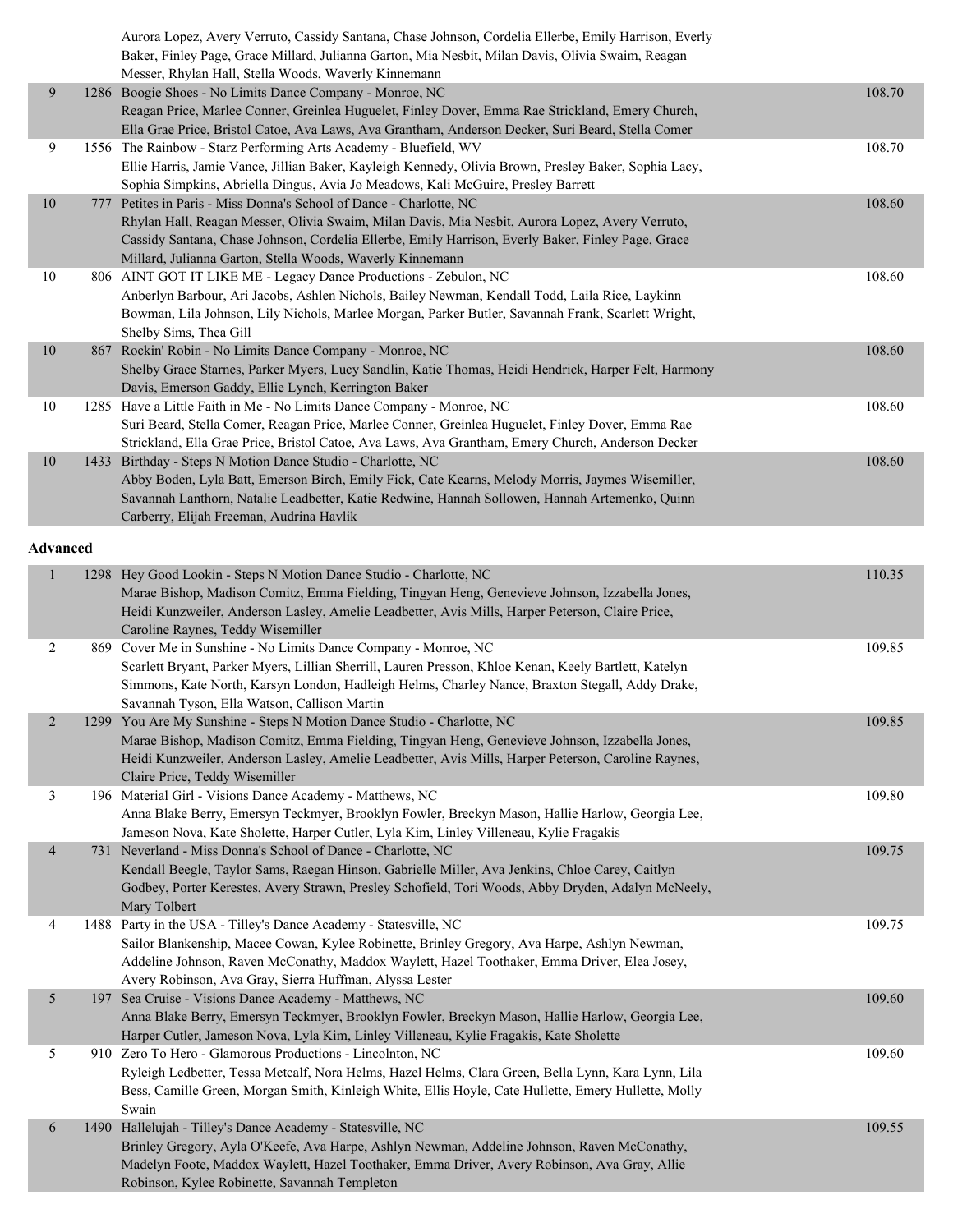|   | 1484 Rock A Hula - Tilley's Dance Academy - Statesville, NC<br>McKinley Driver, Kylee Robinette, Keonna Coulter, Brinley Gregory, Ayla O'Keefe, Ava Harpe, Ashlyn<br>Newman, Alyssa Lester, Madelyn Foote, Hazel Toothaker, Avery Robinson, Ava Gray, Allie Robinson,<br>Savannah Templeton, Sailor Blankenship, Addeline Johnson, Raven McConathy                         | 109.50 |
|---|----------------------------------------------------------------------------------------------------------------------------------------------------------------------------------------------------------------------------------------------------------------------------------------------------------------------------------------------------------------------------|--------|
| 8 | 732 Candy Girls - Miss Donna's School of Dance - Charlotte, NC<br>Kendall Beegle, Taylor Sams, Raegan Hinson, Gabrielle Miller, Chloe Carey, Caitlyn Godbey, Porter                                                                                                                                                                                                        | 109.40 |
| 9 | Kerestes, Presley Schofield, Tori Woods, Abby Dryden, Adalyn McNeely, Mary Tolbert<br>729 Hey Baby - Miss Donna's School of Dance - Charlotte, NC<br>Gabrielle Miller, Kendall Beegle, Raegan Hinson, Taylor Sams, Tori Woods, Adalyn McNeely, Ava<br>Jenkins, Mary Tolbert, Caitlyn Godbey, Porter Kerestes, Avery Strawn, Presley Schofield, Abby Dryden,<br>Chloe Carey | 109.35 |
| 9 | 730 Sparkling Diamonds - Miss Donna's School of Dance - Charlotte, NC<br>Kendall Beegle, Taylor Sams, Raegan Hinson, Gabrielle Miller, Ava Jenkins, Chloe Carey, Caitlyn<br>Godbey, Porter Kerestes, Avery Strawn, Presley Schofield, Tori Woods, Abby Dryden, Adalyn McNeely,<br>Mary Tolbert                                                                             | 109.35 |

|                |     | 1437 All Aboard - Steps N Motion Dance Studio - Charlotte, NC                                          | 112.40 |
|----------------|-----|--------------------------------------------------------------------------------------------------------|--------|
|                |     | Julianna Bobbitt, Faith Carlton, Harper Cavanaugh, Lilly Cavanaugh, Camila Ramirez, Charlie Goodwin,   |        |
|                |     | Kensington Holtzer, Stella Ko, Evelyn Padula, Ayla Perkins, Aspen Roberts, Wilow Woodley               |        |
| 2              |     | 873 Amazing Mayzie - No Limits Dance Company - Monroe, NC                                              | 111.65 |
|                |     | Khloe Kenan, Keely Bartlett, Scarlett Bryant, Hadleigh Helms, Karsyn London, Kate North, Lauren        |        |
|                |     | Presson, Lillian Sherrill, Braxton Stegall, Addy Drake                                                 |        |
| 2              |     | 1438 Pennies From Heaven - Steps N Motion Dance Studio - Charlotte, NC                                 | 111.65 |
|                |     | Julianna Bobbitt, Faith Carlton, Harper Cavanaugh, Lilly Cavanaugh, Camila Ramirez, Kensington         |        |
|                |     | Holtzer, Stella Ko, Evelyn Padula, Ayla Perkins, Aspen Roberts, Wilow Woodley, Charlie Goodwin         |        |
| 3              |     | 940 Wild, Wild West - Dancers Edge - Winston-Salem, NC                                                 | 111.45 |
|                |     | Ansley Ward, Kylee Ward, Sophia Ayers, Khloe Coates, Addison Knight, Avery Smith, Olivia Hylton,       |        |
|                |     | Claire Bodenheimer, Mylah Carlson, Tessa Motley, Ashton Harrison                                       |        |
| $\overline{4}$ |     | 140 Walk The Dinosaur - Pointe South Dance - Randleman, NC                                             | 110.85 |
|                |     | Ava Miller, Jesi Campbell, Adelaide Cone, Amiya Brown, Ivy Shortridge, Ella Peele, Willow Kiser,       |        |
|                |     | McKynlee Krites, Annie McNeill, Rilynne Ulander, Tate Dreyer, Amelia Luther, Nya Shaver                |        |
| 5.             |     | 138 Diva - Pointe South Dance - Randleman, NC                                                          | 110.25 |
|                |     | Alice Craven, Clara Faulkner, Brystal Ford, Kallie Martin, Blakelee Smith, Anneston Ulander, Kailyn    |        |
|                |     | Garner, Norah Shortridge, Kaydence Beane, Ellie Masterson, Henlee Paschall, Emma Spivey                |        |
| 6              | 132 | Game Time - Pointe South Dance - Randleman, NC                                                         | 110.10 |
|                |     | Ava Miller, Adelaide Cone, Amiya Brown, Ivy Shortridge, McKynlee Krites, Annie McNeill, Rilynne        |        |
|                |     | Ulander, Ellie Masterson, Henlee Paschall, Tate Dreyer, Kailyn Garner, Norah Shortridge, Alice Craven, |        |
|                |     | Clara Faulkner, Amelia Luther, Kallie Martin, Blakelee Smith, Anniston Ulander, Emma Spivey            |        |
|                |     |                                                                                                        |        |

## **Mini (8 yrs. & Under) Super**

Tyson, Ella Watson, Addy Drake, Kerrington Baker

### **Performance**

|                 | 1794 PYT - Miss Donna's School of Dance - Charlotte, NC                                                | 109.00 |
|-----------------|--------------------------------------------------------------------------------------------------------|--------|
|                 | Brooklynn Sherrill, Jenica Howard, Addison Cordova, Arianna Cordova, Summer Crist, Ansley Frashier,    |        |
|                 | Dakota Frazier Vincent, Treasure Hood, Rejje Jones, Marieke Lambooy, Gianna McDonough, Myla            |        |
|                 | Mensah-Acquaye, Olivia Millard, Claire Patten, Peyton Solaris, Halle Stuckey, Kamiya Tate, Skylar      |        |
|                 | Velez, Khloe Williams, Kaitlyn Woods                                                                   |        |
| $\mathfrak{D}$  | 1795 Kids in America - Miss Donna's School of Dance - Charlotte, NC                                    | 108.60 |
|                 | Brooklynn Sherrill, Jenica Howard, Addison Cordova, Arianna Cordova, Summer Crist, Ansley Frashier,    |        |
|                 | Dakota Frazier Vincent, Treasure Hood, Rejje Jones, Marieke Lambooy, Gianna McDonough, Myla            |        |
|                 | Mensah-Acquaye, Olivia Millard, Claire Patten, Peyton Solaris, Halle Stuckey, Kamiya Tate, Skylar      |        |
|                 | Velez, Khloe Williams, Kaitlyn Woods                                                                   |        |
|                 |                                                                                                        |        |
| <b>Advanced</b> |                                                                                                        |        |
|                 | 868 Our Happy Dance - No Limits Dance Company - Monroe, NC                                             | 110.70 |
|                 | Harmony Davis, Katie Thomas, Keely Bartlett, Scarlett Bryant, Harper Felt, Emerson Gaddy, Hadleigh     |        |
|                 | Helms, Heidi Hendrick, Karsyn London, Ellie Lynch, Callison Martin, Parker Myers, Charley Nance,       |        |
|                 | Kate North, Lauren Presson, Lucy Sandlin, Lillian Sherrill, Katelyn Simmons, Braxton Stegall, Savannah |        |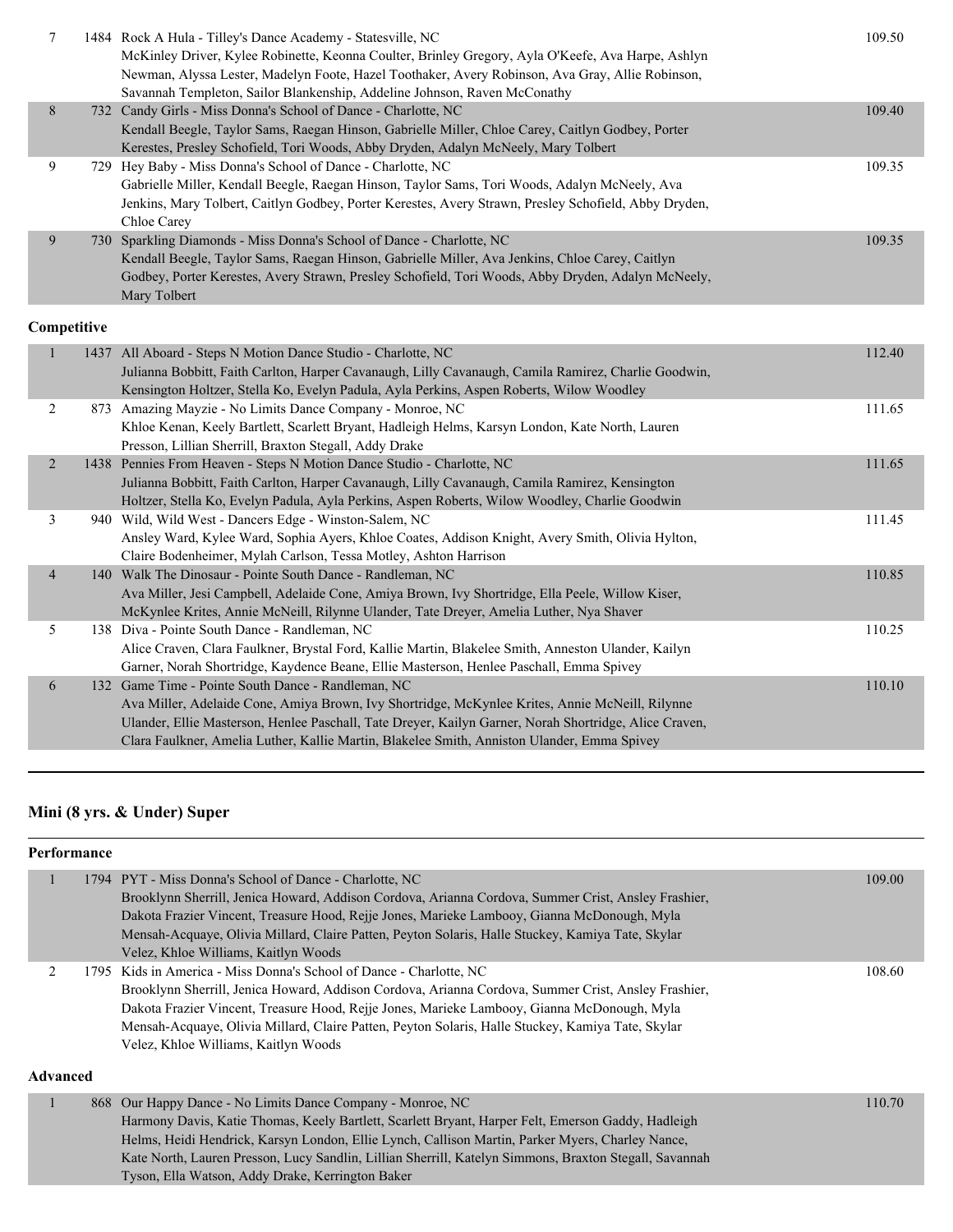## **Junior (9 - 11 yrs.) Solo**

Karsyn Mason

|                 | Performance |                                                                                                      |       |
|-----------------|-------------|------------------------------------------------------------------------------------------------------|-------|
| $\mathbf{1}$    |             | 1233 Bridge of Light - No Limits Dance Company - Monroe, NC<br><b>Addy Drake</b>                     | 84.10 |
| 2               |             | 1231 Big Noise - No Limits Dance Company - Monroe, NC<br>Callison Martin                             | 83.85 |
| 3               |             | 1224 Undertow - No Limits Dance Company - Monroe, NC<br>Adilyn Zorn                                  | 83.65 |
| 4               |             | 23 Runaway - Starz Performing Arts Academy - Bluefield, WV<br>Olivia Sweeney                         | 83.60 |
| 5               |             | 342 Trouble - Dance Dreams - Concord, NC<br>Lainey Wright                                            | 83.45 |
| 5               |             | 1273 I Am Yours - Cultivate Dance Company - Mooresville, NC<br>Ava Garay                             | 83.45 |
| 5               |             | 1277 Unsteady - Cultivate Dance Company - Mooresville, NC<br>Chloe Paton                             | 83.45 |
| 6               |             | 343 Boss - Dance Dreams - Concord, NC<br>London Craige                                               | 83.30 |
| 7               |             | 1546 Fierce - Graceful Dance Academy - Denton, NC<br>Olivia Warfford                                 | 83.20 |
| 8               |             | 161 Up & Up - Pointe South Dance - Randleman, NC<br>Bayleigh Ford                                    | 83.05 |
| 8               |             | 193 A Girl's Best Friend - STARS Twirl Studio - Ayden, NC<br>Savanna Jernigan                        | 83.05 |
| 9               |             | 163 Nothing Is As It Seems - Pointe South Dance - Randleman, NC<br>Rilynne Ulander                   | 82.90 |
| 9               |             | 1132 Who Would I Be - Floyd Ward School of Dance - Vinton, VA<br><b>Ashlynn Doss</b>                 | 82.90 |
| 9               |             | 1561 KINDERGARTEN LOVE SONG - Legacy Dance Productions - Zebulon, NC<br>Isabella Thieman             | 82.90 |
| 10              |             | 486 Pennies From Heaven - Dancin' Debbie's - West Jefferson, NC<br>Arrabella Hanson                  | 82.85 |
| 10              |             | 501 Dem Beats - Dancin' Debbie's - West Jefferson, NC<br>Drew Johnson                                | 82.85 |
| 10              |             | 1085 True Colors - Floyd Ward School of Dance - Vinton, VA<br><b>Bella Dibenedetto</b>               | 82.85 |
| 10              |             | 1136 Grow - Floyd Ward School of Dance - Vinton, VA<br>Graceyn Taylor                                | 82.85 |
| 10              |             | 1531 A Place I Don't Know - Triple Threat Performing Arts Academy - Sylva, NC<br>Charlotte Bumgarner | 82.85 |
| 10              |             | 1545 Devil with a Blue Dress - Graceful Dance Academy - Denton, NC<br>Lilliana Owen                  | 82.85 |
| <b>Advanced</b> |             |                                                                                                      |       |
|                 |             | 1218 In the Silence - No Limits Dance Company - Monroe, NC<br>Khloe Kenan                            | 85.65 |
| 2               |             | 1237 Man's World - No Limits Dance Company - Monroe, NC<br><b>Austin Chambers</b>                    | 85.55 |
| 3               |             | 520 Work It - Fuzion Force Entertainment Academy - Charlotte, NC                                     | 85.50 |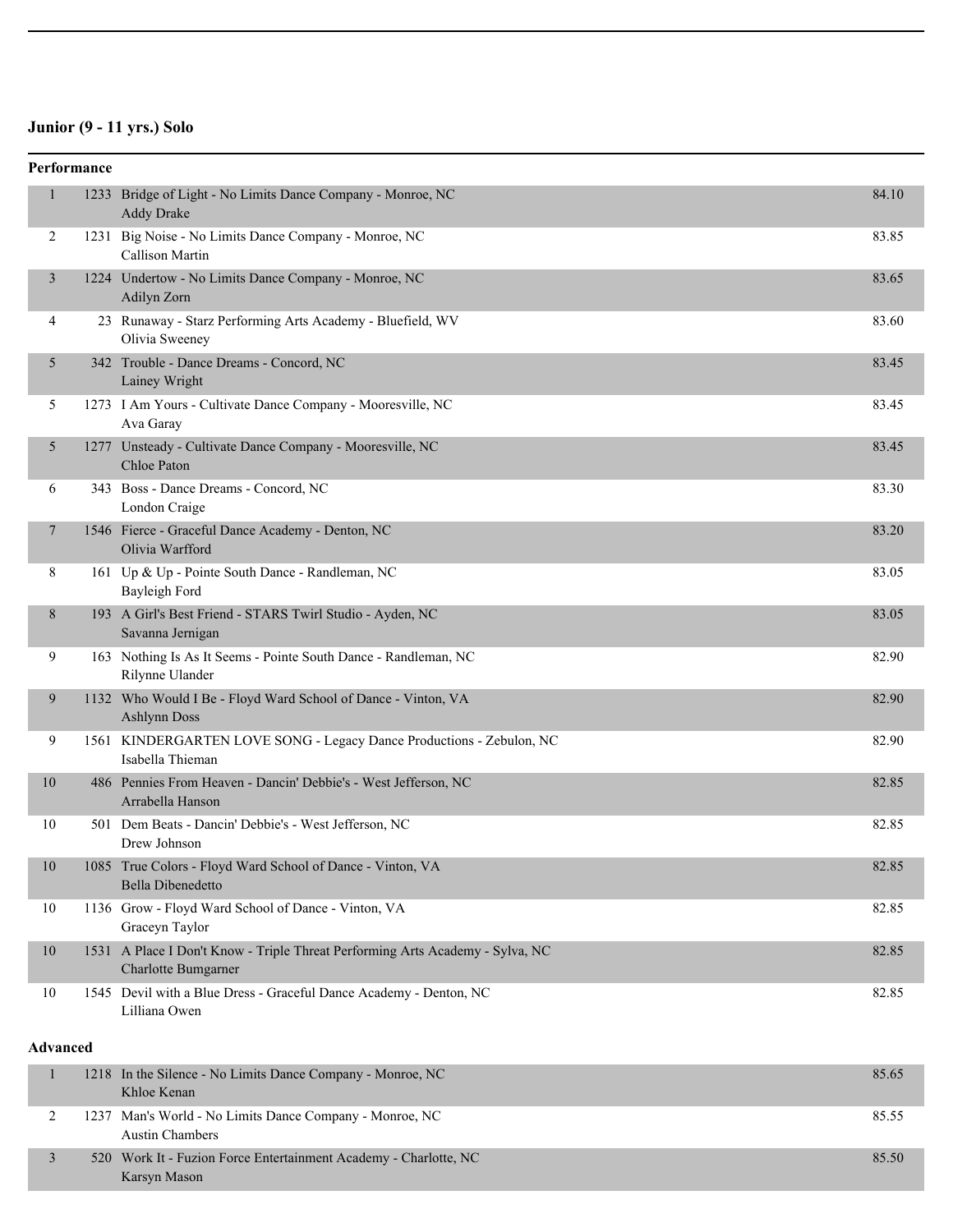| 4              |     | 1241 Eyes of a Child - No Limits Dance Company - Monroe, NC<br>Karson Price               | 85.30 |
|----------------|-----|-------------------------------------------------------------------------------------------|-------|
| 4              |     | 1643 I Will Rescue You - Nina's School of Dance - Durham, NC<br>Emma DeWeese              | 85.30 |
| 5.             |     | 1789 POWER - Triple Threat Dance & Charm - Salisbury, NC<br>Jaiylah Feaster               | 85.20 |
| 6              |     | 1200 What a Feeling - No Limits Dance Company - Monroe, NC<br><b>Charley Stegall</b>      | 85.15 |
| 6              |     | 1347 Boots - Visions Dance Academy - Matthews, NC<br>Kalena Hollingsworth                 | 85.15 |
| $\overline{7}$ |     | 393 Rich, Famous, and Powerful - Elite Dance Academy - Rock Hill, SC<br>Alexis Hilton     | 84.95 |
| 7              |     | 1350 1000 Dances - Visions Dance Academy - Matthews, NC<br>Adelynn Spoon                  | 84.95 |
| 8              | 387 | Chapstick - Elite Dance Academy - Rock Hill, SC<br>Addison Witherspoon                    | 84.80 |
| 8              |     | 1240 Nothing is Going to Stop Us - No Limits Dance Company - Monroe, NC<br>Hadleigh Helms | 84.80 |
| 9              |     | 1848 I Took the Night - Nina's School of Dance - Durham, NC<br>Saylor Williford           | 84.75 |
| 10             |     | 457 Less Talk, More Art - Just Be Dance Academy - Fort Mill, SC<br>Kylie Camarata         | 84.70 |
| 10             |     | 473 When You're Smiling - Renner Dance Company - Chapel Hill, NC<br>Meredith Armstrong    | 84.70 |
| Competitive    |     |                                                                                           |       |

| 1              |      | 1869 Skeletons - Floyd Ward School of Dance - Vinton, VA<br>Payten Childress                         | 86.55 |
|----------------|------|------------------------------------------------------------------------------------------------------|-------|
| 2              |      | 1846 Divergent - Nina's School of Dance - Durham, NC<br>Saydee Williford                             | 85.85 |
| $\overline{3}$ |      | 73 Dancin' Fool - Divine Dance Center - Roanoke, VA<br>Juliet Miller                                 | 85.75 |
| 4              |      | 1383 Eclipse - Steps N Motion Dance Studio - Charlotte, NC<br>Ava Thompson                           | 85.70 |
| 5              |      | 622 Expensive - Miss Donna's School of Dance - Charlotte, NC<br>Madelyn Gallagher                    | 85.65 |
| 5              |      | 1384 Cosmic Love - Steps N Motion Dance Studio - Charlotte, NC<br>Ella Thompson                      | 85.65 |
| 5              |      | 1862 US - Floyd Ward School of Dance - Vinton, VA<br>Harper Kirk                                     | 85.65 |
| 6              |      | 1359 Castles - Visions Dance Academy - Matthews, NC<br>Sophia Toscano                                | 85.55 |
| 7              |      | 85 It's About That Walk - Divine Dance Center - Roanoke, VA<br>Kennedy Worrell                       | 85.45 |
| 7              |      | 1386 Slow Me Down - Steps N Motion Dance Studio - Charlotte, NC<br>Olivia Maiorino                   | 85.45 |
| 8              |      | 1380 Looking Good and Feeling Gorgeous - Steps N Motion Dance Studio - Charlotte, NC<br>Olivia James | 85.35 |
| 9              |      | 1381 Roxie - Steps N Motion Dance Studio - Charlotte, NC<br>Kaitlyn Raynes                           | 85.30 |
| 10             | 1385 | Runaway - Steps N Motion Dance Studio - Charlotte, NC<br>Mya Rose Rodriguez                          | 85.20 |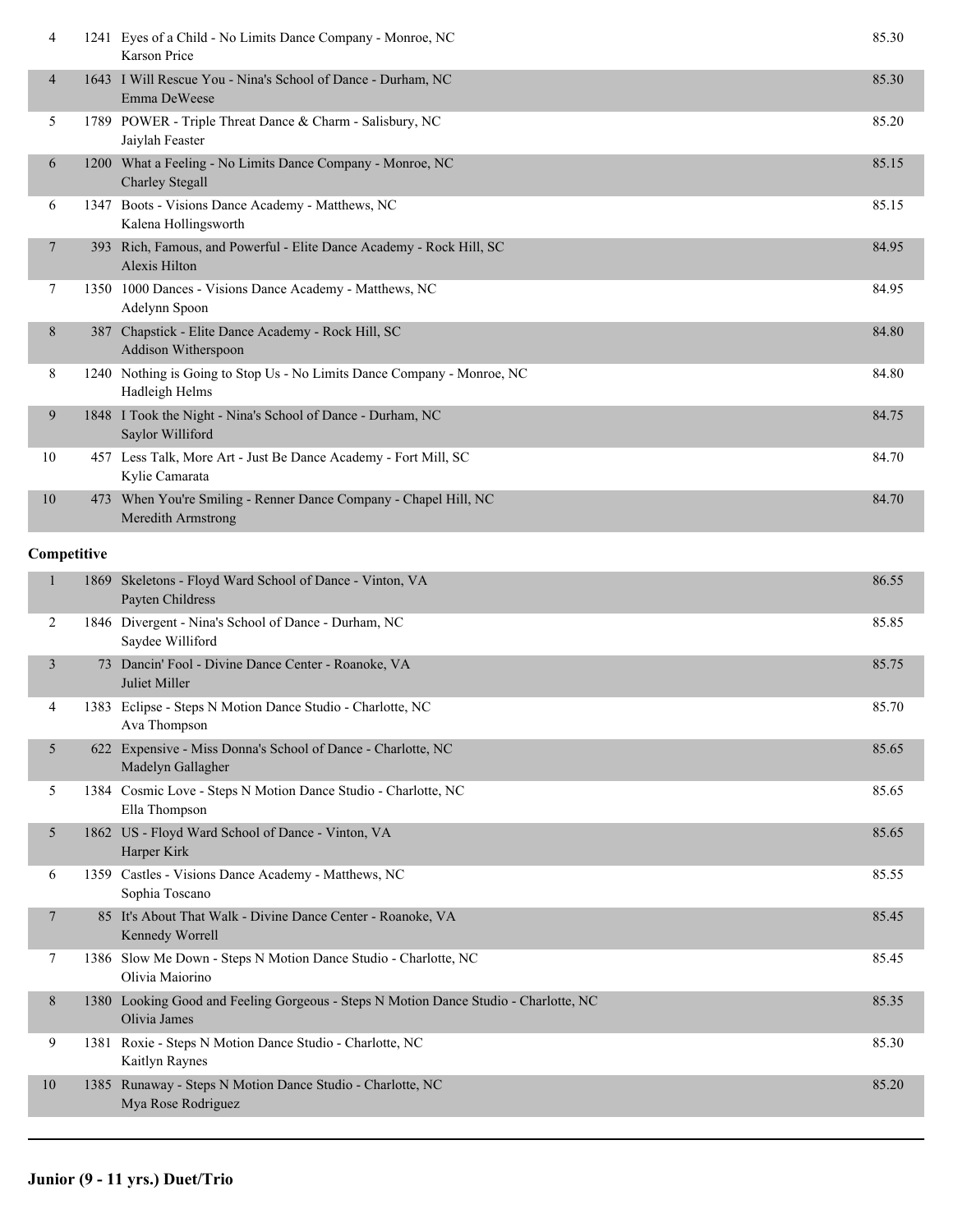## **Performance** 1 186 Diamonds - STARS Twirl Studio - Ayden, NC 84.10 Emma House, Camdyn Peele, Savanna Jernigan 2 1086 Stand By Me - Floyd Ward School of Dance - Vinton, VA 84.00 Madison Weppner, Bella Dibenedetto 3 783 Forever young - AC Dance and Company - Mauldin, SC 83.80 Avery Doyle, Britton Simms, Emily Thomas 4 510 Beyond the Sea - Dancin' Debbie's - West Jefferson, NC 83.40 Carley Bentley, Emery Barr 5 1571 Like I Love You - Dancin' Debbie's - West Jefferson, NC 83.35 Drew Johnson, Alayna Lovell 6 759 Unconditional - Miss Donna's School of Dance - Charlotte, NC 82.90 Ava Whipple, Corbin Whipple 7 162 The Way You Make Me Feel - Pointe South Dance - Randleman, NC 82.75 Amiya Brown, Ivy Shortridge 8 288 Faith - Vitality Dance Company - Charlotte, NC 82.70 Mia Caldwell, Gracen Fitzgerald 9 275 Just To Feel It Still - To the Pointe Academy of Dance - Turkey, NC 82.60 Isabella Wrampe, Averee Brown 9 303 Wake Up - Vitality Dance Company - Charlotte, NC 82.60 Claire Cronin, Gracen Fitzgerald 9 1191 Dancing in the Sky - No Limits Dance Company - Monroe, NC 82.60 Parker Myers, Peyton Kohnle 9 1624 Buttercup - Nan's School of Dance - Greensboro, NC 82.60 Ava Cousart, Ella Dunn, Mali Nelson 10 465 Rescue - Just Be Dance Academy - Fort Mill, SC 82.40 Aliyah Helms, Keirsten Crews 10 1547 Umbrella - Graceful Dance Academy - Denton, NC 82.40 Lilliana Owen, Olivia Warfford

### **Advanced**

|                |      | 1187 Fix You - No Limits Dance Company - Monroe, NC<br>Khloe Kenan, Austin Chambers                    | 86.15 |
|----------------|------|--------------------------------------------------------------------------------------------------------|-------|
| 2              |      | 1345 PYT - Visions Dance Academy - Matthews, NC<br>Beritt Mason, Kaylyn Hastings, Salem Andujar        | 84.65 |
| 3              | 121  | Gang of Rhythm - Divine Dance Center - Roanoke, VA<br>Lillianna Finney, Evelyn Van Liew                | 84.30 |
| 3              |      | 1866 Mama Makes Three - Legacy Dance Productions - Zebulon, NC<br>Ellis Mooney, Juel Smith, Eva Mooney | 84.30 |
| $\overline{4}$ |      | 605 Vogue - Miss Donna's School of Dance - Charlotte, NC<br>Presley Hathcock, Keenan Boda              | 84.00 |
| 5              | 1192 | Can't Turn You Loose - No Limits Dance Company - Monroe, NC<br>Karson Price, Annika Behr               | 83.95 |
| 6              | 883  | The Days - No Limits Dance Company - Monroe, NC<br>Reece Boswell, Blakely Simpson                      | 83.90 |
| 7              |      | 458 Free - Just Be Dance Academy - Fort Mill, SC<br>Sienna Fura, Kylie Camarata                        | 83.65 |
| 8              |      | 614 Boss - Miss Donna's School of Dance - Charlotte, NC<br>Khloe Mercer, Olivia Stuckey                | 83.55 |
| 9              |      | 472 Smile - Just Be Dance Academy - Fort Mill, SC<br>Sadie Ziembiac, Paige Lawrence, Caitlyn Maxwell   | 83.30 |
| 9              |      | 606 Runnin' - Miss Donna's School of Dance - Charlotte, NC<br>Marley Hefner, Elena Stephens            | 83.30 |
| 10             |      | 1684 1-2-3 - Institute of Divine Arts - Winston Salem, NC<br>Jayla Stowe, Lauren Leak, Zoe Harris      | 83.15 |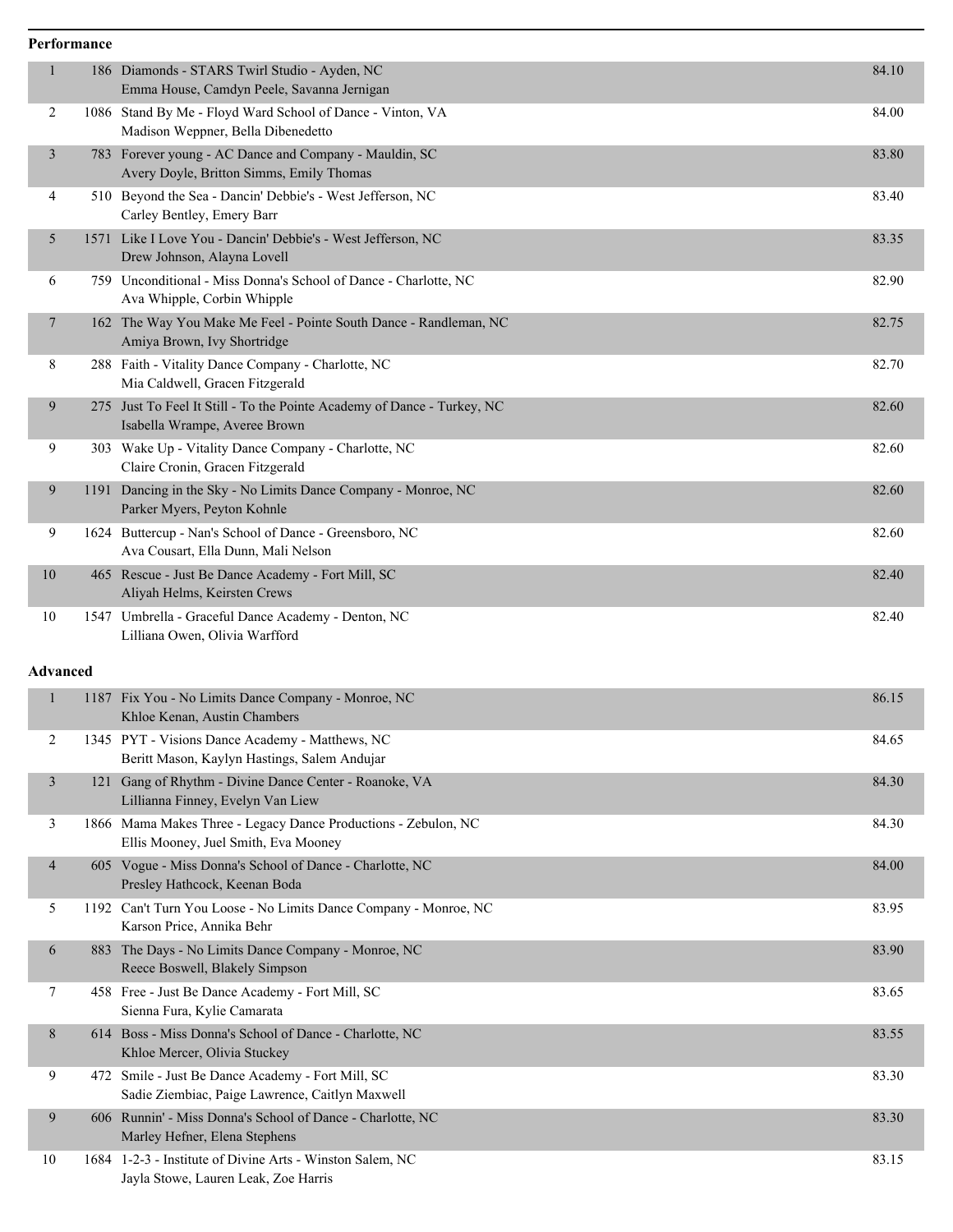| 1              |     | 961 Poison - Dancers Edge - Winston-Salem, NC<br>Brooklyn Frazier, Rylee Wall                                        | 85.95 |
|----------------|-----|----------------------------------------------------------------------------------------------------------------------|-------|
| 2              |     | 1747 King Goddesses - Dani's Dance Dynamics, LLC - St Helena Island, SC<br>Nailah White, Alise Allen, Kierstyn Wildy | 85.50 |
| $\mathfrak{Z}$ |     | 1745 Throw It Back - Dani's Dance Dynamics, LLC - St Helena Island, SC<br>Nailah White, Alise Allen                  | 85.30 |
| 4              |     | 1145 Danger Zone - Floyd Ward School of Dance - Vinton, VA<br>Ashlynn Doss, Payten Childress                         | 85.00 |
| 5              |     | 962 I Will Wait - Dancers Edge - Winston-Salem, NC<br>Anna Partyka, Grace Tucker                                     | 84.45 |
| 6              |     | 110 I'm Number One - Divine Dance Center - Roanoke, VA<br>Juliet Miller, Natalie Thorell                             | 84.35 |
| 6              |     | 1109 You're Gonna Be Okay - Floyd Ward School of Dance - Vinton, VA<br>Payten Childress, Will Vaughn                 | 84.35 |
| 7              |     | 1055 Werk - Floyd Ward School of Dance - Vinton, VA<br>Reese Adkins, Amelia Broyles                                  | 84.15 |
| 8              |     | 109 Tough Love - Divine Dance Center - Roanoke, VA<br>Kennedy Worrell, Baelyn Gross, Caitlin McBroom                 | 84.05 |
| 9              |     | 114 Stand By Me - Divine Dance Center - Roanoke, VA<br>Chloe Wescott, Lexi Carter, Juliet Miller                     | 83.95 |
| 9              | 122 | Don't Upset the Rhythm - Divine Dance Center - Roanoke, VA<br>Layla Baringer, Maddie Spichek                         | 83.95 |
| 9              |     | 914 Yacht Club Swing - Glamorous Productions - Lincolnton, NC<br>Beau Day, Cate Hullette                             | 83.95 |
| 10             |     | 119 New Attitude - Divine Dance Center - Roanoke, VA<br>Carley Harris, Ava Crowder, Madie Greenway                   | 83.90 |
|                |     |                                                                                                                      |       |

# **Junior (9 - 11 yrs.) Small**

| Performance    |     |                                                                                                                                                                                                                       |       |
|----------------|-----|-----------------------------------------------------------------------------------------------------------------------------------------------------------------------------------------------------------------------|-------|
| 1              |     | 32 Queen Bee - Triple Threat Dance Studio - Kannapolis, NC<br>Brooklyn Griggs, Sarah Black, Kalle Perry, Delainey Vanwitzenberg, Lillie Crowe, Olivia Karriker,<br>Bralynn McElligott, Jaylie Sniffen, Ava Brotherton | 84.20 |
| 2              |     | 45 ABC - The Dance Studio - Collinsville, VA<br>Kinley Clark, Lauren Mosley, Isabella Hancock, Jordyn Gibson, Curren Lawrence, Rilee Harter                                                                           | 84.15 |
| $\overline{2}$ |     | 879 My Strongest Suit - No Limits Dance Company - Monroe, NC<br>Lillian Sherrill, Lauren Presson, Charley Nance, Savannah Tyson, Ella Watson, Callison Martin, Adilyn<br>Zorn                                         | 84.15 |
| 3              |     | 524 The Migos - Fuzion Force Entertainment Academy - Charlotte, NC<br>Phillip Stanback, Kayne Clayburn-Harvey, Elias Rosario, Isaiah Tate, Jahrard Harvey, Seth Anderson                                              | 84.00 |
| $\overline{4}$ |     | 896 Glinda's Palace - Crosby-Miller School of Dance - Aiken, SC<br>Carylann Howard, Ella Statkus, Marilynn Washington, Ellie Bentley, Katie Raynor, Keira Rhinehart, Lilly<br><b>Bruckner</b>                         | 83.75 |
| 5              |     | 516 Party Swing - Dancin' Debbie's - West Jefferson, NC<br>Arrabella Hanson, Ella Lambert, Macie Beard, Drew Johnson, Abigail Lyall                                                                                   | 83.70 |
| 6              |     | 800 STEPSISTERS - Legacy Dance Productions - Zebulon, NC<br>Cassidy Rice, Daizy Rice, Isabella Thieman, Isabella Zelaya, Juni Murillo, Madison Shouse, Olivia<br>Carroll, Shelby Brick                                | 83.55 |
| 6              | 898 | She Works Hard For her Money - Crosby-Miller School of Dance - Aiken, SC<br>Marilynn Washington, Carylann Howard, Ella Statkus, Ellie Bentley, Katie Raynor, Keira Rhinehart, Lilly<br><b>Bruckner</b>                | 83.55 |
| $\overline{7}$ |     | 525 Turn Me Up - Fuzion Force Entertainment Academy - Charlotte, NC<br>Laila Cannon, Skylar Burton, Aliyah Smallwood, Zaiyana Ingram, Chloe Autry, Victoria Singleton, Inaya<br>Leak, Heaven Holston, Zaniah Waters   | 83.40 |
| 8              |     | 1517 When She Loved Me - Triple Threat Performing Arts Academy - Sylva, NC                                                                                                                                            | 83.10 |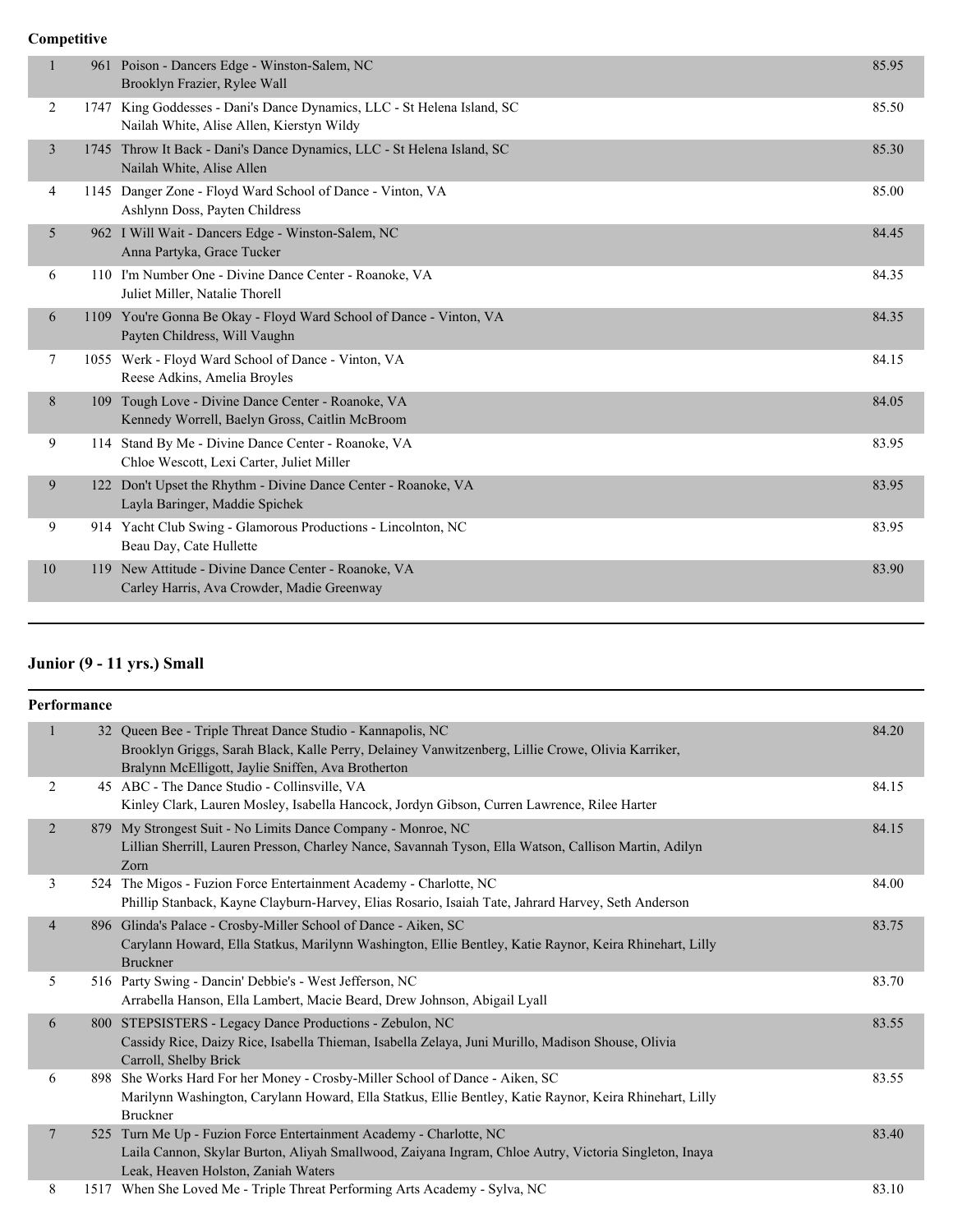|                 | Penny Tissue, Charlotte Bumgarner, Amelia Murchie, Ella Tracy, Mira Chen, Misha Slee, Sarah Mae Hill,<br>Wren Doppke, Mac Custer                                                                       |       |
|-----------------|--------------------------------------------------------------------------------------------------------------------------------------------------------------------------------------------------------|-------|
| 9               | 1274 Bruno - Cultivate Dance Company - Mooresville, NC<br>Rinley Hall, Ava Garay, Emma Bowling, Jovie Beecham                                                                                          | 82.95 |
| 10              | 271 Roundtable Rivalry - To the Pointe Academy of Dance - Turkey, NC<br>Isabella Wrampe, Emma Rodriguez, Averee Brown, Madelyn McLamb, Kennedy Vinson                                                  | 82.75 |
| <b>Advanced</b> |                                                                                                                                                                                                        |       |
| $\mathbf{1}$    | 875 You're Gonna Be OK - No Limits Dance Company - Monroe, NC<br>Riley Mills, Reece Boswell, Karson Price, Charley Stegall, Blakely Simpson, Audrey Baucom, Annika<br>Behr, Ainsley Mills, Adilyn Zorn | 86.15 |
| $\overline{c}$  | 880 Color Song - No Limits Dance Company - Monroe, NC<br>Khloe Kenan, Katelyn Simmons, Hadleigh Helms, Reece Boswell, Charley Stegall, Blakely Simpson,<br><b>Austin Chambers</b>                      | 85.70 |
| $\mathfrak{Z}$  | 369 Take Me to Church - Elite Dance Academy - Rock Hill, SC<br>Brennan Dube, Ariyana Gailliard, Christay Horton, Addison Witherspoon, Jordyn Gillie                                                    | 85.50 |
| 4               | 1342 Show Off - Visions Dance Academy - Matthews, NC<br>Bella Alvarez, Yumi Baseda, Beritt Mason, Avery Canupp, Kennedy Kocur, Kaylyn Hastings, Kalena<br>Hollingsworth, Salem Andujar                 | 85.45 |
| 5               | 906 Spell Block Tango - Glamorous Productions - Lincolnton, NC<br>Cate Hullette, Beau Day, Bailey Smith, Lauren Dexter, Madison Dexter                                                                 | 85.40 |
| 6               | 878 Let It Be - No Limits Dance Company - Monroe, NC<br>Khloe Kenan, Reece Boswell, Hadleigh Helms, Katelyn Simmons, Blakely Simpson, Charley Stegall                                                  | 85.30 |
| $\overline{7}$  | 371 Lost - Elite Dance Academy - Rock Hill, SC<br>Jazmine Garcia, Christay Horton, Ariyana Gailliard, Brennan Dube, Addison Witherspoon                                                                | 85.10 |
| 8               | 532 Boss Babies - Fuzion Force Entertainment Academy - Charlotte, NC<br>Ava Johnson, Rory Vallimont, Sydney Hunt, Tayla Quinones, Karsyn Mason, Chasity Sims                                           | 85.05 |
| 8               | 1792 JUICY - Triple Threat Dance & Charm - Salisbury, NC<br>Sari Lewin, Aniah Brothers, Kayla Graham, Jaiylah Feaster, Shiloh Ricks, Londyn Williams                                                   | 85.05 |
| 9               | 370 Party - Elite Dance Academy - Rock Hill, SC<br>Christay Horton, Ariyana Gailliard, Jordyn Gillie, Brennan Dube, Addison Witherspoon                                                                | 84.90 |
| 10              | 531 Somewhere Over the Rainbow - Fuzion Force Entertainment Academy - Charlotte, NC<br>Laila Cannon, Chasity Sims, Tayla Quinones, Rory Vallimont, Ava Johnson, Karsyn Mason                           | 84.85 |
| 10              | 903 Pirates - Glamorous Productions - Lincolnton, NC<br>Cate Hullette, Beau Day, Bailey Smith, Lauren Dexter, Madison Dexter                                                                           | 84.85 |
| $10\,$          | 1515 It All Makes Sense Again - Triple Threat Performing Arts Academy - Sylva, NC<br>Anna Plantenberg, Elle Williamson, Izzy Joiner, Jayda Sellers                                                     | 84.85 |

|                | 559 One Moment in Time - Lake Norman Dance Gallery - Mooresville, NC<br>Scarlett Shuping, Eleanora Tsakos, Payton Runge, Ella Giaculli, Madicyn Mox, Jacy Barnhardt, Juliahna<br>Schierloh, Kaitlyn Richardson              | 85.50 |
|----------------|-----------------------------------------------------------------------------------------------------------------------------------------------------------------------------------------------------------------------------|-------|
|                | 1453 Attention - Steps N Motion Dance Studio - Charlotte, NC<br>Mary Keller, Ayla Perkins, Olivia James, Olivia Maiorino, Addison Ko, Kaitlyn Raynes, Mya Rose<br>Rodriguez, Ava Thompson, Ella Thompson                    | 85.50 |
| 2              | 941 Let You Know - Dancers Edge - Winston-Salem, NC<br>Claire Bodenheimer, Mylah Carlson, Anna Partyka, Brooklyn Frazier, Rylee Wall, Grace Tucker,<br>Haleighmarie Hagemann, Kailey Wall, Samantha Flinchum                | 85.40 |
| 3              | 1452 What The World Needs Now - Steps N Motion Dance Studio - Charlotte, NC<br>Olivia James, Olivia Maiorino, Addison Ko, Kaitlyn Raynes, Mya Rose Rodriguez, Julianna Spurlin, Ava<br>Thompson, Ella Thompson, Avery Bacon | 85.20 |
| $\overline{4}$ | 142 Evolving - Pointe South Dance - Randleman, NC<br>Tate Dreyer, Ella Peele, Rebecca Wilson, Alyssa Rasmusson, Morgan Peele, Kinley Swaim, Jessalyn<br>Mowers, Aubri Hill, Adelaide Cone                                   | 85.05 |
| 4              | 943 Walk It Out - Dancers Edge - Winston-Salem, NC<br>Jami Graves, Laura Scholten, Graham Robinson, Hannah Harrison, Moses Umlauf, Tessa Motley                                                                             | 85.05 |
| 5              | 936 Sitting, Waiting, Wishing - Floyd Ward School of Dance - Vinton, VA<br>Payten Childress, Harper Kirk, Gabriella Dehaven, Evelyn Powell, Ashlynn Doss, Amelia Nicely, Amelia<br>Broyles, Addison Hungate                 | 84.95 |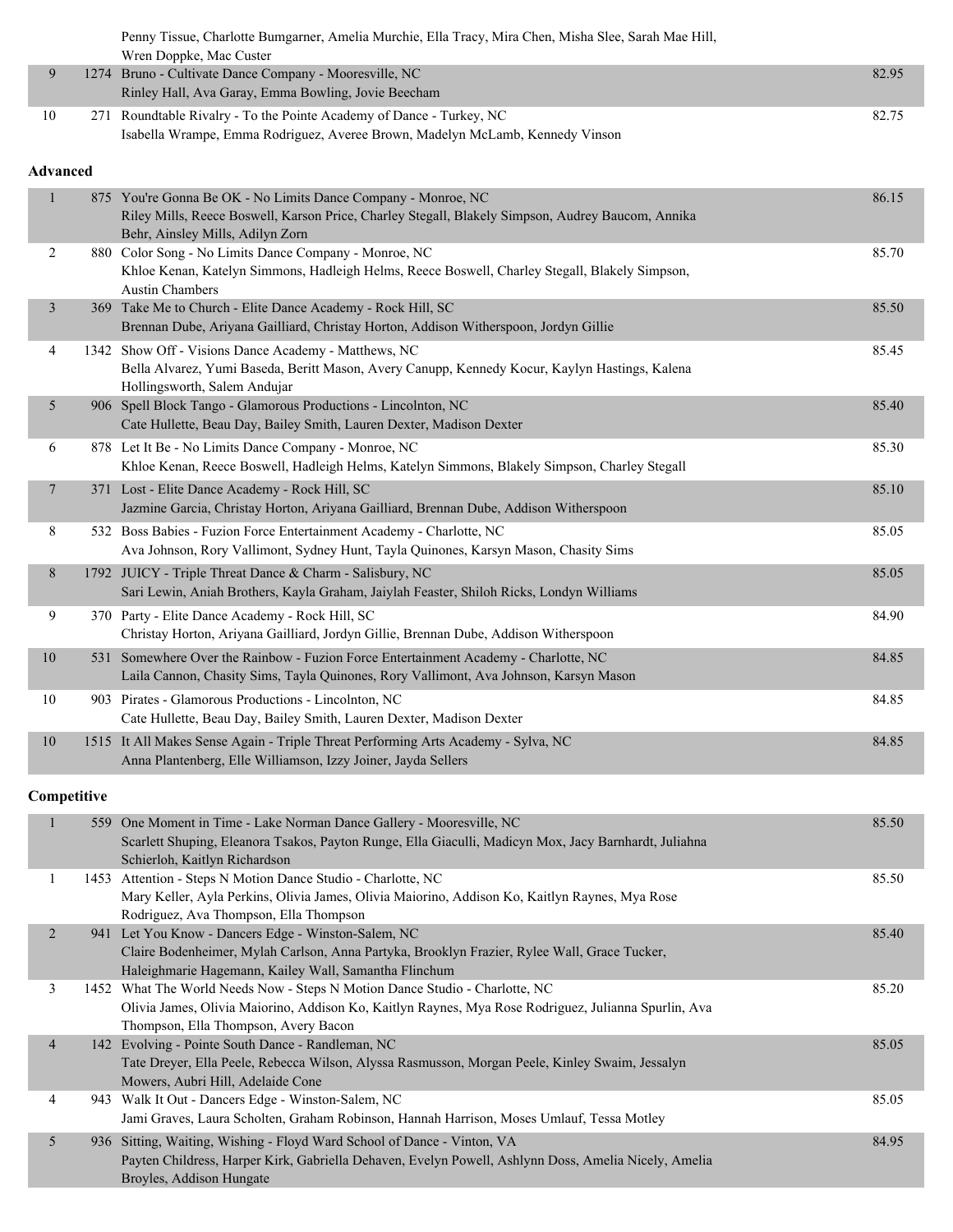| 5  | 1454 Good To Be Alive - Steps N Motion Dance Studio - Charlotte, NC<br>Olivia Maiorino, Bridgette Henry, Julianna Spurlin, McKenna Glahn, Skyler Jenkins, Lily Claire Jacobus,<br>Avery Bacon, Ava Thompson, Ella Thompson | 84.95 |
|----|----------------------------------------------------------------------------------------------------------------------------------------------------------------------------------------------------------------------------|-------|
| 6  | 931 Girls Like You - Floyd Ward School of Dance - Vinton, VA<br>Reese Adkins, Maryn Barnes, Lallie Hannabass, Katie-Jane Vass, Harper Kirk, Evelyn Powell, Breann<br>Sigmon, Austyn Borba, Amelia Broyles                  | 84.80 |
| 6  | 1029 Holding Out For A Hero - Dancers Edge - Winston-Salem, NC<br>Anna Partyka, Brooklyn Frazier, Claire Bodenheimer, Mylah Carlson, Rylee Wall                                                                            | 84.80 |
| 7  | 714 The Way You Make Me Feel - Miss Donna's School of Dance - Charlotte, NC<br>Keenan Boda, Katelyn Berke, Kendall Berke, Emma Gunthner, Juliana Gunthner, Madelyn Gallagher,<br>Bridget Clark, Presley Hathcock           | 84.70 |
| 8  | 144 Land Of Confusion - Pointe South Dance - Randleman, NC<br>Heidi McNeill, Morgan Peele, Amelia Perdue, Avery Hill, Jessalyn Mowers                                                                                      | 84.60 |
| 9  | 55 Drive - Divine Dance Center - Roanoke, VA<br>Juliet Miller, Layla Baringer, Analise Buyalos, Lillianna Finney, Baelyn Gross, Addy Poff, Maddie<br>Spichek, Natalie Thorell                                              | 84.55 |
| 10 | 1740 Impossible - Dani's Dance Dynamics, LLC - St Helena Island, SC<br>Nailah White, Alexandra Murray, Alise Allen, Kierstyn Wildy, Gianna Johnson-Holmes                                                                  | 84.45 |

# **Junior (9 - 11 yrs.) Large**

|                | Performance |                                                                                                        |       |
|----------------|-------------|--------------------------------------------------------------------------------------------------------|-------|
| $\mathbf{1}$   |             | 1656 Suit and Tie - Rhonda's School of Dance - Mt. Holly, NC                                           | 84.00 |
|                |             | Ailynn Harris, Karmen Missak, Lily Frances Buchheit, Savannah Freeman, Sonia Alexa, Alanna             |       |
|                |             | Cromartie, Ava Peterson, Emma Witham, Landry Jones, Matthew Smith, Vivie Bolick                        |       |
| 2              |             | 31 Suit & Tie - Triple Threat Dance Studio - Kannapolis, NC                                            | 83.90 |
|                |             | Sarah Black, Kalle Perry, Delainey Vanwitzenberg, Brooklyn Griggs, Ava Brotherton, Olivia Karriker,    |       |
|                |             | Lillie Crowe, Jaylie Sniffen, Bralynn McElligott, Aubrey Little, Kylee Little                          |       |
| $\mathfrak{Z}$ |             | 353 Pound the Alarm - Dance Dreams - Concord, NC                                                       | 83.85 |
|                |             | Zoe Atwell, Averie Bumgarner, Layla Carter, London Craige, Piper Kennon, Ainsley McCraven, Clarissa    |       |
|                |             | Moore, Ryann Morgan, Lainey Wright, Aubree Young                                                       |       |
| $\overline{4}$ |             | 1654 Stairway to Heaven - Rhonda's School of Dance - Mt. Holly, NC                                     | 83.60 |
|                |             | Karmen Missak, Lily Frances Buchheit, Sonia Alexa, Savannah Freeman, Alanna Cromartie, Ava             |       |
|                |             | Peterson, Emma Witham, Matthew Smith, Landry Jones, Vivie Bolick, Ailynn Harris                        |       |
| $\mathfrak{S}$ |             | 1296 Can't Turn You Loose - Steps N Motion Dance Studio - Charlotte, NC                                | 83.40 |
|                |             | Ashlyn Bacon, Grace Casella, Avery Chengelis, Zoe Cooney, Ava Geiler, Olivia Peach Gliemmo, Ella       |       |
|                |             | Gordon, Chloe Green, Maria Levine, Kayleigh Long, Scarlett Mezzacappa, Maria Panttser, Sofia Salas,    |       |
|                |             | Reese Schutz, Michelle Teixeira, Kate Williams                                                         |       |
| 6              |             | 1797 Boom - Miss Donna's School of Dance - Charlotte, NC                                               | 83.30 |
|                |             | Caitlyn Burgess, Brooke-Lynn Blackmon, Morgan Carthon, Mackenzie Dargins, Hayden Gault, Alaya          |       |
|                |             | Jett, Azyra John, Lauren Livingston, Nya Martin, Zoe Martin, Briah Mason, Erin Miller, Christen Monds, |       |
|                |             | Elizabeth Moore, Mikayla Moore, Israyel Ray, La'Shonti Reid                                            |       |
| $\overline{7}$ |             | 350 Run the World - Dance Dreams - Concord, NC                                                         | 83.25 |
|                |             | Zoe Atwell, Remi-Jayde Auclair, Averie Bumgarner, Layla Carter, London Craige, Bryleigh Gordon,        |       |
|                |             | Ainsley McCraven, Clarissa Moore, Ryann Morgan, Charleston Storey, Lainey Wright, Aubree Young         |       |
| $\tau$         |             | 1652 Only Hope - Rhonda's School of Dance - Mt. Holly, NC                                              | 83.25 |
|                |             | Addy Abernathy, Kaisley Hester, Bradlie Sanderson, Layla Hoyle, Nolla Du Plessis, Nakaela Isler, Molly |       |
|                |             | Duren, Micaiah Black, Megan Hill, Peyton Clevenger, Payson Alston, Sophie Lindsay                      |       |
| $8\,$          |             | 815 DO IT HOW YOU DO - Legacy Dance Productions - Zebulon, NC                                          | 83.20 |
|                |             | Holly VanLaar, Blair Proctor, Daizy Rice, Charlotte Thieman, Hayley Proctor, Isabella Zelaya, Loralei  |       |
|                |             | Leonard, Isabella Thieman, Madison Shouse, Zakurah Baker                                               |       |
| 8              |             | 1796 All Stars - Miss Donna's School of Dance - Charlotte, NC                                          | 83.20 |
|                |             | Caitlyn Burgess, Brooke-Lynn Blackmon, Morgan Carthon, Mackenzie Dargins, Hayden Gault, Alaya          |       |
|                |             | Jett, Azyra John, Lauren Livingston, Nya Martin, Zoe Martin, Briah Mason, Erin Miller, Christen Monds, |       |
|                |             | Elizabeth Moore, Mikayla Moore, Israyel Ray, La'Shonti Reid                                            |       |
| 9              |             | 351 Footprints In the Sand - Dance Dreams - Concord, NC                                                | 83.10 |
|                |             | Charleston Storey, Ainsley McCraven, Aubree Young, Averie Bumgarner, Bryleigh Gordon, Clarissa         |       |
|                |             | Moore, Lainey Wright, Layla Carter, London Craige, Remi-Jayde Auclair, Ryann Morgan, Zoe Atwell        |       |
| 9              |             | 352 Tap 2 Dat - Dance Dreams - Concord, NC                                                             | 83.10 |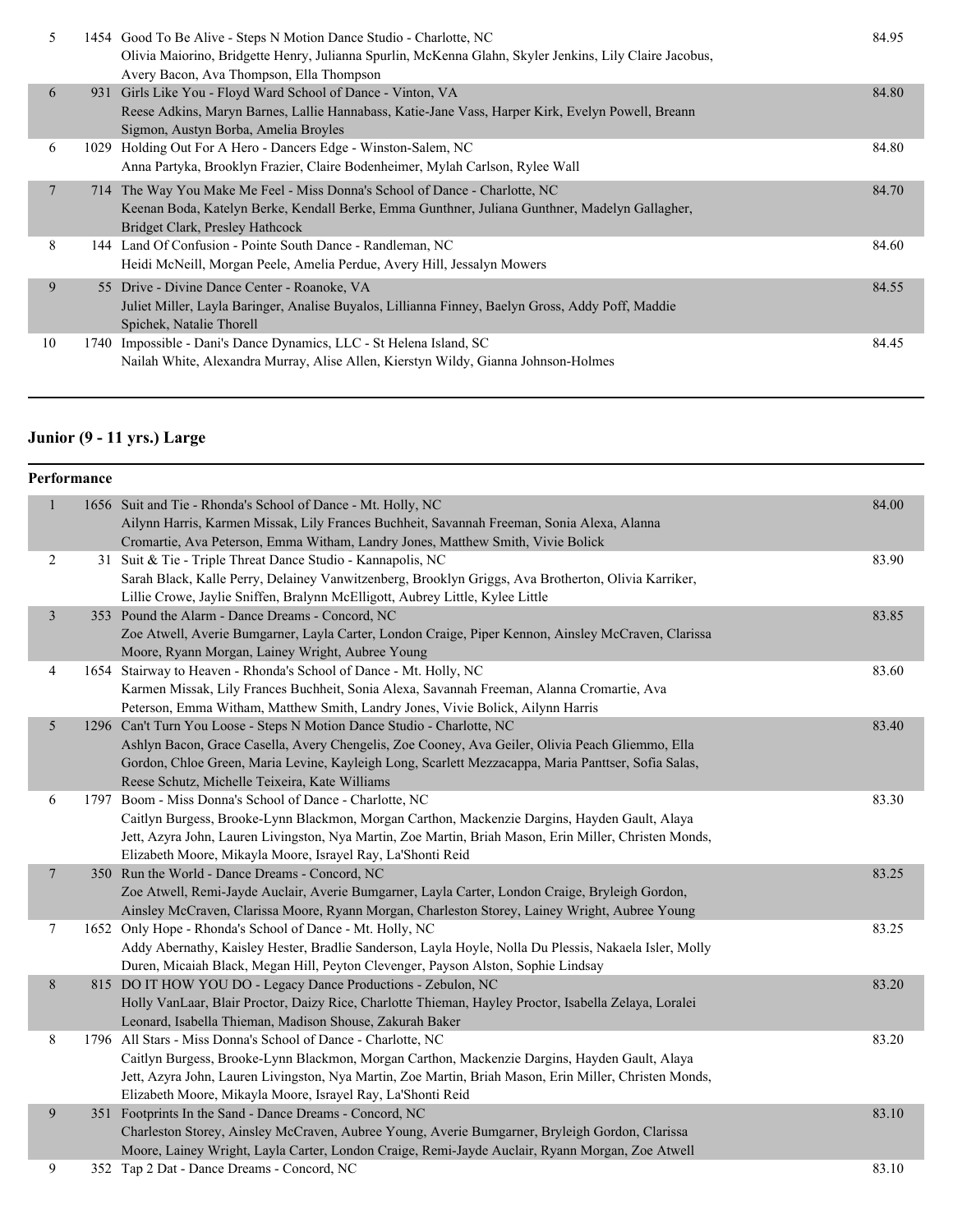|    | Charleston Storey, Ainsley McCraven, Aubree Young, Averie Bumgarner, Bryleigh Gordon, Clarissa      |       |
|----|-----------------------------------------------------------------------------------------------------|-------|
|    | Moore, Lainey Wright, Layla Carter, London Craige, Zoe Atwell, Ryann Morgan, Remi-Jayde Auclair     |       |
| 10 | 774 Party People - Miss Donna's School of Dance - Charlotte, NC                                     | 83.05 |
|    | London Medley, Tinsleigh Richter, Alixandra Philbeck, Savannah Robinson, Inara Glenn, Markayla      |       |
|    | Smith, Jamie Volz, Sarayah Hussey, Trinity Hood, Miranda Hartis, Peyton Spata, Julianna Maldonado,  |       |
|    | Kynlee Colson, Adelaide Douds, Camy-Jade Parker, Caitlyn Weissert, MaKyra Pirtle, Syere Hall, Logan |       |
|    | DeValk                                                                                              |       |

#### **Advanced**

| $\mathbf{1}$   | 365 Love Now - Elite Dance Academy - Rock Hill, SC                                                                                                                                                     | 112.65 |
|----------------|--------------------------------------------------------------------------------------------------------------------------------------------------------------------------------------------------------|--------|
|                | Tamya Mobley, Raegan Washington, Makenzy Markners, Jazmine Garcia, Christay Horton, Ariyana                                                                                                            |        |
|                | Gailliard, Alexis Hilton, Jordyn Gillie, Isabella Reynolds, Brennan Dube, Addison Witherspoon                                                                                                          |        |
| 2              | 432 Pop, Drop, and Roll - Elite Dance Academy - Rock Hill, SC                                                                                                                                          | 112.45 |
|                | Tamya Mobley, Raegan Washington, Makenzy Markners, Jordyn Ford, Jazmine Garcia, Christay Horton,                                                                                                       |        |
|                | Ariyana Gailliard, Jordyn Gillie, Isabella Reynolds, Brennan Dube, Addison Witherspoon                                                                                                                 |        |
| $\mathfrak{Z}$ | 814 MONEY BAG - Legacy Dance Productions - Zebulon, NC                                                                                                                                                 | 112.15 |
|                | Cameron Watson, Eva Mooney, Emma Shouse, Daizy Rice, Ellis Mooney, Isabella Thieman, Juel Smith,                                                                                                       |        |
|                | Kaydince Bowman, Juni Murillo, Kaitlyn Garvin, Molly Hart, Mackenzie Bell, Olivia Carroll, Ruby<br>Wright                                                                                              |        |
| 4              | 593 Tina Turner - Miss Donna's School of Dance - Charlotte, NC                                                                                                                                         | 111.80 |
|                | Sara Milke, Presley Hathcock, I'rihanna Haywood, Marley Hefner, Taylor Nichols, Ava Sammons, Elena                                                                                                     |        |
|                | Stephens, Lauryn Williams, Nora Lahoud, Emma Gunthner, Keenan Boda, Katelyn Boney                                                                                                                      |        |
| 5              | 594 Raining Men - Miss Donna's School of Dance - Charlotte, NC                                                                                                                                         | 111.75 |
|                | Sara Milke, Presley Hathcock, I'rihanna Haywood, Marley Hefner, Taylor Nichols, Ava Sammons, Elena                                                                                                     |        |
|                | Stephens, Lauryn Williams, Nora Lahoud, Emma Gunthner, Keenan Boda, Katelyn Boney                                                                                                                      |        |
| 5              | 1301 Wondering - Steps N Motion Dance Studio - Charlotte, NC                                                                                                                                           | 111.75 |
|                | Alyse Baldelli, Leah Baldelli, Reina Carlton, Harper Dernosek, Addison Friedrich, Monet Hamula, Brielle                                                                                                |        |
|                | Hanson, Maddie Hicks, Ella Hoch, Maren Hoch, Hannah Hull, Elena Munoz, Emily Myers, Eve Nocella,                                                                                                       |        |
|                | Isabella Weill                                                                                                                                                                                         |        |
| 6              | 1344 No Bad News - Visions Dance Academy - Matthews, NC                                                                                                                                                | 111.65 |
|                | Bella Alvarez, Isabel House, Kaitlyn Kraviec, Kendall Kamphaus, Yumi Baseda, Addison Hutton, Salem                                                                                                     |        |
|                | Andujar, Makayla Peterson, Lia Lodato, Kennedy Kocur, Kaylyn Hastings, Kalena Hollingsworth, Kaitie                                                                                                    |        |
|                | Bell Carson, Ella Winchester, Beritt Mason, Avery Canupp, Amina Boric, Tazlyn Zmyslo                                                                                                                   |        |
| 7              | 126 Work Me Down - Visions Dance Academy - Matthews, NC                                                                                                                                                | 111.60 |
|                | Isabel House, Addison Hutton, Kendall Kamphaus, Kaitlyn Kraviec, Makayla Peterson, Tazlyn Zmyslo,                                                                                                      |        |
|                | Ella Winchester, Bella Alvarez, Amina Boric, Yumi Baseda, Avery Canupp, Kaylyn Hastings, Lia Lodato,                                                                                                   |        |
|                | Beritt Mason, Kaitie Bell Carson                                                                                                                                                                       |        |
| $8\,$          | 876 Genie-fied - No Limits Dance Company - Monroe, NC                                                                                                                                                  | 111.50 |
|                | Austin Chambers, Kami Dieffenbach, Karson Price, Lindsey Jenkins, Oak Mills, Khloe Kenan, Riley                                                                                                        |        |
|                | Mills, Audrey Baucom, Annika Behr, Reece Boswell, Hadleigh Helms, Callison Martin, Ainsley Mills,                                                                                                      |        |
|                | Blakely Simpson, Charley Stegall, Claire Trull                                                                                                                                                         |        |
| 9              | 721 Looking Good - Miss Donna's School of Dance - Charlotte, NC                                                                                                                                        | 111.40 |
|                | Zoe Jenkins, Corinne Barnett, Olivia Stuckey, Khloe Mercer, Molly Painter, Evelynn Wyatt, Kamdyn                                                                                                       |        |
|                | Washington, Isabella Miller, Veronica Dodson, Alyssa Gruber, Addison McGee, Riley Frazier, Addyson<br>Smith, Reagan Hayden, Anslei Ladson, Ariana Huitt, Jazaria Bryant, Kennedy Reid, Madison Rushing |        |
| 10             | 367 Lose Control - Elite Dance Academy - Rock Hill, SC                                                                                                                                                 | 111.25 |
|                | Tamya Mobley, Raegan Washington, Makenzy Markners, Jazmine Garcia, Alexis Hilton, Jordyn Gillie,                                                                                                       |        |
|                | Isabella Reynolds, Harper Kirkley, Brennan Dube, Lizzy Hanna                                                                                                                                           |        |
|                |                                                                                                                                                                                                        |        |
| Competitive    |                                                                                                                                                                                                        |        |
|                | 944 Life Of The Rich of Famous - Dancers Edge - Winston-Salem, NC                                                                                                                                      | 114.20 |
|                | Claire Bodenheimer, Anna Partyka, Brooklyn Frazier, Rylee Wall, Graham Robinson, Haleighmarie                                                                                                          |        |
|                | Hagemann, Hannah Harrison, Jami Graves, Laura Scholten, Meredith Schroeder, Samantha Flinchum,                                                                                                         |        |
|                | Grace Tucker, Roland Martinez, Moses Umlauf, Mylah Carlson                                                                                                                                             |        |
| 2              | 1441 Learning To Fly - Steps N Motion Dance Studio - Charlotte, NC                                                                                                                                     | 113.80 |
|                | Alex Bright, Blythe Nichols, Olivia Maiorino, Liana Riga, Julianna Spurlin, Milaina Warren, Avery                                                                                                      |        |
|                | Bacon, McKenna Glahn, Liana Grasso, Bridgette Henry, Skyler Jenkins, Jillian Johnson, Morgan Jones,                                                                                                    |        |

|  | Bacon, McKenna Glahn, Liana Grasso, Bridgette Henry, Skyler Jenkins, Jillian Johnson, Morgan Jones,  |        |
|--|------------------------------------------------------------------------------------------------------|--------|
|  | Mary Keller, Charlotte Lumwai, Kaylee McGuirk, Addison Perrotto, Alicia Riga, Alyssa Wang            |        |
|  | 1440 Time For Tea - Steps N Motion Dance Studio - Charlotte, NC                                      | 113.65 |
|  | Alex Bright, Olivia James, Addison Ko, Olivia Maiorino, Blythe Nichols, Mia Pollock, Kaitlyn Raynes, |        |
|  | Liana Riga, Mya Rose Rodriguez, Julianna Spurlin, Ava Thompson, Ella Thompson, Milaina Warren        |        |
|  | 68 Little Shop of Horrors - Divine Dance Center - Roanoke, VA                                        | 113.55 |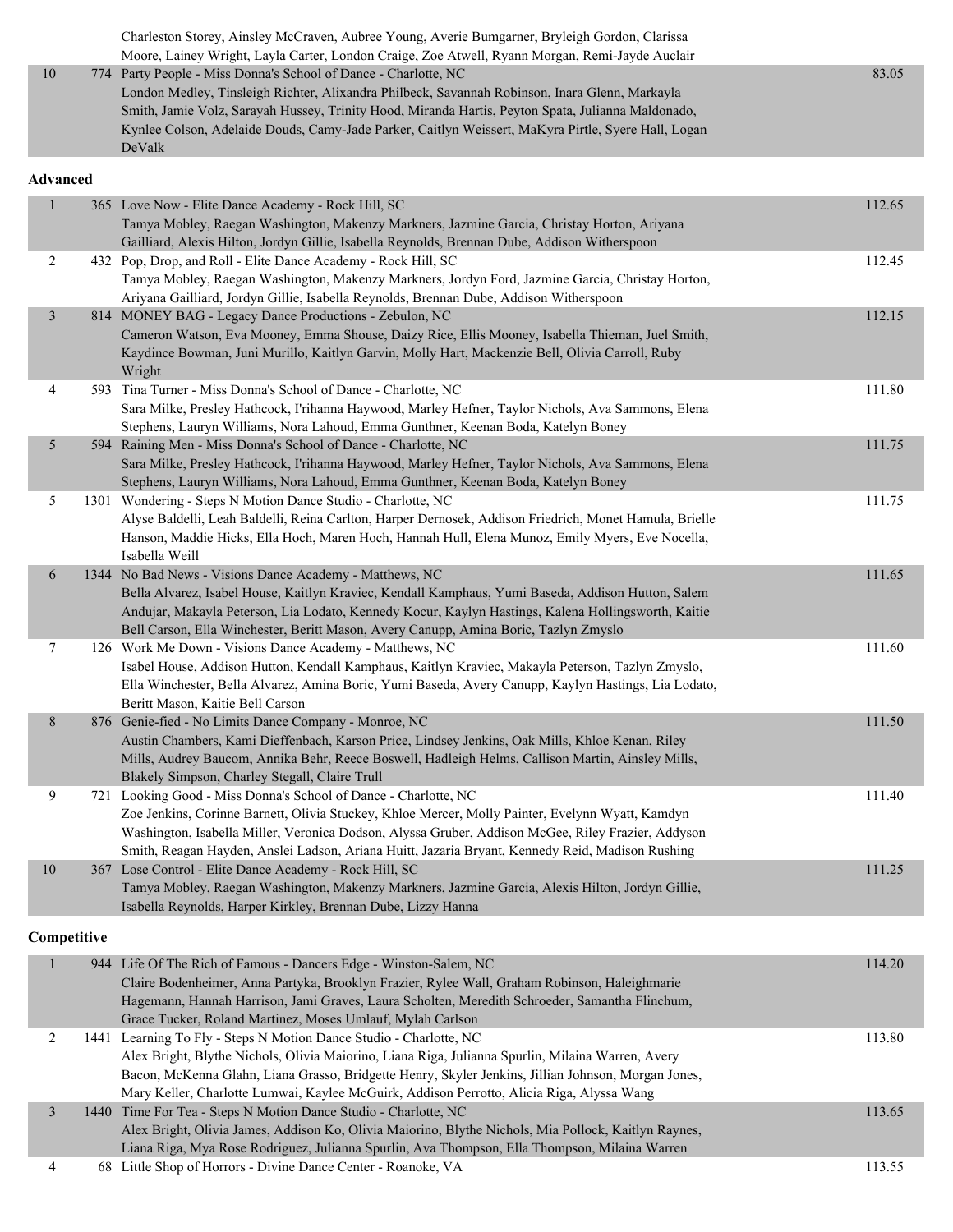|                 | Baelyn Gross, Natalie Thorell, Lexi Carter, Juliet Miller, Kennedy Worrell, Maddie Spichek, Addy Ott.<br>Addy Poff, Analise Buyalos, Layla Baringer, Chloe Wescott                                                                                                                                                                                     |        |
|-----------------|--------------------------------------------------------------------------------------------------------------------------------------------------------------------------------------------------------------------------------------------------------------------------------------------------------------------------------------------------------|--------|
| 5 <sup>5</sup>  | 1449 You Can't Stop The Beat - Steps N Motion Dance Studio - Charlotte, NC<br>Faith Carlton, Camila Ramirez, Charlie Goodwin, Kensington Holtzer, Evelyn Padula, Ayla Perkins,<br>Aspen Roberts, Wilow Woodley, Alex Bright, Olivia James, Blythe Nichols, Mia Pollock, Milaina<br>Warren, Liana Riga                                                  | 113.15 |
| 6               | 54 Steam Heat - Divine Dance Center - Roanoke, VA<br>Addy Poff, Alexis Whitmer, Analise Buyalos, Baelyn Gross, Clarissa Schaad, Juliet Miller, Layla<br>Baringer, Lillianna Finney, Maddie Spichek, Natalie Thorell                                                                                                                                    | 113.10 |
| $7\phantom{.0}$ | 555 JLO - Lake Norman Dance Gallery - Mooresville, NC<br>Scarlett Shuping, Ella Giaculli, Madicyn Mox, Braelynn Ervin, Kacey Richardson, Payton Runge,<br>Eleanora Tsakos, Jacy Barnhardt, Juliahna Schierloh, Kaitlyn Richardson, Hailey Beckett                                                                                                      | 113.05 |
| 8               | 143 Last Day On Earth - Pointe South Dance - Randleman, NC<br>Ireland Wheeler, Jessalyn Mowers, Bayleigh Ford, Averie Jones, Callie Kearns, Heidi McNeill, Mila-May<br>Nichols, Morgan Peele, Amelia Perdue, Tenley Jackson, Lily Medley, Avery Hill                                                                                                   | 112.95 |
| 8               | 1867 Sit Down, You're Rockin' the Boat - No Limits Dance Company - Monroe, NC<br>Sadona Olsen, Hadley Herrin, Blakely Simpson, Reece Boswell, Charley Stegall, Austin Chambers,<br>Adilyn Zorn, Claire Trull, Annika Behr, Karson Price, Ruthie Beachum, Cooper Deason, Lexi Rushing,<br>Gracie Sisk, Kami Dieffenbach, Ainsley Mills, Callison Martin | 112.95 |
| 9               | 942 Let's Get Soaking Wet - Dancers Edge - Winston-Salem, NC<br>Mylah Carlson, Claire Bodenheimer, Anna Partyka, Brooklyn Frazier, Rylee Wall, Hannah Harrison,<br>Haleighmarie Hagemann, Jami Graves, Kailey Wall, Laura Scholten, Samantha Flinchum, Grace Tucker,<br>Graham Robinson, Moses Umlauf                                                  | 112.90 |
| 10              | 1042 Level Up - Floyd Ward School of Dance - Vinton, VA<br>Reese Adkins, Payten Childress, Maryn Barnes, Lucien Lambert, Lallie Hannabass, Harper Kirk, Bella<br>Dibenedetto, Ashlynn Doss, Annaleigha Aldridge, Amelia Nicely, Amelia Broyles, Avery Peaslee, Anna<br>Kate Dickinson, Will Vaughn, Tenley Scharf, Evelyn Powell, Caroline Powell      | 112.85 |

# **Junior (9 - 11 yrs.) Super**

|                 | Performance |                                                                                                                                                                                                                                                                                                                                                                                                                                                                                                                                                |        |  |  |
|-----------------|-------------|------------------------------------------------------------------------------------------------------------------------------------------------------------------------------------------------------------------------------------------------------------------------------------------------------------------------------------------------------------------------------------------------------------------------------------------------------------------------------------------------------------------------------------------------|--------|--|--|
|                 | 1653        | Boogie Woogie Bugle Boy - Rhonda's School of Dance - Mt. Holly, NC<br>Nolla Du Plessis, Nakaela Isler, Molly Duren, Micaiah Black, Megan Hill, Lily Frances Buchheit, Layla<br>Hoyle, Karmen Missak, Kaisley Hester, Bradlie Sanderson, Ailynn Harris, Addy Abernathy, Sophie<br>Lindsay, Sonia Alexa, Savannah Freeman, Peyton Clevenger, Payson Alston, Alanna Cromartie, Ava<br>Peterson, Emma Witham, Matthew Smith, Landry Jones, Vivie Bolick                                                                                            | 109.85 |  |  |
| <b>Advanced</b> |             |                                                                                                                                                                                                                                                                                                                                                                                                                                                                                                                                                |        |  |  |
| 1               |             | 1302 Walk The Dinosaur - Steps N Motion Dance Studio - Charlotte, NC<br>Marae Bishop, Madison Comitz, Emma Fielding, Tingyan Heng, Genevieve Johnson, Izzabella Jones,<br>Heidi Kunzweiler, Anderson Lasley, Amelie Leadbetter, Avis Mills, Harper Peterson, Claire Price,<br>Caroline Raynes, Teddy Wisemiller, Alyse Baldelli, Leah Baldelli, Reina Carlton, Harper Dernosek,<br>Addison Friedrich, Monet Hamula, Brielle Hanson, Maddie Hicks, Ella Hoch, Maren Hoch, Hannah Hull,<br>Elena Munoz, Emily Myers, Eve Nocella, Isabella Weill | 111.95 |  |  |
| Competitive     |             |                                                                                                                                                                                                                                                                                                                                                                                                                                                                                                                                                |        |  |  |
|                 |             | 1439 Oz - Steps N Motion Dance Studio - Charlotte, NC<br>Julianna Bobbitt, Faith Carlton, Evelyn Padula, Harper Cavanaugh, Lilly Cavanaugh, Charlie Goodwin,<br>Camila Ramirez, Kensington Holtzer, Stella Ko, Ayla Perkins, Aspen Roberts, Wilow Woodley, Alex<br>Bright, Olivia James, Addison Ko, Olivia Maiorino, Blythe Nichols, Mia Pollock, Kaitlyn Raynes, Liana<br>Riga, Mya Rose Rodriguez, Julianna Spurlin, Ava Thompson, Ella Thompson, Milaina Warren                                                                            | 113.80 |  |  |
| $\overline{2}$  |             | 595 Legally Blonde - Miss Donna's School of Dance - Charlotte, NC<br>I'rihanna Haywood, Marley Hefner, Morgan Horton, Taylor Nichols, Daily Overcash, Teagan<br>Power-McCarter, Ava Sammons, Elena Stephens, Lauryn Williams, Bennett Barkan, Sara Milke, Presley<br>Hathcock, Claire Buchanan, Nora Lahoud, Emma Gunthner, Juliana Gunthner, Katelyn Berke, Kendall<br>Berke, Keenan Boda, Katelyn Boney, Laila Craig, Bridget Clark, Madelyn Gallagher                                                                                       | 113.35 |  |  |
| 3               |             | 742 Gender Reveal - Miss Donna's School of Dance - Charlotte, NC                                                                                                                                                                                                                                                                                                                                                                                                                                                                               | 113.25 |  |  |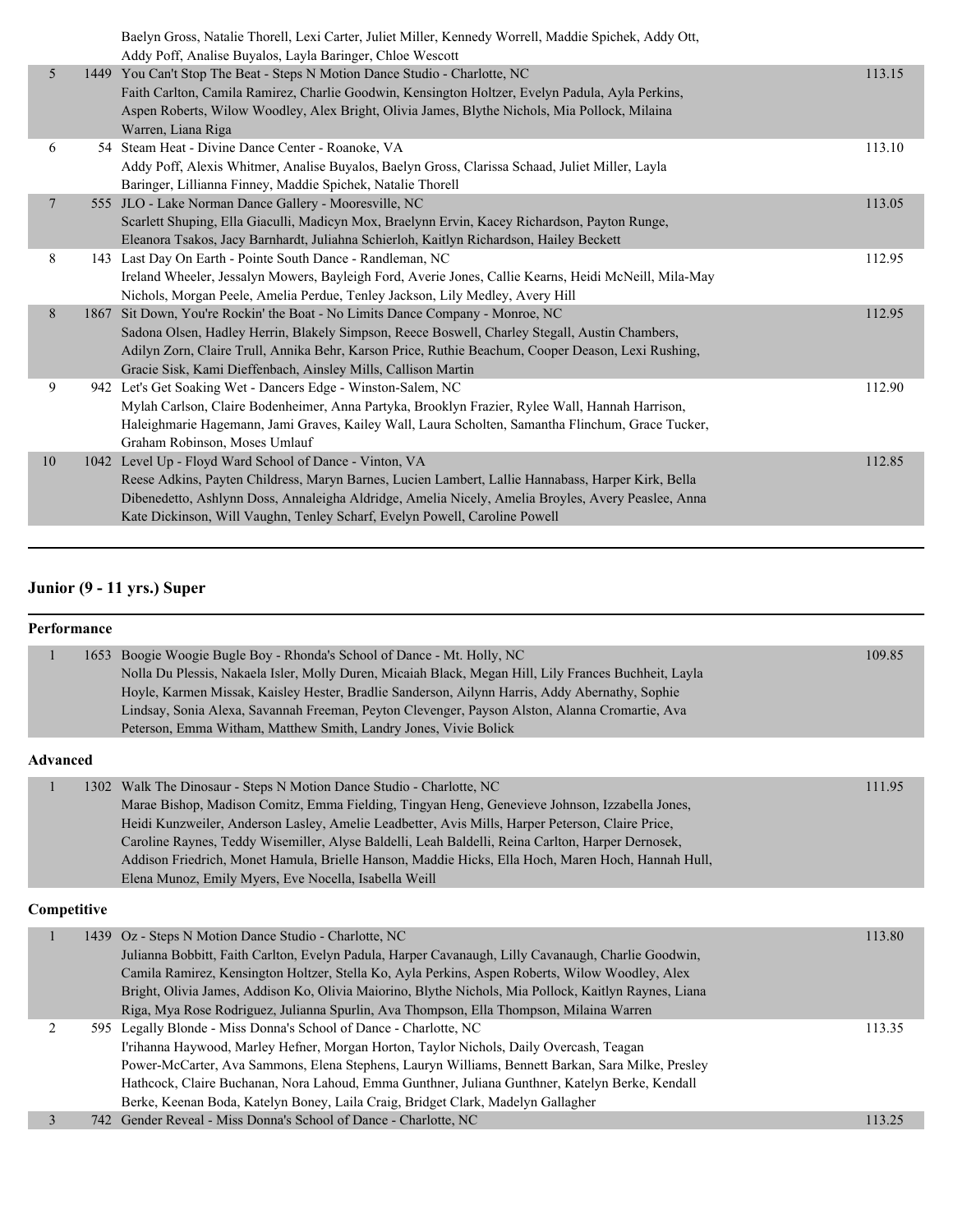|                | Katelyn Boney, I'rihanna Haywood, Ava Sammons, Elena Stephens, Lauryn Williams, Keenan Boda,         |        |
|----------------|------------------------------------------------------------------------------------------------------|--------|
|                | Marley Hefner, Taylor Nichols, Sara Milke, Presley Hathcock, Emma Gunthner, Nora Lahoud, Arielynn    |        |
|                | Anderson, Bennett Barkan, Katelyn Berke, Kendall Berke, Claire Buchanan, Laila Craig, Juliana        |        |
|                | Gunthner, Morgan Horton, Madelyn Gallagher, Daily Overcash, Teagan Power-McCarter, Emma Smith,       |        |
|                | Bridget Clark, Emily Caldwell, Emma Hathcock, Harper Hill, Julianna Luisa, Gabrielle Perry, Avery    |        |
|                | Bayer, Sofia Gunthner, Ava Salerno, Aleeah Tolbert, Anna Zaremba                                     |        |
| $\overline{4}$ | 1450 You Will Always Find Me - Steps N Motion Dance Studio - Charlotte, NC                           | 112.90 |
|                | Julianna Bobbitt, Faith Carlton, Harper Cavanaugh, Lilly Cavanaugh, Camila Ramirez, Charlie Goodwin, |        |
|                | Kensington Holtzer, Stella Ko, Evelyn Padula, Ayla Perkins, Aspen Roberts, Wilow Woodley, Olivia     |        |
|                | James, Addison Ko, Olivia Maiorino, Mia Pollock, Kaitlyn Raynes, Liana Riga, Mya Rose Rodriguez,     |        |
|                | Milaina Warren                                                                                       |        |
|                |                                                                                                      |        |

# **Junior (9 - 11 yrs.) Production**

#### **Performance**

|  | 277 The Jellicle Cats - To the Pointe Academy of Dance - Turkey, NC                               | 110.50 |
|--|---------------------------------------------------------------------------------------------------|--------|
|  | Kennedy Vinson, Abbie Clare Smith, Madelyn McLamb, Ivy Marshall, Isabella Wrampe, Emma            |        |
|  | Rodriguez, Averee Brown, Alannah Cain, Zoee Brown, Maddison Jones, Hadley Lassiter, Emerson Bass, |        |
|  | Ellie James, Cali James, Bella Mercer, Aubrey Edwards, Alayna Fowler, Alayna McClenny             |        |

## **Teen (12 - 14 yrs.) Solo**

|                | Performance |                                                                                           |       |  |  |
|----------------|-------------|-------------------------------------------------------------------------------------------|-------|--|--|
| $\mathbf{1}$   |             | 334 Recovery - Dance Dreams - Concord, NC<br>Colby Ruben                                  | 86.10 |  |  |
| 2              |             | 336 Used To Be Mine - Dance Dreams - Concord, NC<br>Abigail Tinsley                       | 86.05 |  |  |
| $\overline{3}$ |             | 187 Amayzing Mayzie - STARS Twirl Studio - Ayden, NC<br>Emma House                        | 85.70 |  |  |
| 4              |             | 190 Game of Survival - STARS Twirl Studio - Ayden, NC<br>Ava Scott Johnson                | 85.60 |  |  |
| 5              |             | 394 The Lonely - Elite Dance Academy - Rock Hill, SC<br><b>Makenzy Markners</b>           | 85.40 |  |  |
| 6              |             | 1215 Same God - No Limits Dance Company - Monroe, NC<br>Olivia Simmons                    | 85.30 |  |  |
| 7              |             | 147 Ooh Child - Pointe South Dance - Randleman, NC<br><b>Ireland Wheeler</b>              | 85.15 |  |  |
| 7              |             | 332 Queen of the Night - Dance Dreams - Concord, NC<br>Cadence Hamilton                   | 85.15 |  |  |
| 8              |             | 494 Big Noise From Winnetka - Dancin' Debbie's - West Jefferson, NC<br><b>Hadley Goss</b> | 85.05 |  |  |
| 9              |             | 493 Ain't No Other Man - Dancin' Debbie's - West Jefferson, NC<br>Melody Pierce           | 85.00 |  |  |
| 10             |             | 192 Sunshine - STARS Twirl Studio - Ayden, NC<br>Camdyn Peele                             | 84.95 |  |  |
| 10             |             | 1105 Next to Me - Floyd Ward School of Dance - Vinton, VA<br><b>Addison Hungate</b>       | 84.95 |  |  |
| 10             |             | 1706 Mother Nature - Institute of Divine Arts - Winston Salem, NC<br>Niah McDaniel        | 84.95 |  |  |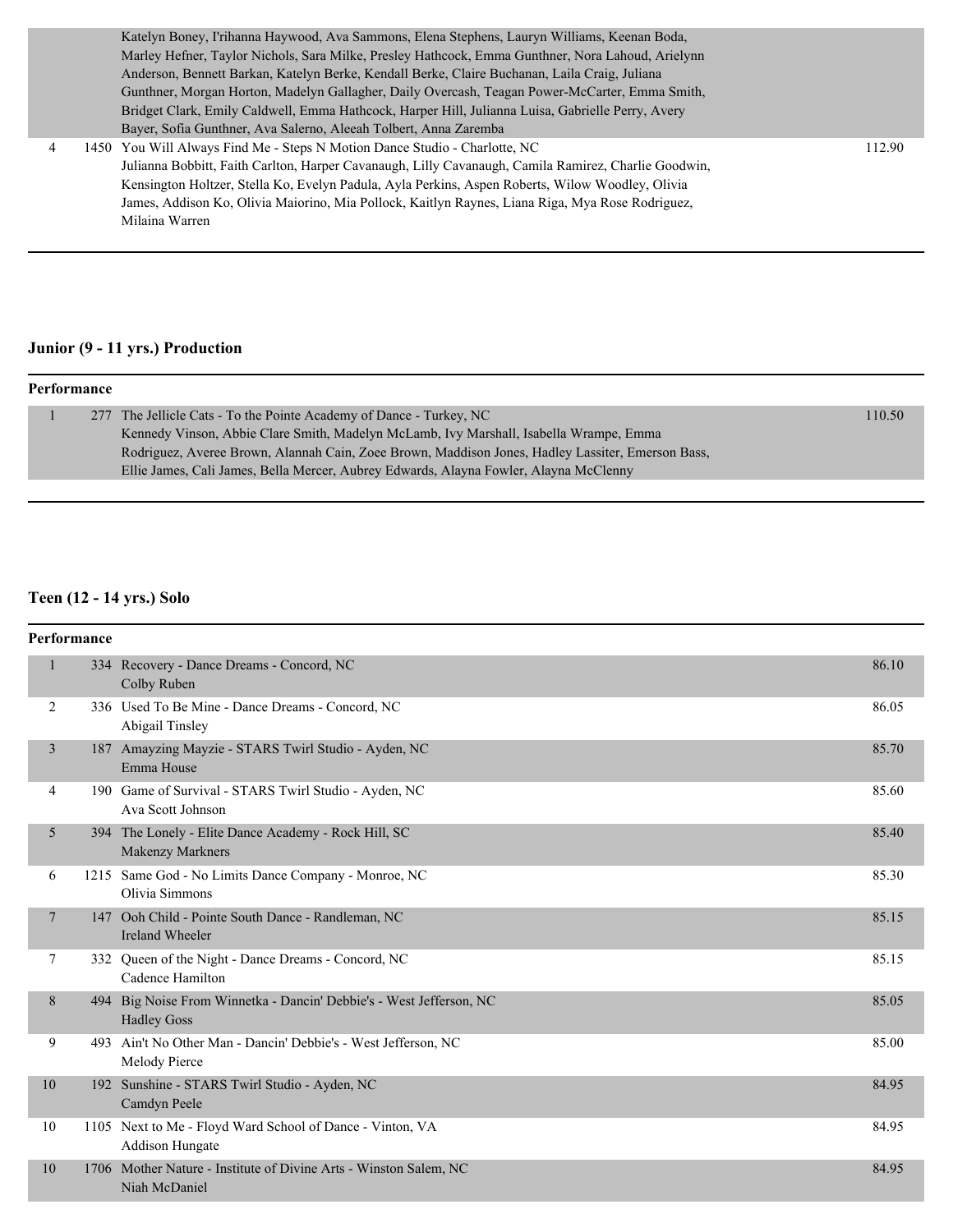#### **Advanced**

| $\mathbf{1}$   | 1197 Sparrow - No Limits Dance Company - Monroe, NC<br>Sadona Olsen                        | 87.65 |
|----------------|--------------------------------------------------------------------------------------------|-------|
| 2              | 1221 Punisher - No Limits Dance Company - Monroe, NC<br>Kaliyah Collins                    | 87.05 |
| 3              | 411 Ending - Elite Dance Academy - Rock Hill, SC<br>Jemary Garcia                          | 86.90 |
| 3              | 470 Easy - Just Be Dance Academy - Fort Mill, SC<br>Parker Lawrence                        | 86.90 |
| 3              | 519 So Good - Fuzion Force Entertainment Academy - Charlotte, NC<br>Brenan Young           | 86.90 |
| 3              | 1238 Lightening - No Limits Dance Company - Monroe, NC<br>Rebecca Clary                    | 86.90 |
| $\overline{4}$ | 541 Money - Fuzion Force Entertainment Academy - Charlotte, NC<br>Morghan Bennett          | 86.80 |
| 5              | 403 Love in the Dark - Elite Dance Academy - Rock Hill, SC<br>Jordyn Ford                  | 86.70 |
| 6              | 1788 New Attitude - Triple Threat Dance & Charm - Salisbury, NC<br>Kayla Graham            | 86.60 |
| 7              | 461 I Follow Rivers - Just Be Dance Academy - Fort Mill, SC<br>Aliki Livianos              | 86.50 |
| 8              | 790 Halo - AC Dance and Company - Mauldin, SC<br>Carly Goehring                            | 86.45 |
| 8              | 1211 Heart Cry - No Limits Dance Company - Monroe, NC<br>Emerson Brzuchowski               | 86.45 |
| 9              | 245 Before You Go - Dimensions Dance Arts - Rockwell, NC<br>Josh Loftin                    | 86.40 |
| 9              | 1198 Stay Gold - No Limits Dance Company - Monroe, NC<br>Gracie Sisk                       | 86.40 |
| 10             | 1776 I Dont Know You Yet - Motion Dance Concord Studio - Concord, NC<br>Savannah Sedergren | 86.35 |
| 10             | 1786 No New Friends - Triple Threat Dance & Charm - Salisbury, NC<br><b>Taylor Brown</b>   | 86.35 |

## **Competitive**

|   |      | 1232 Visagna - No Limits Dance Company - Monroe, NC<br>Kate Petrilli                | 87.65 |
|---|------|-------------------------------------------------------------------------------------|-------|
| 2 |      | 983 Fall Into Me - Dancers Edge - Winston-Salem, NC<br>Harper Leggett               | 87.60 |
| 3 | 1563 | Spine - Renner Dance Company - Chapel Hill, NC<br>Ella Gillette                     | 87.40 |
| 4 |      | 1361 Is That Alright - Visions Dance Academy - Matthews, NC<br>Charlotte Engel      | 87.35 |
| 5 | 149  | Astronomical - Pointe South Dance - Randleman, NC<br>Kambry Swaim                   | 87.30 |
| 5 |      | 1396 The End of Love - Steps N Motion Dance Studio - Charlotte, NC<br>Laney Koteles | 87.30 |
| 6 | 1419 | Sarajevo - Steps N Motion Dance Studio - Charlotte, NC<br>Bridgette Henry           | 86.95 |
| 7 |      | 1152 And So It Begins - Floyd Ward School of Dance - Vinton, VA<br>Remi Bingeman    | 86.85 |
| 8 | 985  | Survivor - Dancers Edge - Winston-Salem, NC<br>Paisley Broadus                      | 86.80 |
| 8 |      | 1368 River Of Tears - Visions Dance Academy - Matthews, NC<br>Stephanie Howell      | 86.80 |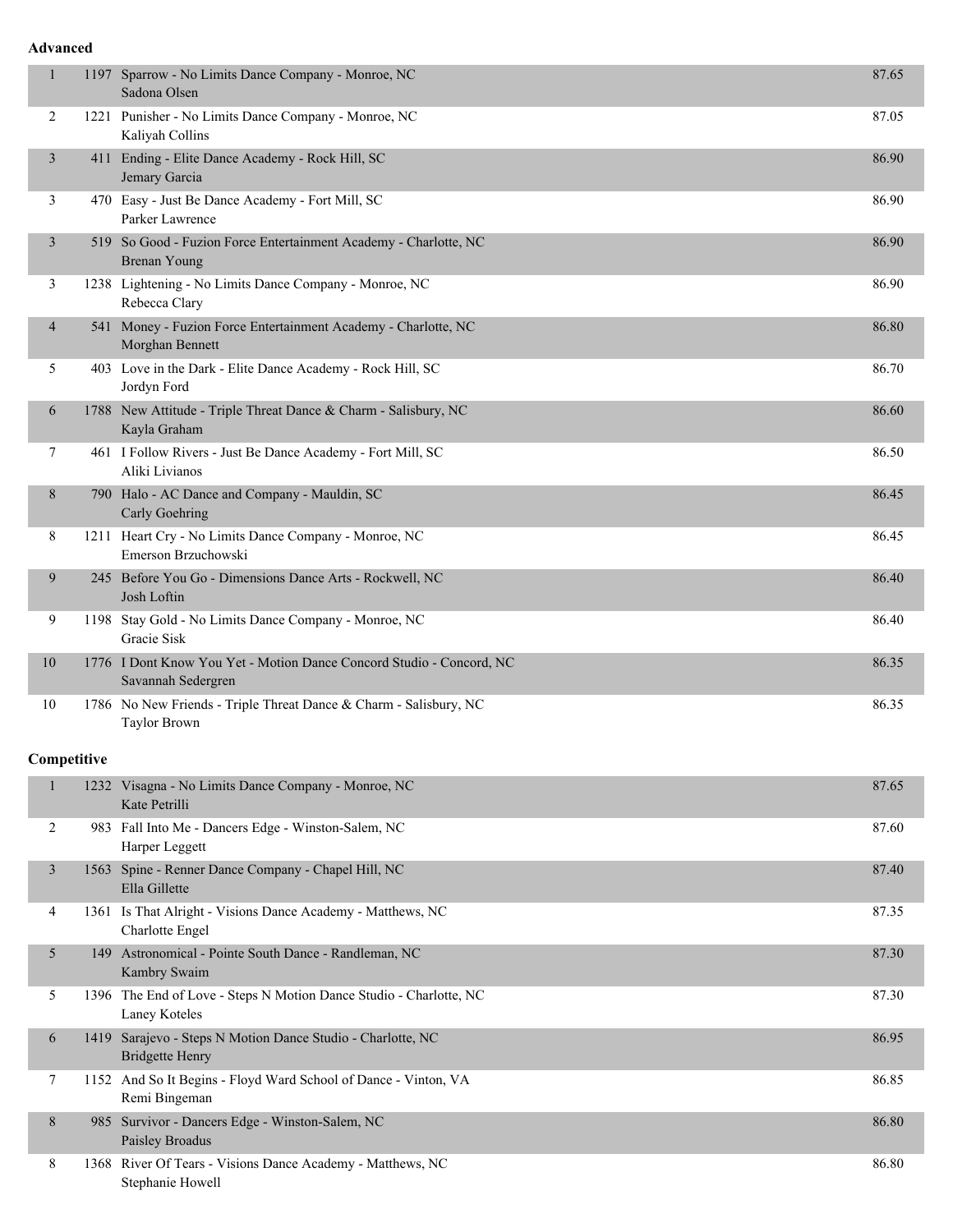| 8  | 1395 Meant - Steps N Motion Dance Studio - Charlotte, NC<br>Ava Smith              | 86.80 |
|----|------------------------------------------------------------------------------------|-------|
| 9  | 1213 Jelmore - No Limits Dance Company - Monroe, NC<br>Caroline Jan                | 86.75 |
| 10 | 645 Change My Life - Miss Donna's School of Dance - Charlotte, NC<br>Ella Buchanan | 86.70 |
| 10 | 1879 Emotion - Studio B Dance Company - Concord, NC<br><b>Emilee Potts</b>         | 86.70 |

# **Teen (12 - 14 yrs.) Duet/Trio**

|                | Performance |                                                                                                                      |       |  |
|----------------|-------------|----------------------------------------------------------------------------------------------------------------------|-------|--|
| $\mathbf{1}$   |             | 185 Marina - STARS Twirl Studio - Ayden, NC<br>Emma House, Juli Amundson, Ava Scott Johnson                          | 87.80 |  |
| $\overline{2}$ |             | 884 Footprints in the Sand - No Limits Dance Company - Monroe, NC<br>Lexi Rushing, Olivia Simmons                    | 86.30 |  |
| 3              |             | 293 Magic - Vitality Dance Company - Charlotte, NC<br>Elizabeth Barnhart, Megan Tucker                               | 85.85 |  |
| 4              |             | 299 BlackBird - Vitality Dance Company - Charlotte, NC<br>Elizabeth Barnhart, Penny George, Megan Tucker             | 85.55 |  |
| 4              |             | 1768 Friend Like Me - F2 Liturgical Dance Academy - Charlotte, NC<br>Jamya Banks, Alexandria Clawson                 | 85.55 |  |
| 5              |             | 289 Footprints - Vitality Dance Company - Charlotte, NC<br>Reese Lipari, Hanna Lipari                                | 85.40 |  |
| 6              |             | 116 Blank Page - Divine Dance Center - Roanoke, VA<br>Iana Lopez, Gretchen Orr                                       | 85.00 |  |
| 6              |             | 1720 Hold On To Me - Vitality Dance Company - Charlotte, NC<br>Chloe Busch, Hanna Lipari                             | 85.00 |  |
| $\tau$         |             | 300 Dancing With Your Ghost - Vitality Dance Company - Charlotte, NC<br>Bridget Smith, Sarah Caicedo, McCollum Combs | 84.80 |  |
| 8              |             | 276 Whisper The Sound Of Silence - To the Pointe Academy of Dance - Turkey, NC<br>Isabella Wrampe, Abbie Clare Smith | 84.25 |  |
| 8              |             | 301 Pom Poms - Vitality Dance Company - Charlotte, NC<br>Emma Cates, Ellie Terpening                                 | 84.25 |  |
| 8              |             | 512 I Like It - Dancin' Debbie's - West Jefferson, NC<br>Caitlyn Howell, Callie Goodman, Melody Pierce               | 84.25 |  |
| 9              |             | 1581 That Man - Sky's the Limit Dance Company - Thomasville, NC<br>Cheyenne Scarlett, Katie Hurley                   | 84.15 |  |
| 10             |             | 1766 Feedback - F2 Liturgical Dance Academy - Charlotte, NC<br>Ariana Lindsay, Jordin Nance, Sinclaire Houston       | 84.10 |  |
| 10             |             | 1770 You are the reason - F2 Liturgical Dance Academy - Charlotte, NC<br>Alexandria Clawson, Jamya Banks             | 84.10 |  |

## **Advanced**

|   | 1476 WEST SIDE! - Triple Threat Dance & Charm - Salisbury, NC<br>Sari Lewin, Aniah Brothers, Shiloh Ricks | 87.90 |
|---|-----------------------------------------------------------------------------------------------------------|-------|
|   | 320 In My Arms - Dance Dreams - Concord, NC<br>Aubree Young, Heather Young                                | 87.15 |
|   | 1193 Tremors - No Limits Dance Company - Monroe, NC<br>Rebecca Clary, Emerson Brzuchowski                 | 87.10 |
| 4 | 36 Half Time - Triple Threat Dance Studio - Kannapolis, NC<br>Halle Perry, Alexis Glover, Kalle Perry     | 86.90 |
|   | 179 Say My Name - All In Dance Academy - Durham, NC<br>Nitya Ravindran, Jillian Beese                     | 86.65 |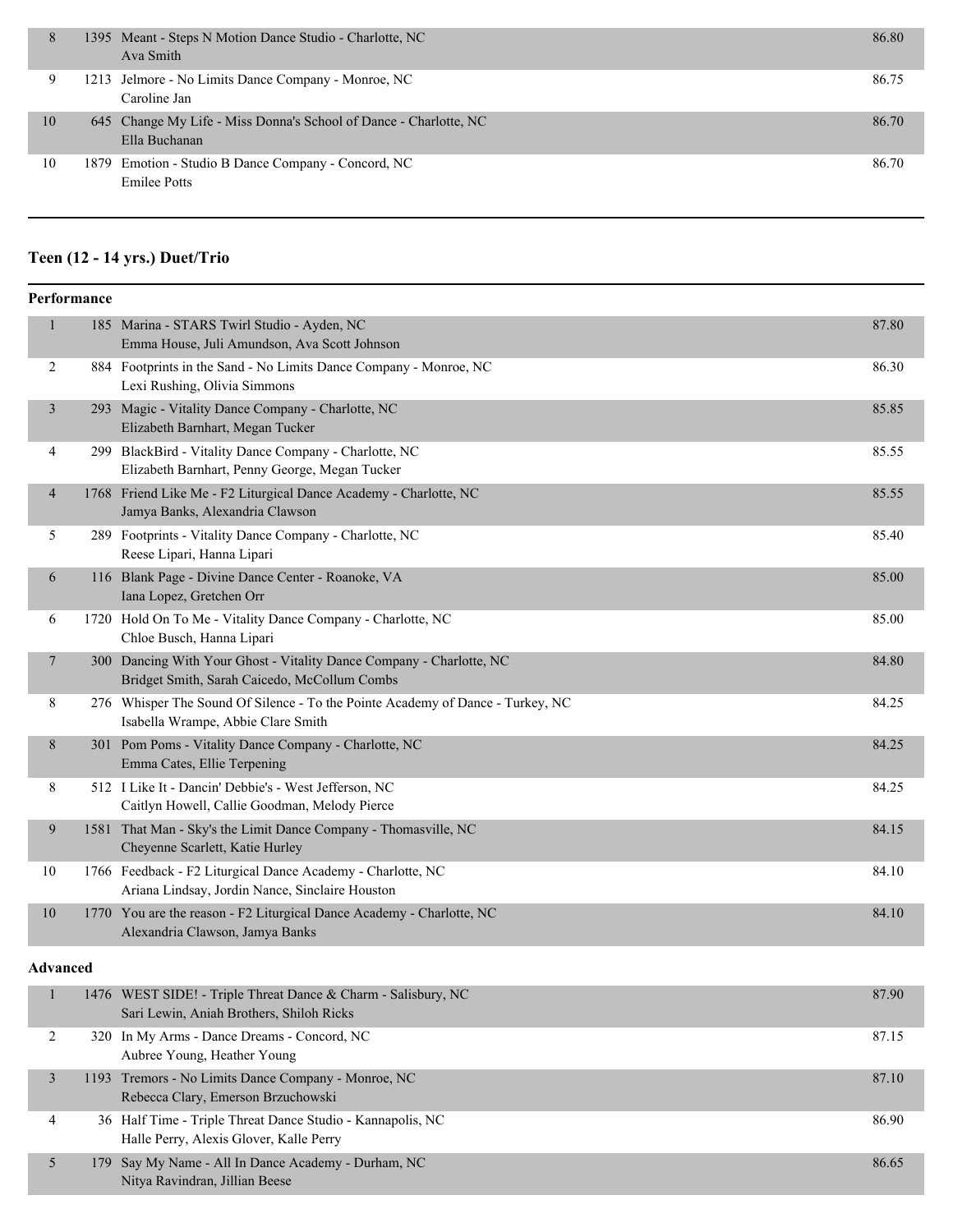| 6  | 881 Hold Onto Me - No Limits Dance Company - Monroe, NC<br>Taylen Herrin, Hadley Herrin                           | 86.60 |
|----|-------------------------------------------------------------------------------------------------------------------|-------|
|    | 836 THINK - Legacy Dance Productions - Zebulon, NC<br>Marigail Frazier, Hannah Hetrick                            | 86.55 |
| 8  | 178 I Don't Think About You - All In Dance Academy - Durham, NC<br>Erin Brown, Arielle McDowell, Sumitra Senapati | 86.20 |
| 9  | 462 People Help the People - Just Be Dance Academy - Fort Mill, SC<br>Stella Graham, Lyndsey Bettis               | 86.10 |
| 10 | 882 There You'll Be - No Limits Dance Company - Monroe, NC<br>Reece Boswell, Santana Boswell                      | 86.00 |

| $\mathbf{1}$ | 152 Lift You Up - Pointe South Dance - Randleman, NC<br>Kambry Swaim, Kinley Swaim, Maely Swaim                                            | 87.10 |
|--------------|--------------------------------------------------------------------------------------------------------------------------------------------|-------|
| 2<br>664     | This Is What You Came For - Miss Donna's School of Dance - Charlotte, NC<br>Ella Buchanan, Brooke Woods                                    | 87.00 |
| 3            | 666 Nothingness - Miss Donna's School of Dance - Charlotte, NC<br>Kara Volpe, Sara Aydt, Brooke Woods, Kara Volpe, Sara Aydt, Brooke Woods | 86.90 |
| 4            | 965 Still Life - Dancers Edge - Winston-Salem, NC<br>Addison Bandy, Harper Leggett, Laney Scism                                            | 86.80 |
| 5            | 646 Hideaway - Miss Donna's School of Dance - Charlotte, NC<br>Ella Buchanan, Kara Volpe                                                   | 86.75 |
| 6<br>1101    | Beetlejuice - Floyd Ward School of Dance - Vinton, VA<br>Remi Bingeman, Teegan Keith                                                       | 86.55 |
| 7            | 1188 You Don't Know Me - No Limits Dance Company - Monroe, NC<br>Caroline Jan, Brooke Roth                                                 | 86.40 |
| 8<br>665     | The Light That Never Fails - Miss Donna's School of Dance - Charlotte, NC<br>Kara Volpe, Sara Aydt                                         | 86.10 |
| 9            | 1094 Another Love - Floyd Ward School of Dance - Vinton, VA<br>Lexie Labarbera, Lauren Johnson                                             | 86.05 |
| 9<br>1098    | Glam - Floyd Ward School of Dance - Vinton, VA<br>Teegan Keith, Remington Figart                                                           | 86.05 |
| 10<br>159    | If I Didn't Have You - Pointe South Dance - Randleman, NC<br>Morgan Peele, Jessalyn Mowers, Heidi McNeill                                  | 85.95 |
|              |                                                                                                                                            |       |

# **Teen (12 - 14 yrs.) Small**

# **Performance**

|                | 180 Reminder - STARS Twirl Studio - Ayden, NC                                                      | 85.70 |
|----------------|----------------------------------------------------------------------------------------------------|-------|
|                | Hailey Forehand, Emma House, Camdyn Peele, Kelsey Cortright, Juli Amundson, Savanna Jernigan       |       |
| 2              | 338 Cold Hearted Snake - Dance Dreams - Concord, NC                                                | 85.40 |
|                | Cadence Hamilton, Raegan Surkosky, Colby Ruben, Abigail Tinsley, Kinley Wright, Emma Duncan, Ava   |       |
|                | Cody, Emma Rae Hartsell                                                                            |       |
| 3              | 183 Bar-B-Que! - STARS Twirl Studio - Ayden, NC                                                    | 85.25 |
|                | Savanna Jernigan, Camdyn Peele, Hailey Forehand, Juli Amundson, Kelsey Cortright, Emma House       |       |
| 3              | 339 The Face - Dance Dreams - Concord, NC                                                          | 85.25 |
|                | Raegan Surkosky, Kinley Wright, Emma Duncan, Emma Rae Hartsell, Colby Ruben, Cadence Hamilton,     |       |
|                | Ava Cody, Abigail Tinsley                                                                          |       |
| $\overline{4}$ | 184 Seatbelts EVERYONE! - STARS Twirl Studio - Ayden, NC                                           | 85.10 |
|                | Savanna Jernigan, Camdyn Peele, Emma House, Juli Amundson, Hailey Forehand, Kelsey Cortright       |       |
| 5              | 340 Fergiefied - Dance Dreams - Concord, NC                                                        | 85.00 |
|                | Abigail Tinsley, Ava Cody, Cadence Hamilton, Colby Ruben, Emma Rae Hartsell, Emma Duncan,          |       |
|                | Madison Surkosky, Raegan Surkosky, Kinley Wright                                                   |       |
| 6              | 517 Count Down - Dancin' Debbie's - West Jefferson, NC                                             | 84.80 |
|                | Emery Barr, Autumn Barker, Alayna Lovell, Chloe Henson, Carley Bentley, Hadley Goss, Melody Pierce |       |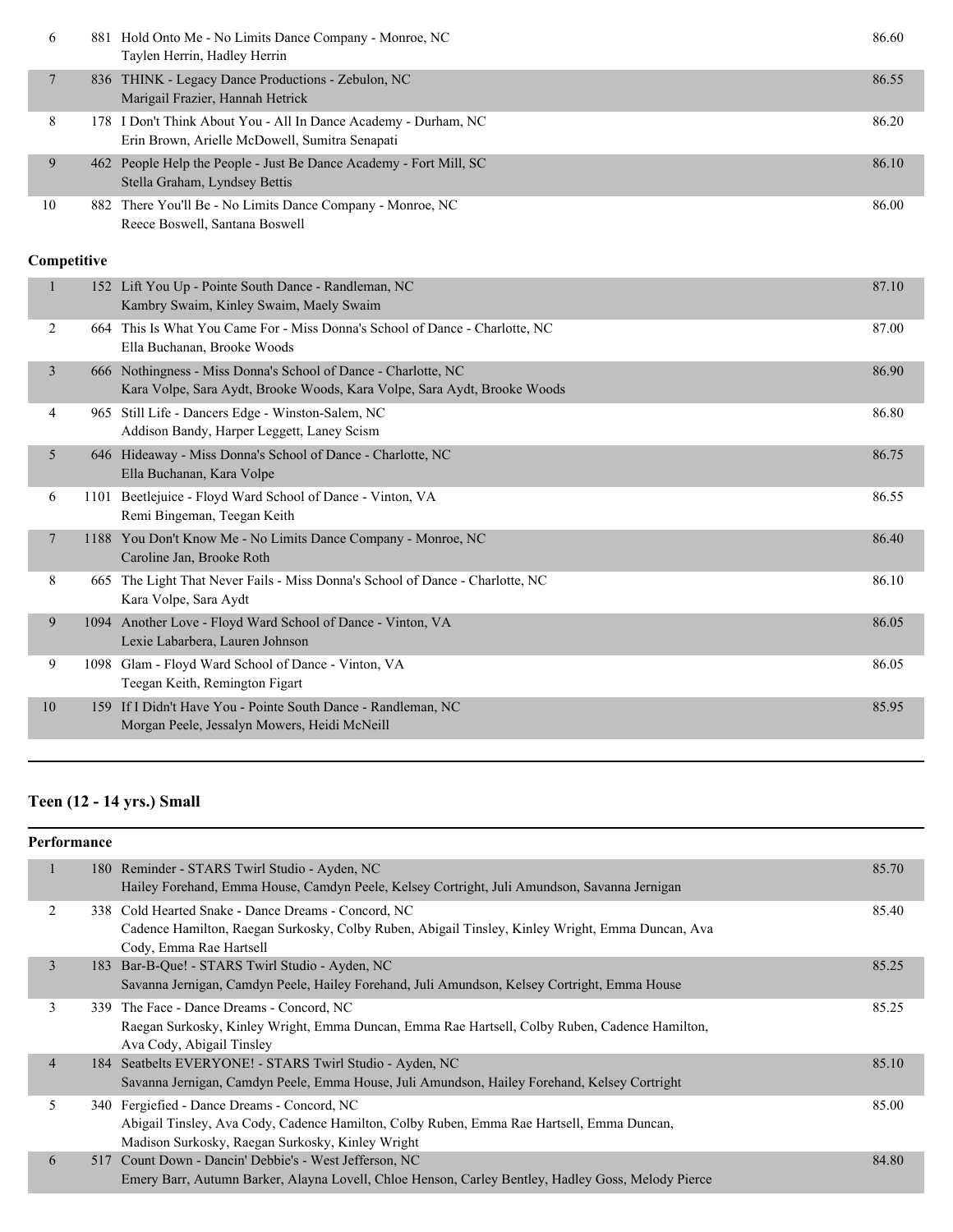| 7               | 548 GIMME MORE - Dancin' Debbie's - West Jefferson, NC<br>Callie Goodman, Emery Barr, Tucker Eller, Alayna Lovell, Chloe Henson, Carley Bentley, Ren Shepherd,<br>Melody Pierce                                   | 84.70  |
|-----------------|-------------------------------------------------------------------------------------------------------------------------------------------------------------------------------------------------------------------|--------|
| 8               | 57 Razzle Dazzle - Divine Dance Center - Roanoke, VA<br>Elizabeth Viar, Addy Ott, Iana Lopez, Dallas Miller, Gretchen Orr                                                                                         | 84.35  |
| 9               | 1707 New Kind of Beautiful - Institute of Divine Arts - Winston Salem, NC<br>Niah McDaniel, Kendyll Orange, Journnie Frazier, Evie Soriano, Destiny Jordan, Alannah Blackwell,<br>Kyra Brinkley                   | 84.10  |
| 10              | 1767 Hip Hop Remix - F2 Liturgical Dance Academy - Charlotte, NC<br>Ariana Lindsay, Jermaine Banks, Jordin Nance, Sinclaire Houston                                                                               | 84.00  |
| <b>Advanced</b> |                                                                                                                                                                                                                   |        |
| $\mathbf{1}$    | 579 Havana - No Limits Dance Company - Monroe, NC<br>Kaliyah Collins, Sadona Olsen, Brayden Bartlett, Skylar Faulk, Lydia Hill, Alyssa Roth, Kaliah Rushing,<br>Gracie Sisk                                       | 114.70 |
| 2               | 226 Born to entertain - AC Dance and Company - Mauldin, SC<br>Hallie Randall, Gryffin Yonce, Olivia York, Mollie Causey, Madison Ricard, Darby Hook, Carly<br>Goehring, Allyson Dugle                             | 114.45 |
| $\mathfrak{Z}$  | 1662 Sleeping on the Blacktop - Rhonda's School of Dance - Mt. Holly, NC<br>Anna Cate Blackburn, Caroline Dyer, Hattie Killian, Payton Baker, Rylyn Galloway                                                      | 114.40 |
| 4               | 1711 Say Something - Institute of Divine Arts - Winston Salem, NC<br>Chance McLaurin, Khari Short, Alanna Rivers, Bethany Mack, Jamia Ross                                                                        | 114.35 |
| 5               | 424 Are You Live - Elite Dance Academy - Rock Hill, SC<br>Pj Duncan, Gabriella Daniels, Erin Brown, Corine Patterson, Casmyn Wilmore, Christay Horton, Ariyana<br>Gailliard, Addison Witherspoon                  | 114.30 |
| 6               | 44 Aint No Other Man - The Dance Studio - Collinsville, VA<br>Taylor Hudson, Peyton Lewis, Mckenzie Branch, Makayleigh Harris, Lexi Oakes, Kyndall Montrief,<br>Kristen Harris, Hannah Schelling, Caroline Knouse | 114.25 |
| 6               | 225 6 Feet Under - AC Dance and Company - Mauldin, SC<br>Allyson Dugle, Darby Hook, Hallie Randall, Madison Ricard, Mollie Causey, Samantha Reichert, Carly<br>Goehring, Olivia York                              | 114.25 |
| 7               | 229 Hair - AC Dance and Company - Mauldin, SC<br>Hallie Randall, Gryffin Yonce, Olivia York, Mollie Causey, Carly Goehring, Laila Brown, Julia Hoffman                                                            | 114.10 |
| 8               | 376 Uphill Battle - Elite Dance Academy - Rock Hill, SC<br>Emily Eidsness, Maci Canty, Jordyn Ford, Christay Horton, Ariyana Gailliard, Addison Witherspoon                                                       | 114.00 |
| 9               | 1253 Beauty - Cultivate Dance Company - Mooresville, NC<br>Rachel Dugan, Kate Kimrey, Adissyn Phelix, Moriah McNulty, Lindey Tapsell, Eryn Steger, Mary Anna<br>Hahne, Leighton Shaffer                           | 113.85 |
| $10\,$          | 456 Turn to Stone - Just Be Dance Academy - Fort Mill, SC<br>Parker Lawrence, Ella McCulough, Olivia Morgan, Kira Simonson, Addison LaRue, Aliki Livianos                                                         | 113.75 |
| Competitive     |                                                                                                                                                                                                                   |        |
| $\mathbf{1}$    | 582 Hold Me - Miss Donna's School of Dance - Charlotte, NC<br>Brooke Woods, Leilah Cayson, Kara Volpe, Ella Buchanan, Sara Aydt, Jennifer Jellen, Olivia Swinney,<br>Chloe Boyd, Ella Allen                       | 87.20  |
| 2               | 945 To Feel In Love - Dancers Edge - Winston-Salem, NC<br>Laney Scism, Paisley Broadus, Addison Bandy, Kate Schoppe, Harper Leggett, Alexa Austin, Samantha<br>Flinchum                                           | 87.05  |
| 3               | 580 Two Steps - Miss Donna's School of Dance - Charlotte, NC<br>Ella Allen, Ella Buchanan, Amy Gentile, Kara Volpe, Brooke Woods, Sara Aydt, Leilah Cayson, Olivia<br>Swinney, Jennifer Jellen                    | 87.00  |
| 4               | 581 Hold It Against Me - Miss Donna's School of Dance - Charlotte, NC<br>Sara Aydt, Leilah Cayson, Ella Allen, Brinkley Housand, Jennifer Jellen, Olivia Swinney, Kara Volpe,<br>Brooke Woods, Ella Buchanan      | 86.95  |
| 5               | 1451 Is That Alright - Steps N Motion Dance Studio - Charlotte, NC<br>McKenna Glahn, Ashlyn Ha, Laney Koteles, Alyssa Wang, Mackenzie Agan, Alexis Cooke, Evelyn<br>Ealey, Camryn Hicks, Madeleine Teas           | 86.65  |
| 6               | 561 All I Want - Lake Norman Dance Gallery - Mooresville, NC<br>Scarlett Shuping, Margaret Resener, Kierstyn Long, Lily Shuping, Emery Franz, Reagan Frey, Izabella                                               | 86.60  |
| 7               | Hensley, Jacy Barnhardt, Madicyn Mox<br>1037 In Roses - Floyd Ward School of Dance - Vinton, VA                                                                                                                   | 86.55  |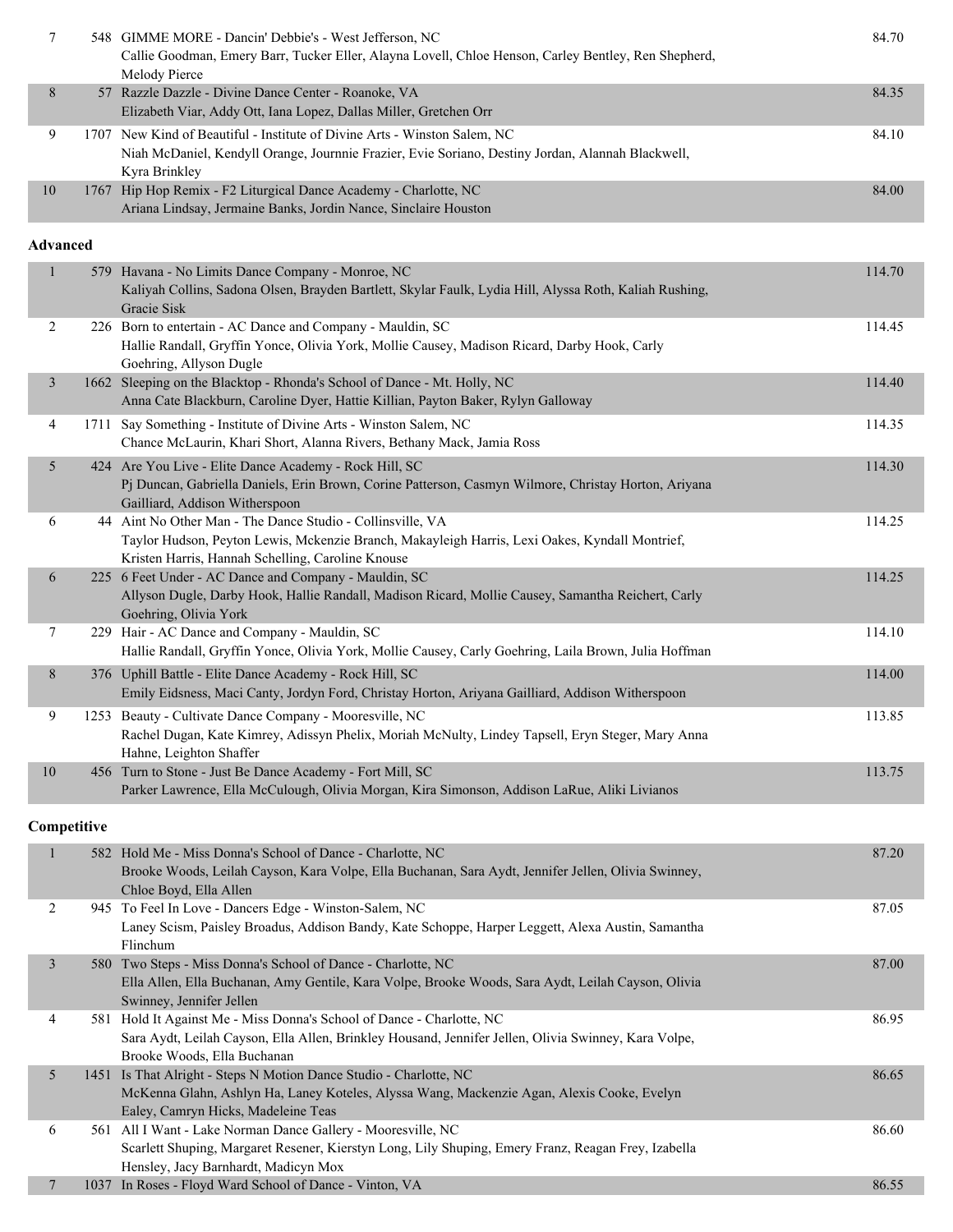|    | Braelynn Gibson, Lexie Labarbera, Payton Martin, Lauren Johnson, Allison Argabright, Kelli Reed, Laila<br>Alam |       |
|----|----------------------------------------------------------------------------------------------------------------|-------|
| 8  | 1352 You Are A Memory - Visions Dance Academy - Matthews, NC                                                   | 86.50 |
|    | Sophia Toscano, Charlotte Engel, Eliza Reilly, Kara Nowocin, Isabella Ferreira, Stephanie Howell,              |       |
|    | Haylee Wood                                                                                                    |       |
| 9  | 137 Gone - Pointe South Dance - Randleman, NC                                                                  | 86.45 |
|    | Josie Perdue, Kambry Swaim, Kinley Swaim, Maely Swaim, Rebecca Wilson, Alyssa Rasmusson,                       |       |
|    | Addison Herman, Aubri Hill, Reagan Hill                                                                        |       |
| 9  | 1448 RoyalT - Steps N Motion Dance Studio - Charlotte, NC                                                      | 86.45 |
|    | Avery Bacon, Ashlyn Ha, Skyler Jenkins, Morgan Jones, Mary Keller, Charlotte Lumwai, Kaylee                    |       |
|    | McGuirk, Addison Perrotto, Alyssa Wang                                                                         |       |
| 10 | 574 Some Day - No Limits Dance Company - Monroe, NC                                                            | 86.35 |
|    | Kaliyah Collins, Emerson Brzuchowski, Rebecca Clary, Sadona Olsen, Hadley Herrin, Gracie Sisk,                 |       |
|    | Kinsley Burris                                                                                                 |       |
| 10 | 1353 The Moments We Keep - Visions Dance Academy - Matthews, NC                                                | 86.35 |
|    | Sophia Toscano, Charlotte Engel, Eliza Reilly, Kate Powderly, Kara Nowocin, Isabella Ferreira, Payton          |       |
|    | Silverman, Haylee Wood                                                                                         |       |

# **Teen (12 - 14 yrs.) Large**

|                          | Performance |                                                                                                                                                                                                                                                                                                                                                                       |        |  |  |
|--------------------------|-------------|-----------------------------------------------------------------------------------------------------------------------------------------------------------------------------------------------------------------------------------------------------------------------------------------------------------------------------------------------------------------------|--------|--|--|
| $\mathbf{1}$             |             | 530 2000 Baby - Fuzion Force Entertainment Academy - Charlotte, NC<br>Lauren Johnson, Amanee Smith, Madison Buford, Gabriell Acolatse, Amiya Adams, Kamran Bell,<br>Amiyah Cash, Charlie Daniels, Alexis Little, Jasmine Pohlheber, Gracyn Reeder, Blair Stewart, Zoe<br>Valdez, Amoy Williams, Emileigh Garrett                                                      | 113.55 |  |  |
| <b>Advanced</b>          |             |                                                                                                                                                                                                                                                                                                                                                                       |        |  |  |
| $\mathbf{1}$             |             | 528 I Can't Stand the Rain - Fuzion Force Entertainment Academy - Charlotte, NC<br>Nurah Fazal, Makala Young, Mikala Carter, Lorynn Young, Madisson White, Emma Miller, Elise Banner,<br>Daliyah Jones, Amia Cheeseboro, Amya Cheeseboro, Aliyah Brown, Skyy Terry, Seniah Moore, Makayla<br>Barrows, Laina Hibbler, Azyra Crawford, Jordan Wilson                    | 115.10 |  |  |
| $\overline{c}$           |             | 375 Diamond - Elite Dance Academy - Rock Hill, SC<br>Erin Brown, Maci Canty, Madison Chavis, Gianna Cipriano, Gabriella Daniels, Pj Duncan, Emily<br>Eidsness, Savannah Estridge, Jordyn Ford, Ariyana Gailliard, Jemary Garcia, Ruby Gaylor, Christay<br>Horton, Corine Patterson, Kenzie Petit, Tatum Robbins, Bailee Steen, Casmyn Wilmore, Addison<br>Witherspoon | 114.55 |  |  |
| 3                        |             | 564 Don't Worry About Me - No Limits Dance Company - Monroe, NC<br>Cooper Deason, Emerson Brzuchowski, Rebecca Clary, Sadona Olsen, Ruthie Beachum, Hadley Herrin,<br>Taylen Herrin, Lexi Rushing, Olivia Simmons, Kinsley Burris                                                                                                                                     | 114.45 |  |  |
| $\overline{\mathcal{L}}$ |             | 852 Danger Zone - No Limits Dance Company - Monroe, NC<br>Joscelin Arellano, Kaliyah Collins, Cooper Deason, Sadona Olsen, Brayden Bartlett, Santana Boswell,<br>Addison Davis, Skylar Faulk, Lydia Hill, Rebecca Huntley, Alyssa Roth, Kaliah Rushing, Gracie Sisk                                                                                                   | 114.40 |  |  |
| 5                        |             | 1658 Peppermint Twist - Rhonda's School of Dance - Mt. Holly, NC<br>Valerie Baldwin, Anna Cate Blackburn, Kaysey Hopkins, Hattie Killian, Elizabeth Kincaid, Riley<br>Ledford, Ali Sidler, Madison Witham, Payton Baker, Morgan Buckler, Caroline Dyer, Rylyn Galloway,<br><b>Aubrey Pearce</b>                                                                       | 114.25 |  |  |
| 6                        |             | 1657 Piece by Piece - Rhonda's School of Dance - Mt. Holly, NC<br>Aubrey Pearce, Anna Cate Blackburn, Ali Sidler, Elizabeth Kincaid, Caroline Dyer, Kaysey Hopkins,<br>Hattie Killian, Rylyn Galloway, Riley Ledford, Payton Baker, Morgan Buckler, Valerie Baldwin, Madison<br>Witham                                                                                | 114.10 |  |  |
| $\overline{\phantom{a}}$ |             | 571 Work For It - No Limits Dance Company - Monroe, NC<br>Joscelin Arellano, Cooper Deason, Emerson Brzuchowski, Emma Claire Shelton, Grace England, Ruthie<br>Beachum, Addison Davis, Taylen Herrin, Lexi Jenkins, Olivia Simmons, Gracie Sisk                                                                                                                       | 114.00 |  |  |
| $\tau$                   |             | 1304 Good Stuff - Steps N Motion Dance Studio - Charlotte, NC<br>Caroline Agan, Karys Cole, Sophia Cunningham, Isabella Dinchak, Gianna Duve, Chloe Egger, Victoria<br>Horton, Kaleigh Hunt, Gianna Katz, Victoria Martin, Evelyn Munoz, Jade Pejot, Ruby Reist, Addison<br>Sedlmyer, Brooke Thomas, Mckenna Warren, Karis Williams                                   | 114.00 |  |  |
| 8                        |             | 1664 Run Around Sue - Rhonda's School of Dance - Mt. Holly, NC<br>Ali Sidler, Aubrey Pearce, Elizabeth Kincaid, Kaysey Hopkins, Morgan Buckler, Valerie Baldwin, Finley<br>Fulton, Gracee Tsitouris, Katelyn Walsh, Larkyn Derrick, Madison Witham, Rylie Greene, Taylor Jung,<br>Riley Ledford                                                                       | 113.95 |  |  |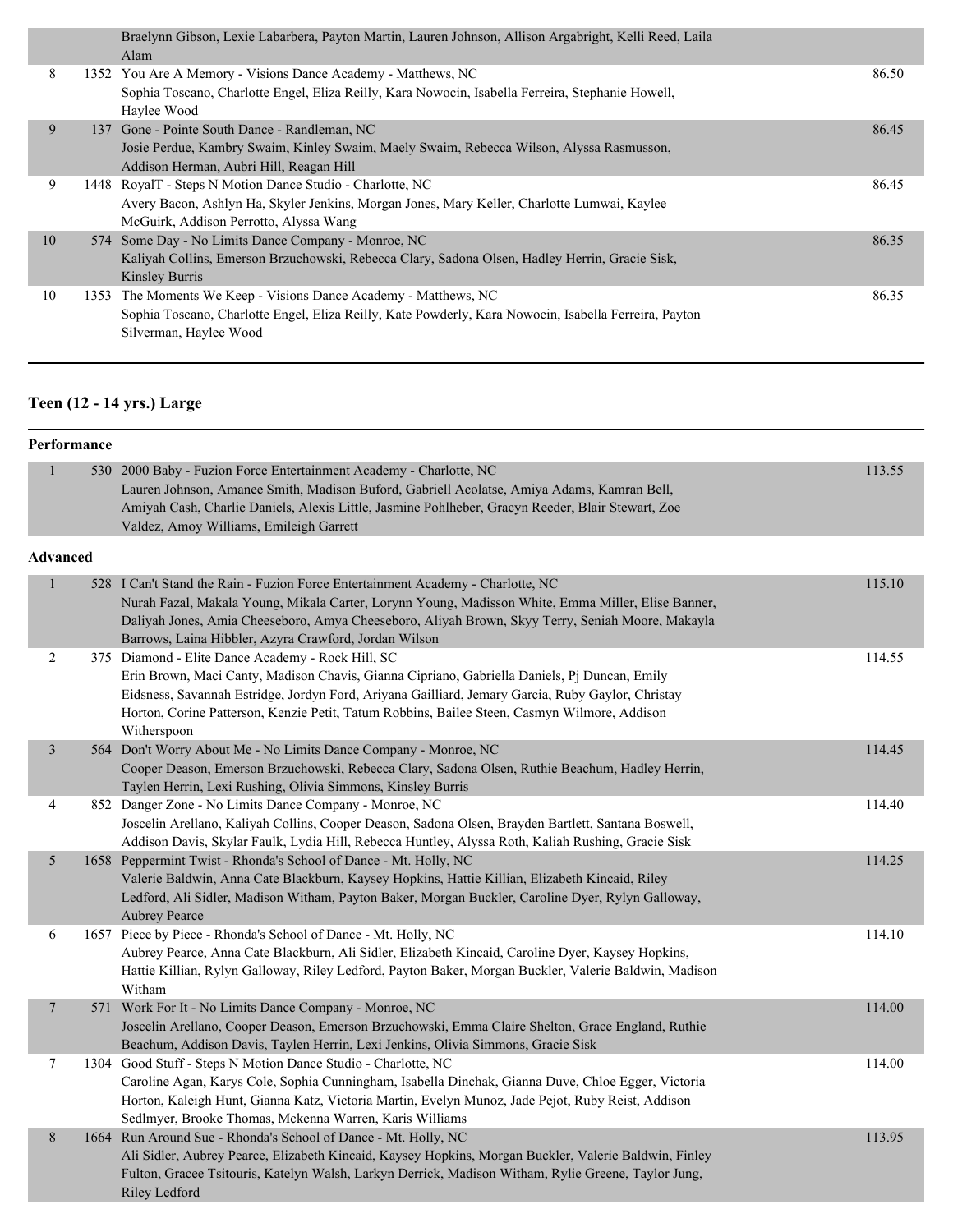| 9              | 853 Carry the Weight - No Limits Dance Company - Monroe, NC<br>Joscelin Arellano, Kaliyah Collins, Cooper Deason, Sadona Olsen, Brayden Bartlett, Addison Davis,<br>Skylar Faulk, Lydia Hill, Jillian Hinson, Rebecca Huntley, Alyssa Roth, Kaliah Rushing, Olivia Simmons,<br>Gracie Sisk, Kinsley Burris                                                                     | 113.90 |
|----------------|--------------------------------------------------------------------------------------------------------------------------------------------------------------------------------------------------------------------------------------------------------------------------------------------------------------------------------------------------------------------------------|--------|
| $10\,$         | 33 Final Countdown - Triple Threat Dance Studio - Kannapolis, NC<br>Aubrey Kimball, Z'Niya Woodus-Cornish, Kelsie Long, Halle Perry, Elizabeth Morgan, Alexis Glover,<br>Sarah Black, Kalle Perry, Kaedence Barnes, Delainey Vanwitzenberg, Brooklyn Griggs, Ava Brotherton,<br>Olivia Karriker, Lillie Crowe, Jaylie Sniffen, Bralynn McElligott, Aubrey Little, Kylee Little | 113.80 |
| $10\,$         | 576 Get Outta My Dreams - No Limits Dance Company - Monroe, NC<br>Emerson Brzuchowski, Kaliyah Collins, Cooper Deason, Brayden Bartlett, Skylar Faulk, Hadley Herrin,<br>Sophia Shupe, Gracie Sisk, Sadona Olsen, Kinsley Burris                                                                                                                                               | 113.80 |
| Competitive    |                                                                                                                                                                                                                                                                                                                                                                                |        |
|                | 560 My Immortal - Lake Norman Dance Gallery - Mooresville, NC<br>Scarlett Shuping, Margaret Resener, Izabella Hensley, Jacy Barnhardt, Juliahna Schierloh, Kaitlyn<br>Richardson, Kierstyn Long, Lily Shuping, Madicyn Mox, Emery Franz, Reagan Frey                                                                                                                           | 116.85 |
| $\overline{2}$ | 1354 Chicago - Visions Dance Academy - Matthews, NC<br>Sophia Toscano, Eliza Reilly, Claire Davenport, Charlotte Engel, Kate Powderly, Kara Nowocin, Isabella<br>Ferreira, Payton Silverman, Stephanie Howell, Haylee Wood                                                                                                                                                     | 116.55 |
| $\mathfrak{Z}$ | 1355 Turning Tables - Visions Dance Academy - Matthews, NC<br>Kalena Hollingsworth, Kennedy Kocur, Sophia Toscano, Salem Andujar, Eliza Reilly, Claire Davenport,<br>Charlotte Engel, Kate Powderly, Kara Nowocin, Isabella Ferreira, Payton Silverman, Stephanie Howell,<br>Haylee Wood                                                                                       | 116.30 |
| 4              | 720 Need Me - Miss Donna's School of Dance - Charlotte, NC<br>Ella Allen, Alyssa Alvarez, Chloe Boyd, Drew Boyd, Leilah Cayson, Gracie Clemmer, Brinkley Housand,<br>Jennifer Jellen, Emily Steele, Olivia Swinney, Kelly Tyson, Kara Volpe, Brooke Woods, Sara Aydt,<br>Isabella Cerrone, Ella Buchanan, Amy Gentile                                                          | 116.25 |
| $\overline{4}$ | 947 Belief - Dancers Edge - Winston-Salem, NC<br>Paisley Broadus, Addison Bandy, Kate Schoppe, Laney Scism, Harper Leggett, Samantha Flinchum,<br>Haleighmarie Hagemann, Kailey Wall, Ajah Bonner, Alexa Austin, Dominic Keider, Nora Edens                                                                                                                                    | 116.25 |
| 5              | 722 Pure Love - Miss Donna's School of Dance - Charlotte, NC<br>Ella Buchanan, Ella Allen, Alyssa Alvarez, Chloe Boyd, Drew Boyd, Leilah Cayson, Gracie Clemmer,<br>Brinkley Housand, Jennifer Jellen, Emily Steele, Olivia Swinney, Kelly Tyson, Kara Volpe, Brooke<br>Woods, Sara Aydt, Isabella Cerrone, Amy Gentile                                                        | 116.20 |
| 6              | 539 Wait - Fuzion Force Entertainment Academy - Charlotte, NC<br>Morghan Bennett, Madison Buford, John Perry, Janiah Royal, Skyy Terry, Daliyah Jones, Janiah Horton,<br>Jamil Cortez, Kauri Thomas, Laila Mungin, Layla' Carter, Lorynn Young, Brianna Stewart, Logan Cash,<br>Makala Young, Morgan Toler, Laina Hibbler, Brenan Young                                        | 115.95 |
| $\tau$         | 128 Little Bird - Visions Dance Academy - Matthews, NC<br>Kennedy Kocur, Salem Andujar, Kalena Hollingsworth, Sophia Toscano, Eliza Reilly, Claire Davenport,<br>Charlotte Engel, Kate Powderly, Kara Nowocin, Isabella Ferreira, Payton Silverman, Stephanie Howell,<br>Haylee Wood                                                                                           | 115.90 |
| 7              | 948 Dip It Low - Dancers Edge - Winston-Salem, NC<br>Addison Bandy, Paisley Broadus, Hannah Harrison, Jami Graves, Laura Scholten, Emma Citro, MacKenzi<br>Belin, Morgan Belin, Roland Martinez, Gigi Davis, Ajah Bonner, Reagan Dooley, Addison Truzy, Kailey<br>Wall                                                                                                         | 115.90 |
| 8              | 565 We Will Never Break - No Limits Dance Company - Monroe, NC<br>Kaliyah Collins, Emerson Brzuchowski, Sadona Olsen, Joscelin Arellano, Brayden Bartlett, Addison<br>Davis, Skylar Faulk, Lydia Hill, Jillian Hinson, Alyssa Roth, Sophia Shupe, Gracie Sisk, Emma Claire<br>Shelton, Grace England                                                                           | 115.80 |
| 9              | 1443 Queens of Swing - Steps N Motion Dance Studio - Charlotte, NC<br>Avery Bacon, McKenna Glahn, Liana Grasso, Ashlyn Ha, Bridgette Henry, Lily Claire Jacobus, Skyler<br>Jenkins, Jillian Johnson, Morgan Jones, Mary Keller, Laney Koteles, Charlotte Lumwai, Kaylee McGuirk,<br>Addison Perrotto, Alicia Riga, Alyssa Wang                                                 | 115.65 |
| $10\,$         | 719 Not Alone - Miss Donna's School of Dance - Charlotte, NC<br>Ella Allen, Alyssa Alvarez, Chloe Boyd, Drew Boyd, Leilah Cayson, Gracie Clemmer, Brinkley Housand,<br>Jennifer Jellen, Kelly Tyson, Kara Volpe, Brooke Woods, Sara Aydt, Isabella Cerrone, Ella Buchanan,<br>Amy Gentile                                                                                      | 115.60 |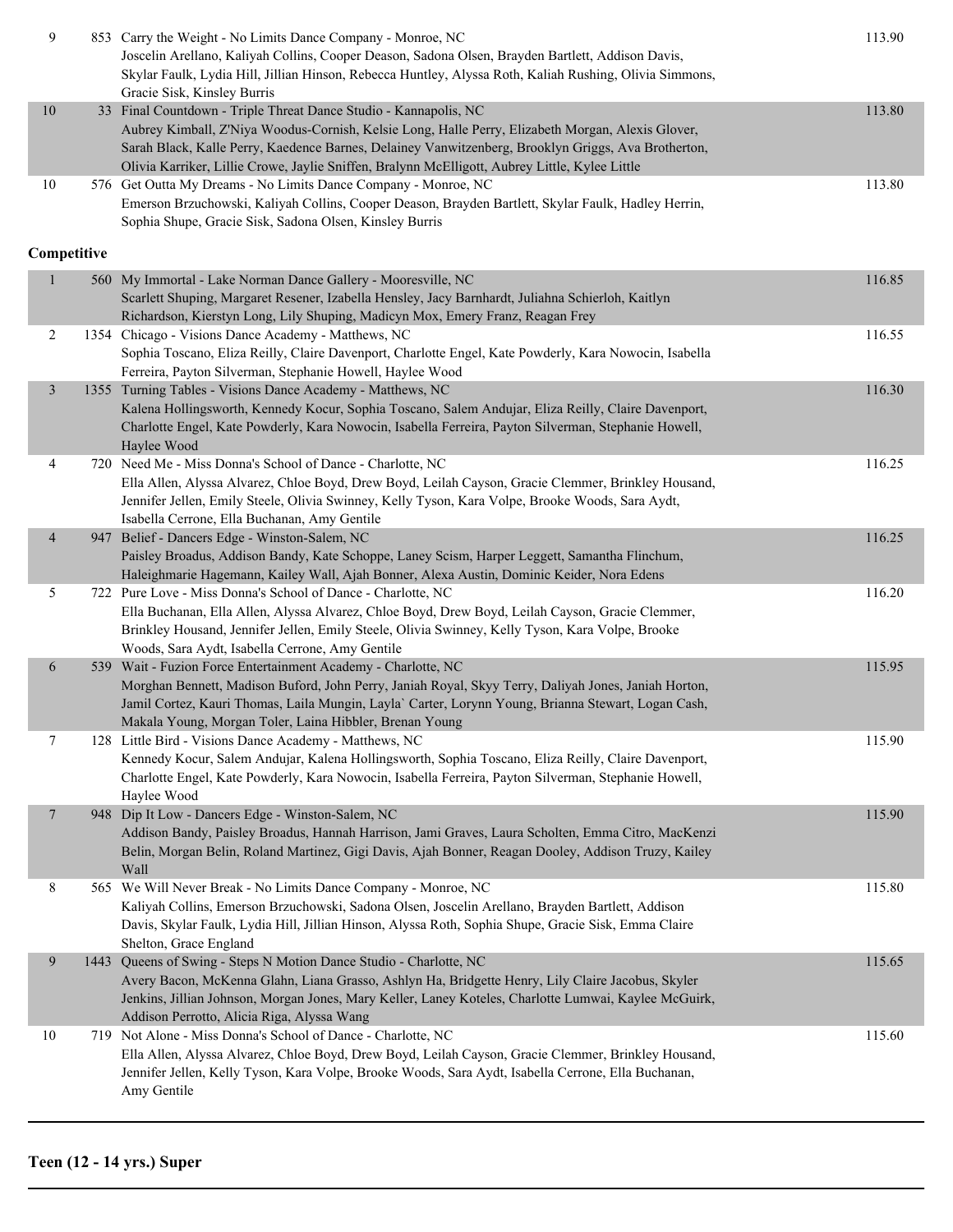#### **Performance**

| $\mathbf{1}$             |     | 1297 Hold On To Me - Steps N Motion Dance Studio - Charlotte, NC<br>Lexyn Boahen, Davis Burroughs, Mackenzie Carroll, Cece Dollander, Reese Dychkowski, Sofia<br>Fernandez, Tyler Ferris, Grayson Frantz, Marla Giraudo, Ailey Griffin, Asiri Gutierrez-Szczesny, Riya<br>Kamaiah, Elena Lapuente, Ava Latorre, Michelle Livesey, Hannah Martin, Emmerson Morris, May<br>Nguyen, Emily Potter, Reese Shapiro, Aspen Tremblay                                                                                                                                                                                                                                                                                                                                                                                                                                                                                                                                                                                                                                                                                                                                     | 113.65 |
|--------------------------|-----|------------------------------------------------------------------------------------------------------------------------------------------------------------------------------------------------------------------------------------------------------------------------------------------------------------------------------------------------------------------------------------------------------------------------------------------------------------------------------------------------------------------------------------------------------------------------------------------------------------------------------------------------------------------------------------------------------------------------------------------------------------------------------------------------------------------------------------------------------------------------------------------------------------------------------------------------------------------------------------------------------------------------------------------------------------------------------------------------------------------------------------------------------------------|--------|
| <b>Advanced</b>          |     |                                                                                                                                                                                                                                                                                                                                                                                                                                                                                                                                                                                                                                                                                                                                                                                                                                                                                                                                                                                                                                                                                                                                                                  |        |
|                          | 379 | Voice of God - Elite Dance Academy - Rock Hill, SC<br>Maci Canty, Madison Chavis, Gianna Cipriano, Gabriella Daniels, Brennan Dube, Pj Duncan, Emily<br>Eidsness, Savannah Estridge, Jordyn Ford, Ariyana Gailliard, Jazmine Garcia, Jemary Garcia, Ruby<br>Gaylor, Jordyn Gillie, Alexis Hilton, Christay Horton, Makenzy Markners, Tamya Mobley, Kenzie Petit,<br>Emily Reed, Isabella Reynolds, Tatum Robbins, Samantha Romenick, Mina Sharifi, Bailee Steen, Raegan<br>Washington, Casmyn Wilmore, Addison Witherspoon                                                                                                                                                                                                                                                                                                                                                                                                                                                                                                                                                                                                                                       | 115.20 |
| 2                        |     | 1479 SUNDAY'S BEST - Triple Threat Dance & Charm - Salisbury, NC<br>Ashya Glenn, Kayla Graham, Janiyah Fomond, McKenna Saylor, Ahmya Walters, Aniah Brothers, Sari<br>Lewin, Nalaiah Everhart, Jaiylah Feaster, Serenity Lynch, Jada Neely, Shiloh Ricks, Kaliyah Laster,<br>Za'Maria Ellis, Kyndal Neely, Karmen Torrence, Keianna Holliday, Angel Russell, Janiyah Fomand,<br>Londyn Williams                                                                                                                                                                                                                                                                                                                                                                                                                                                                                                                                                                                                                                                                                                                                                                  | 115.10 |
| $\mathfrak{Z}$           |     | 1659 Bruno - Rhonda's School of Dance - Mt. Holly, NC<br>Aubrey Pearce, Anna Cate Blackburn, Ali Sidler, Elizabeth Kincaid, Caroline Dyer, Kaysey Hopkins,<br>Hattie Killian, Valerie Baldwin, Rylyn Galloway, Riley Ledford, Payton Baker, Morgan Buckler, Reese<br>Martin, Presley Smith, Madison Witham, Larkyn Derrick, Kelsey Warren, Katelyn Walsh, Gracee<br>Tsitouris, Finley Fulton, Anna Myers, Allie Pickett, Taylor Jung, Rylie Greene, Zoe Bolick, Tristen<br>Bergman                                                                                                                                                                                                                                                                                                                                                                                                                                                                                                                                                                                                                                                                               | 114.95 |
| 4                        |     | 1307 Neon - Steps N Motion Dance Studio - Charlotte, NC<br>Marae Bishop, Madison Comitz, Emma Fielding, Tingyan Heng, Genevieve Johnson, Izzabella Jones,<br>Heidi Kunzweiler, Anderson Lasley, Amelie Leadbetter, Avis Mills, Harper Peterson, Caroline Raynes,<br>Claire Price, Teddy Wisemiller, Alyse Baldelli, Leah Baldelli, Reina Carlton, Harper Dernosek, Addison<br>Friedrich, Monet Hamula, Brielle Hanson, Maddie Hicks, Ella Hoch, Maren Hoch, Hannah Hull, Elena<br>Munoz, Eve Nocella, Emily Myers, Isabella Weill, Caroline Agan, Karys Cole, Sophia Cunningham,<br>Isabella Dinchak, Gianna Duve, Gianna Katz, Chloe Egger, Victoria Horton, Victoria Martin, Kaleigh<br>Hunt, Evelyn Munoz, Jade Pejot, Ruby Reist, Addison Sedlmyer, Brooke Thomas, Mckenna Warren,<br>Karis Williams, Christina Lussardi, Adelyn Ashby, Rebekah Bartkowski, Mya Blackwelder, Meredith<br>Blackwell, Cora Carter, Jenna Cole, Juliana Fernandez, Sabrina Fishman, Olivia Freeman, Emma Taylor,<br>Ella Helt, Emily Holliday, Megan James, Aliyah Kasimov, Isabelle Miller, Reagan Overby, Katherine<br>Rudolph, Mallory Sepe, Shelby Violette, Samantha Wells | 114.75 |
| 5                        |     | 1306 Wanna Dance With Somebody - Steps N Motion Dance Studio - Charlotte, NC<br>Caroline Agan, Karys Cole, Sophia Cunningham, Isabella Dinchak, Gianna Duve, Chloe Egger, Victoria<br>Horton, Victoria Martin, Kaleigh Hunt, Gianna Katz, Evelyn Munoz, Jade Pejot, Ruby Reist, Addison<br>Sedlmyer, Brooke Thomas, Mckenna Warren, Karis Williams, Christina Lussardi, Adelyn Ashby,<br>Rebekah Bartkowski, Mya Blackwelder, Meredith Blackwell, Cora Carter, Jenna Cole, Juliana Fernandez,<br>Sabrina Fishman, Olivia Freeman, Emma Taylor, Ella Helt, Emily Holliday, Megan James, Aliyah<br>Kasimov, Isabelle Miller, Reagan Overby, Katherine Rudolph, Mallory Sepe, Shelby Violette, Samantha<br>Wells                                                                                                                                                                                                                                                                                                                                                                                                                                                    | 114.55 |
| 6                        |     | 224 Welcome to the internet - AC Dance and Company - Mauldin, SC<br>Darby Hook, Hallie Randall, Allyson Dugle, Emma McBride, Jullian Barnette, Olivia York, Mariah<br>Jones, Londyn Yeargin, Brielle Thompson, Venice Marquez, Ceana Robinson, Harper Wright, Mattieson<br>Gamble, Julia Hoffman, Gryffin Yonce, Zoe Peloquin, Kaylee Ruquet, Khloe Kelley, Madison Ricard,<br>Madison Littlejohn, Laila Brown, Malia Brown, Mollie Causey, Britton Simms, Adriana Hill, Avery<br>Doyle, Parker Austin, Beckett Feaver, Gia DeVries, Ahrianna Freeman, Baylee Ponder, Alonna McKaba,<br>Samantha Reichert, Emily Thomas, Zoey DeVries, Celenia Brinez, Bella McKaba, Berit Stevens, Carly<br>Goehring, Kyleigh Oney                                                                                                                                                                                                                                                                                                                                                                                                                                              | 114.45 |
| $\overline{\phantom{a}}$ |     | 562 Y2K - No Limits Dance Company - Monroe, NC<br>Khloe Kenan, Sadona Olsen, Joscelin Arellano, Austin Chambers, Rebecca Clary, Emerson Brzuchowski,<br>Kaliyah Collins, Cooper Deason, Brayden Bartlett, Audrey Baucom, Ruthie Beachum, Annika Behr,<br>Reece Boswell, Skylar Faulk, Hadleigh Helms, Lydia Hill, Jillian Hinson, Callison Martin, Ainsley Mills,<br>Gracie Mills, Alyssa Roth, Kaliah Rushing, Lexi Rushing, Sophia Shupe, Olivia Simmons, Blakely<br>Simpson, Gracie Sisk, Charley Stegall, Claire Trull, Adilyn Zorn, Kinsley Burris, Riley Mills, Emma<br>Claire Shelton, Grace England, Kami Dieffenbach, Karson Price, Lindsey Jenkins, Oak Mills                                                                                                                                                                                                                                                                                                                                                                                                                                                                                          | 114.05 |
| 7                        |     | 745 J. Balvin - Miss Donna's School of Dance - Charlotte, NC                                                                                                                                                                                                                                                                                                                                                                                                                                                                                                                                                                                                                                                                                                                                                                                                                                                                                                                                                                                                                                                                                                     | 114.05 |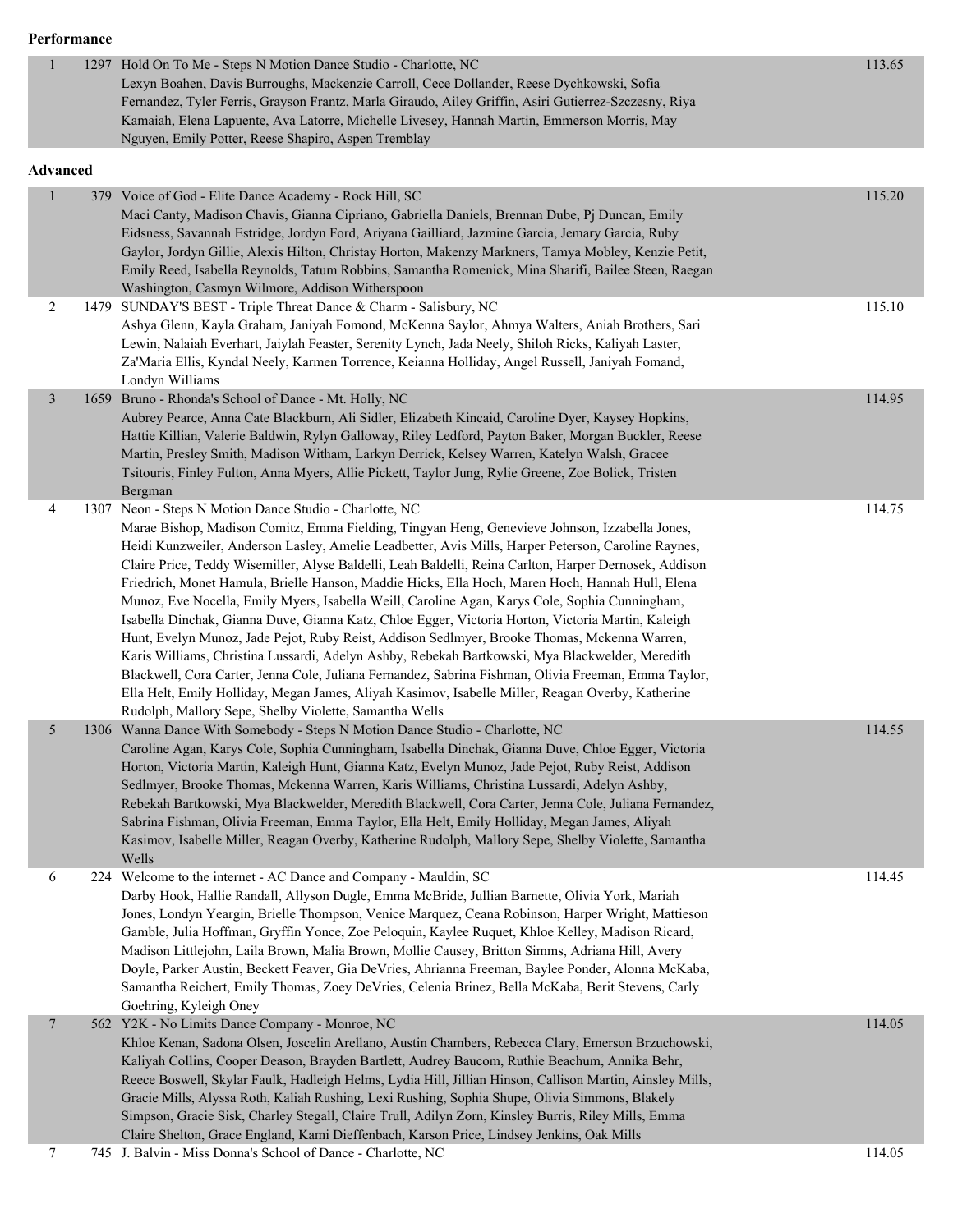|                |   | Calista Cole, Reagan Killough, Shaina Acenas, Mya Brown, Angelique DeLong, Abbie Hedrick, Lovlie<br>Binios, Leyla Medley, Chloe Gonzales, Rachael Husak, Madison Jones-Harper, Sydney Jones-Harper,<br>Ava Jones-Harper, Tianna Moore, Avahna Davis, Sharla Womble, Valentina Carreras, Grace Henry, Laila<br>Khan, Hannah Douglas, Julia Drogaris, KellyLori Williams, Caroline Garvey, Hannah Simon, Jazara<br>Torrence, Roslyn Friday, Jazariah Miller, Skye Miller |                                                                                                                                                                                                                                                                                                                                                                                                                                                                                                                                                                                                                                                                                                                                                                                                                            |        |
|----------------|---|------------------------------------------------------------------------------------------------------------------------------------------------------------------------------------------------------------------------------------------------------------------------------------------------------------------------------------------------------------------------------------------------------------------------------------------------------------------------|----------------------------------------------------------------------------------------------------------------------------------------------------------------------------------------------------------------------------------------------------------------------------------------------------------------------------------------------------------------------------------------------------------------------------------------------------------------------------------------------------------------------------------------------------------------------------------------------------------------------------------------------------------------------------------------------------------------------------------------------------------------------------------------------------------------------------|--------|
| 8              |   | Avahna Davis, Sharla Womble, Valentina Carreras, Grace Henry, Laila Khan, Hannah Douglas, Julia<br>Drogaris, KellyLori Williams, Caroline Garvey, Hannah Simon, Jazara Torrence, Roslyn Friday, Skye<br>Miller, Reagan Killough, Mya Brown, Rachael Husak, Angelique DeLong, Leyla Medley, Madison<br>Jones-Harper, Sydney Jones-Harper, Ava Jones-Harper                                                                                                              |                                                                                                                                                                                                                                                                                                                                                                                                                                                                                                                                                                                                                                                                                                                                                                                                                            | 113.75 |
| 8              |   | Alyssa Viggiano, Faith Endress, Kylie Camarata, Julia Tate, Effie Grill, Caitlyn Maxwell, Sadie Ziembiac,<br>Devan Parker, Parker Lawrence, Ella McCulough, Olivia Morgan, Keirsten Crews, Kira Simonson,<br>Addison LaRue, Aliki Livianos, Abby Font, Aliyah Helms, Brenna Weiner, Paige Lawrence, Sienna Fura                                                                                                                                                        |                                                                                                                                                                                                                                                                                                                                                                                                                                                                                                                                                                                                                                                                                                                                                                                                                            | 113.75 |
| 9              |   | Jersey Blair, Mia Theodorakatos, Ella Surface, Ella Tate, Emma Bowling, Lilly Earley, Mary Anna<br>Hahne, Rinley Hall, Kate Kimrey, McKenna Klink, Lauren McCarty, Moriah McNulty, London Norman,<br>Chloe Paton, Adissyn Phelix, Leighton Shaffer, Eryn Steger, Lindey Tapsell, Bianca Travoglino, Ava<br>Garay, Rachel Dugan, Jovie Beecham, Jenna Bellis, Jaida DiSanto                                                                                             |                                                                                                                                                                                                                                                                                                                                                                                                                                                                                                                                                                                                                                                                                                                                                                                                                            | 113.55 |
| 10             |   | Madeline Harris, Abigail Elliott, Reagan Lewis, Khushi Oza, Anna Essma, Lyla Grinwis, Adam Maaravi,<br>Rahi Patel, Rylee Ageon, Audrey DeMange, Katie Myers, Eloise Barnes, Isabella Barnes, Bella<br>DeMange, Ina Nichols, Georgia Grinwis, Haven Swayze, Mary Anna Bickel, Ayana Hughes, Avery<br>Winney, Daniela Bonilla, Emerson Greiner, Megan Jones, Avery Parrish, Cindy Wang, Faith Stroud,<br>Gianna Jarvis-Ulrich, Adria Schimmenti, Ally Wilson, Evie Young |                                                                                                                                                                                                                                                                                                                                                                                                                                                                                                                                                                                                                                                                                                                                                                                                                            | 113.20 |
|                |   |                                                                                                                                                                                                                                                                                                                                                                                                                                                                        |                                                                                                                                                                                                                                                                                                                                                                                                                                                                                                                                                                                                                                                                                                                                                                                                                            |        |
|                |   | Avery Bacon, Addison Perrotto, McKenna Glahn, Liana Grasso, Ashlyn Ha, Bridgette Henry, Lily Claire<br>Jacobus, Skyler Jenkins, Jillian Johnson, Morgan Jones, Mary Keller, Laney Koteles, Charlotte Lumwai,<br>Kaylee McGuirk, Alicia Riga, Alyssa Wang, Mackenzie Agan, McKenzie Bly, Alexis Cooke, Evelyn<br>Ealey, Ansley Hayes, Camryn Hicks, Evan Mucciarone, Aubrey Sinople, Haley Skinner, Deja Smith,<br>Madeleine Teas, Kayda Thomas, Miranda Warren         |                                                                                                                                                                                                                                                                                                                                                                                                                                                                                                                                                                                                                                                                                                                                                                                                                            | 116.30 |
| 2              |   | Jillian Konieczynski, Emily Caldwell, Emma Hathcock, Harper Hill, Julianna Luisa, Gabrielle Perry,<br>Avery Bayer, Sofia Gunthner, Ava Salerno, Anna Zaremba, Emily Berke, Gabrielle Carter, Jada Collins<br>Turner, Kendall Gaines, Iara Halavach, Isabelle Gruber, Imani Lowe, Sarah Teofrio, Camille Washington,<br>Emma Collette                                                                                                                                   |                                                                                                                                                                                                                                                                                                                                                                                                                                                                                                                                                                                                                                                                                                                                                                                                                            | 115.95 |
| $\mathfrak{Z}$ |   | Aubri Hill, Reagan Hill, Amiya Brown, Josie Perdue, Kambry Swaim, Kinley Swaim, Maely Swaim,<br>Alyssa Rasmusson, Ella Peele, Rebecca Wilson, Karsyn Brower, Callie Kearns, Hailey Lones, Morgan<br>Peele, Amelia Perdue, Brianna Rhodes, Callie Faulkner, Jessalyn Mowers, Samantha East, Addison<br>Herman, Tate Dreyer                                                                                                                                              |                                                                                                                                                                                                                                                                                                                                                                                                                                                                                                                                                                                                                                                                                                                                                                                                                            | 115.80 |
| 3              |   | Avery Bacon, Liana Grasso, Ashlyn Ha, Bridgette Henry, Skyler Jenkins, Jillian Johnson, Morgan Jones,<br>Mary Keller, Kaylee McGuirk, Addison Perrotto, Alicia Riga, Mackenzie Agan, McKenzie Bly, Alexis<br>Cooke, Evelyn Ealey, Ansley Hayes, Camryn Hicks, Evan Mucciarone, Aubrey Sinople, Haley Skinner,<br>Deja Smith, Kayda Thomas, Miranda Warren                                                                                                              |                                                                                                                                                                                                                                                                                                                                                                                                                                                                                                                                                                                                                                                                                                                                                                                                                            | 115.80 |
| $\overline{4}$ |   | Constanza Martell-Cote, Taylor McCormick, Aujiane Stewart, Karolina Taylor, Abbey Willis, Nicole<br>Prushik, Allyson Waddell, Jessica Long, Taliyah Jones, Shannon Patterson, Jaclyn Telera, Lillian Ortloff,<br>Jillian Mercer, Rishea Coleman, Sarah Fairley, Emily Berke, Gabrielle Carter, Jada Collins Turner,<br>Kendall Gaines, Iara Halavach, Isabelle Gruber, Imani Lowe, Sarah Teofrio, Camille Washington, Emma<br>Collette                                 |                                                                                                                                                                                                                                                                                                                                                                                                                                                                                                                                                                                                                                                                                                                                                                                                                            | 115.30 |
| 5              |   | Campbell Daly, Kinsley McKenney, Emma Daly, Audrey Morel, Dae Moore, Kaitlyn Fender, Grace<br>Sargent, Angel King, Lainey Venema, Celeste Williams, Harper Cote, Madison Branch, Ashlynn Boehm,<br>Trinity Raines, Karrina Grizzle, Kaylynn Albert, Ava Derosiers, Nicole Farley, Darryn Jackson, Nia                                                                                                                                                                  |                                                                                                                                                                                                                                                                                                                                                                                                                                                                                                                                                                                                                                                                                                                                                                                                                            | 114.90 |
| 5              |   |                                                                                                                                                                                                                                                                                                                                                                                                                                                                        |                                                                                                                                                                                                                                                                                                                                                                                                                                                                                                                                                                                                                                                                                                                                                                                                                            | 114.90 |
|                | 1 | Competitive                                                                                                                                                                                                                                                                                                                                                                                                                                                            | 746 Light That Never Fails - Miss Donna's School of Dance - Charlotte, NC<br>1539 Colors - Just Be Dance Academy - Fort Mill, SC<br>1244 Those About to Rock - Cultivate Dance Company - Mooresville, NC<br>1596 King Of Pop - Nan's School of Dance - Greensboro, NC<br>1444 Legally Blonde - Steps N Motion Dance Studio - Charlotte, NC<br>589 Way Less Sad - Miss Donna's School of Dance - Charlotte, NC<br>129 Revolution - Pointe South Dance - Randleman, NC<br>1457 Fame - Steps N Motion Dance Studio - Charlotte, NC<br>735 Hype Squad - Miss Donna's School of Dance - Charlotte, NC<br>1333 Villans Take Over - Genia Johnson Dance Company - Colonial Heights, VA<br>Hicks, Madelyn Burton, Mackenzie Leach, Hannah Rouse<br>1840 Friday Night Lights - Tammy Arrowood's Stars of Tomorrow - Cherryville, NC |        |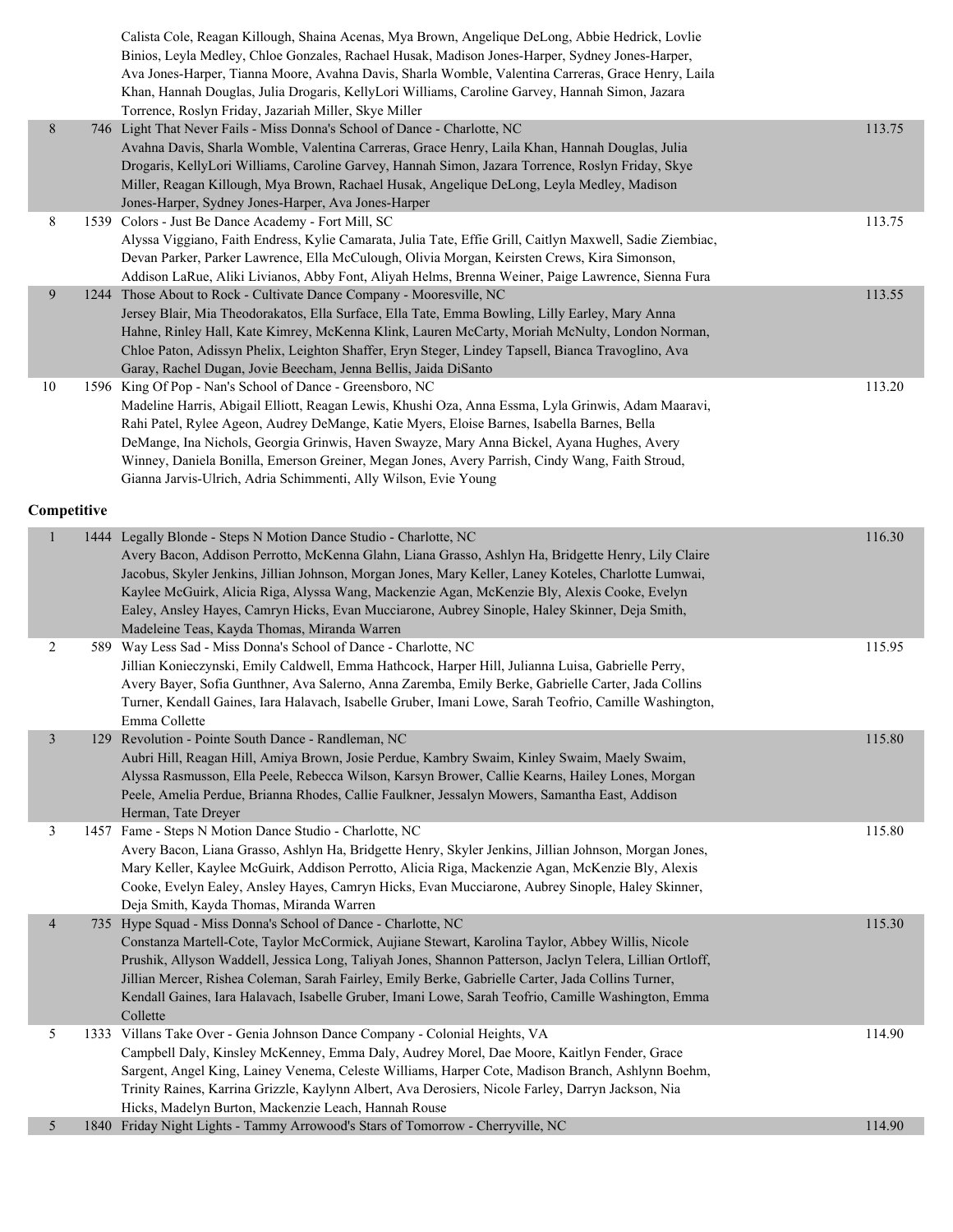Allyson Bach, Abbi Church, Rachel Corry, Abagail Ellis, Ashton Galbreath, Brylee Greene, Lexi Paysour, Kiersten Reeves, Ally Thackerson, Kinsley Jamison, Bailee Moorhead, Alexys Robinson, Madison Bass, Brynn Walker, Destiny Hopper, Kelsey Ingle, Madison McIntyre, Miranda Shealy, Savannah Hill, Savannah Mae Dills, Skylar Blackburn, Whitlee Hansen, Ava Greene, Nahla McSwain, Kaegyn Walker, Carmen Newton, Bailey Hoyle, Kinsley Guin, Madilyn Mathes, Kate McIntyre, Emmie Roberts, Addyson Vanderhoof

#### **Teen (12 - 14 yrs.) Production**

|                | <b>Advanced</b> |                                                                                                                                                                                                                                                                                                                                                                                                                                                                                                                                                                                                                                                                                                                                                                             |        |  |  |  |
|----------------|-----------------|-----------------------------------------------------------------------------------------------------------------------------------------------------------------------------------------------------------------------------------------------------------------------------------------------------------------------------------------------------------------------------------------------------------------------------------------------------------------------------------------------------------------------------------------------------------------------------------------------------------------------------------------------------------------------------------------------------------------------------------------------------------------------------|--------|--|--|--|
| 1              |                 | 820 CATS - Legacy Dance Productions - Zebulon, NC<br>Charlotte Thieman, Gracie High, Hayley Proctor, Marlee Morgan, Blair Proctor, Cassidy Rice, Daizy<br>Rice, Isabella Thieman, Olivia Carroll, Cameron Watson, Hannah Hetrick, Holly VanLaar, Isabella<br>Zelaya, Juni Murillo, Kaitlyn Garvin, Mackenzie Bell, Marigail Frazier, Zakurah Baker, Bethany Kuhns,<br>Brianna Jones, Chloe Roach, Lauren Newcomb, Lauren York, Madison McVey, Michelle Preddy, Reagan<br>Frazier, Rebecca Price                                                                                                                                                                                                                                                                             | 114.90 |  |  |  |
| $\overline{c}$ |                 | 569 Truth, Beauty, Freedom, Love - Starz Performing Arts Academy - Bluefield, WV<br>Peyton Terry, Kyla Meadows, Isabella Atwell, Hannah McMillion, Gracie Walker, Chloe Browning,<br>Bayley Gill, Mia Lawson, Madelyn Hooker, Presley Barrett, Olivia Sweeney, Laya Lowe, Kali McGuire,<br>Gabryella Vera-Milam, Avia Jo Meadows, Abriella Dingus, Sophia Simpkins, Sophia Lacy, Presley<br>Baker, Olivia Brown, Olive Fink, Kayleigh Kennedy, Jillian Baker, Jamie Vance, Ellie Harris                                                                                                                                                                                                                                                                                     | 113.55 |  |  |  |
| 3              |                 | 258 Freaked Out - Dimensions Dance Arts - Rockwell, NC<br>Anna Humes, Josh Loftin, Destanie Barringer, Ava Whitley, Amaya Cerda, Layla Davis, Chloe Bradley,<br>Emma Sheley, Addison Sheley, Zophia Lott, Hayden Shuffler, Autumn Gantt, Parker Wilhite, Avery<br>Dubois, Katelynn McKnight, Alyssa Bostian, Lili Little, Aria Tonkin, Hannah Dolinger                                                                                                                                                                                                                                                                                                                                                                                                                      | 113.30 |  |  |  |
| 4              |                 | 1594 Clue - Nan's School of Dance - Greensboro, NC<br>Gwynn Stroud, Annie Mae Marcum, Ava Cousart, Ella Dunn, Abigail Elliott, Anna Essma, Audrey<br>DeMange, Eloise Barnes, Emma Hare, Erin Spillman, Faith Stroud, Genna Robertson, Katie Myers,<br>Khushi Oza, Laura Draughn, Lyla Grinwis, Mali Nelson, Reagan Lewis, Rylee Ageon, Abby Harper,<br>Adria Schimmenti, Adam Maaravi, Ally Wilson, Ayana Hughes, Evie Young, Isabella Barnes                                                                                                                                                                                                                                                                                                                               | 112.65 |  |  |  |
|                | Competitive     |                                                                                                                                                                                                                                                                                                                                                                                                                                                                                                                                                                                                                                                                                                                                                                             |        |  |  |  |
| $\mathbf{1}$   |                 | 536 New York New York - Fuzion Force Entertainment Academy - Charlotte, NC<br>Elise Banner, Morghan Bennett, Gavin Hartnett, Sydney Mills, Laila Mungin, Xiomara Cedeno, Makala<br>Young, Brenan Young, Erin Settlemier, Brianna Stewart, Janiah Royal, Sasha Anderson, Jaydhen Fitch,<br>Janiah Horton, Karsyn Mason, Kai Whigham, Morgan Toler, Cyara Colon, Tamara Ward-Simmons,<br>Layla' Carter, Kauri Thomas, Elias Rosario, Milan Daye, Kayne Clayburn-Harvey, Carter Walker, Sydney<br>Hunt, Azyra Crawford, Chasity Sims, John Perry, Jamil Cortez, Seth Anderson, Skyy Terry, CJ Jones,<br>Ranajae Templeton, Jordan Wilson, Madisson White, Emma Miller, Tayla Quinones, Aliyah Brown                                                                            | 116.50 |  |  |  |
| $\overline{c}$ |                 | 553 Welcome to New York - Lake Norman Dance Gallery - Mooresville, NC<br>Scarlett Shuping, Margaret Resener, Kacey Richardson, Payton Runge, Izabella Hensley, Jacy Barnhardt,<br>Juliahna Schierloh, Kaitlyn Richardson, Kierstyn Long, Lily Shuping, Emery Franz, Hailey Beckett,<br>Reagan Frey, Eleanora Tsakos, Ella Giaculli, Madicyn Mox, Braelynn Ervin                                                                                                                                                                                                                                                                                                                                                                                                             | 116.35 |  |  |  |
| 3              |                 | 127 Best Of Broadway - Visions Dance Academy - Matthews, NC<br>Kara Nowocin, Charlotte Engel, Eliza Reilly, Sophia Toscano, Stephanie Howell, Salem Andujar, Natalie<br>Stewart, Simone Morganstern, Bella Alvarez, Amina Boric, Yumi Baseda, Avery Canupp, Kaylyn<br>Hastings, Kalena Hollingsworth, Lia Lodato, Beritt Mason, Isabella Ferreira, Haylee Wood, Kaitie Bell<br>Carson, Kennedy Kocur, Kate Powderly, Payton Silverman, Anna Blake Berry, Harper Cutler, Brooklyn<br>Fowler, Kylie Fragakis, Hallie Harlow, Lyla Kim, Georgia Lee, Kate Sholette, Emersyn Teckmyer, Linley<br>Villeneau, Breckyn Mason, Jameson Nova, Isabel House, Addison Hutton, Kendall Kamphaus, Kaitlyn<br>Kraviec, Makayla Peterson, Tazlyn Zmyslo, Ella Winchester, Claire Davenport | 115.90 |  |  |  |
| 4              |                 | 67 Get On the Dance Floor - Divine Dance Center - Roanoke, VA                                                                                                                                                                                                                                                                                                                                                                                                                                                                                                                                                                                                                                                                                                               | 115.60 |  |  |  |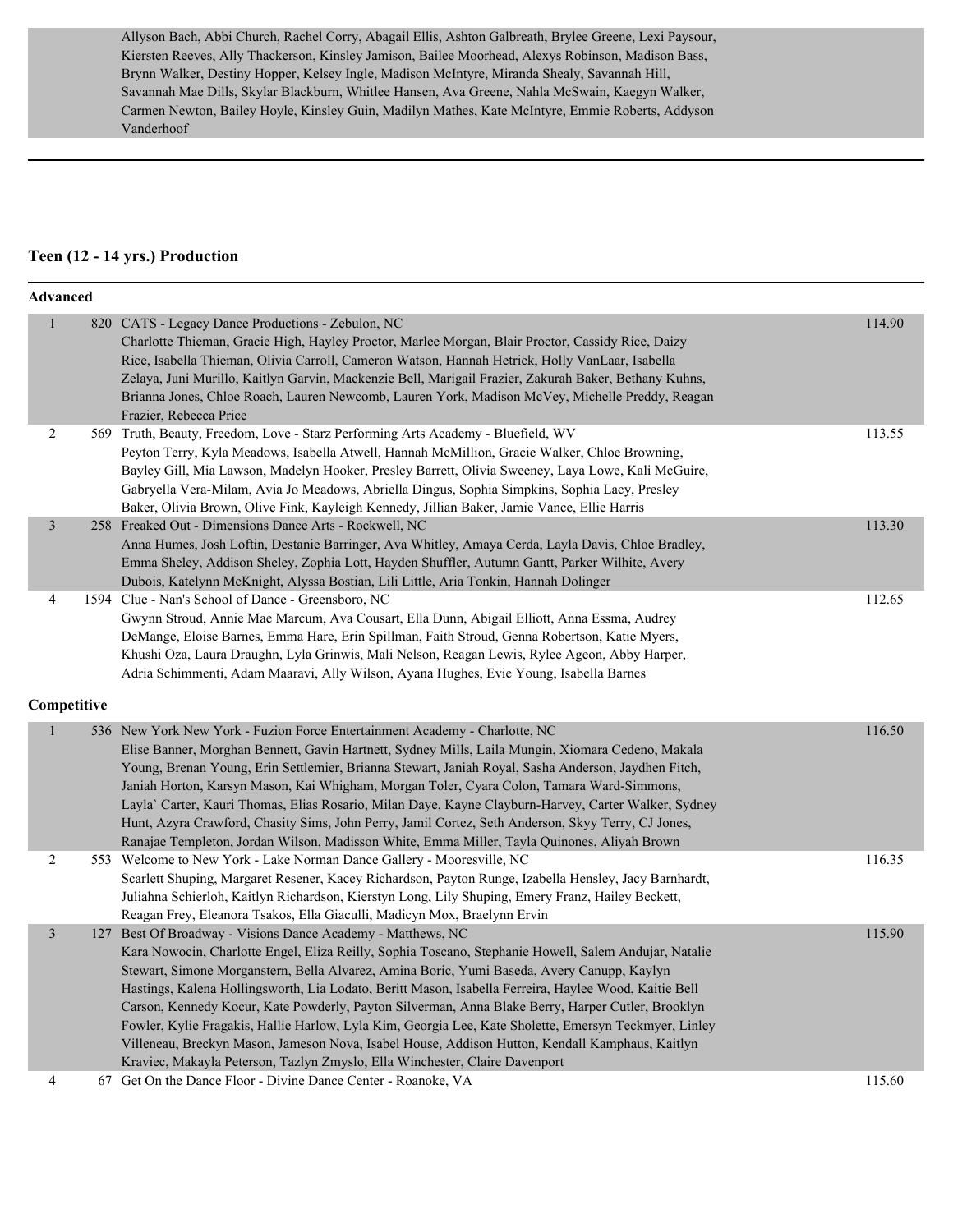Juliet Miller, Layla Baringer, Addy Bell, Morgan Bright, Analise Buyalos, Ava Crowder, Eisley Dalton, Haley Day, Lillianna Finney, Sydney Fitzgerald, Adison Gerbers, Madie Greenway, Baelyn Gross, Carley Harris, Emma Hartman, Maddy Jones, London Miller, Caroline Moore, Elizabeth Moore, Mary Alex Noftsinger, Addy Poff, London Wiser, Evelyn Anderson, Kallie Niday, Annie Slemp, Sydney Light, Bryn Baringer, Brooklyn Fraction, Evelyn Viar, Elizabeth Viar, Stasia Brown, Avery Thompson, Addy Ott, Maddie Spichek, Iana Lopez, Dallas Miller, Ella Donald, Victoria Prillaman, Brianna Schaad, Clarissa Schaad, Siena Schuyler, Samantha Simkins, Aubren Teague, Natalie Thorell, Arwen Weddle, Chloe Wescott, Abigail Wescott, Alexis Whitmer

#### **Senior (15 - 19 yrs.) Solo**

|                | Performance |                                                                                  |       |
|----------------|-------------|----------------------------------------------------------------------------------|-------|
| $\mathbf{1}$   |             | 188 Aqua Vitae - STARS Twirl Studio - Ayden, NC<br>Juli Amundson                 | 86.85 |
| 1              |             | 1119 Mi Gente - Floyd Ward School of Dance - Vinton, VA<br>Isabella Desimone     | 86.85 |
| 2              |             | 1089 Bad News - Floyd Ward School of Dance - Vinton, VA<br>Kara Booth            | 86.80 |
| 3              |             | 282 Landslide - Vitality Dance Company - Charlotte, NC<br>Grace Lockwood         | 86.75 |
| $\overline{4}$ |             | 189 It's a Good Day! - STARS Twirl Studio - Ayden, NC<br>Kelsey Cortright        | 86.65 |
| $\overline{4}$ |             | 280 Flaws - Vitality Dance Company - Charlotte, NC<br>Elsie Currie               | 86.65 |
| 5              |             | 315 Lost - Dance Dreams - Concord, NC<br>Lana Carter                             | 86.45 |
| 5              |             | 481 Whatever Lola Wants - The Arts Academy - High Point, NC<br>Emma Anderson     | 86.45 |
| 6              |             | 1764 Strange Fruits - F2 Liturgical Dance Academy - Charlotte, NC<br>Jamya Banks | 86.20 |
| 7              |             | 317 Titanium - Dance Dreams - Concord, NC<br>Elena Kunselman                     | 86.00 |
| 8              |             | 772 Changes - Miss Donna's School of Dance - Charlotte, NC<br>Jacob Collette     | 85.90 |
| 9              |             | 166 Lost My Mind - Pointe South Dance - Randleman, NC<br>Carmen Goins            | 85.75 |
| 9              |             | 294 Sway - Vitality Dance Company - Charlotte, NC<br>Ella Friedl                 | 85.75 |
| 10             |             | 1117 Poker Face - Floyd Ward School of Dance - Vinton, VA<br>Kallie Deel         | 85.65 |
| Advanced       |             |                                                                                  |       |

#### **Advanced**

|                | 417 Sin in Your Skin - Elite Dance Academy - Rock Hill, SC<br>P <sub>i</sub> Duncan | 87.90 |
|----------------|-------------------------------------------------------------------------------------|-------|
|                | 837 Biblical - Legacy Dance Productions - Zebulon, NC<br>Michelle Preddy            | 86.95 |
|                | 39 Exothermic - Triple Threat Dance Studio - Kannapolis, NC<br>Halle Perry          | 86.85 |
|                | 281 I Can't Breathe - Vitality Dance Company - Charlotte, NC<br><b>Emily Brietz</b> | 86.85 |
| $\overline{4}$ | 16 Maybe - Starz Performing Arts Academy - Bluefield, WV<br>Peyton Terry            | 86.75 |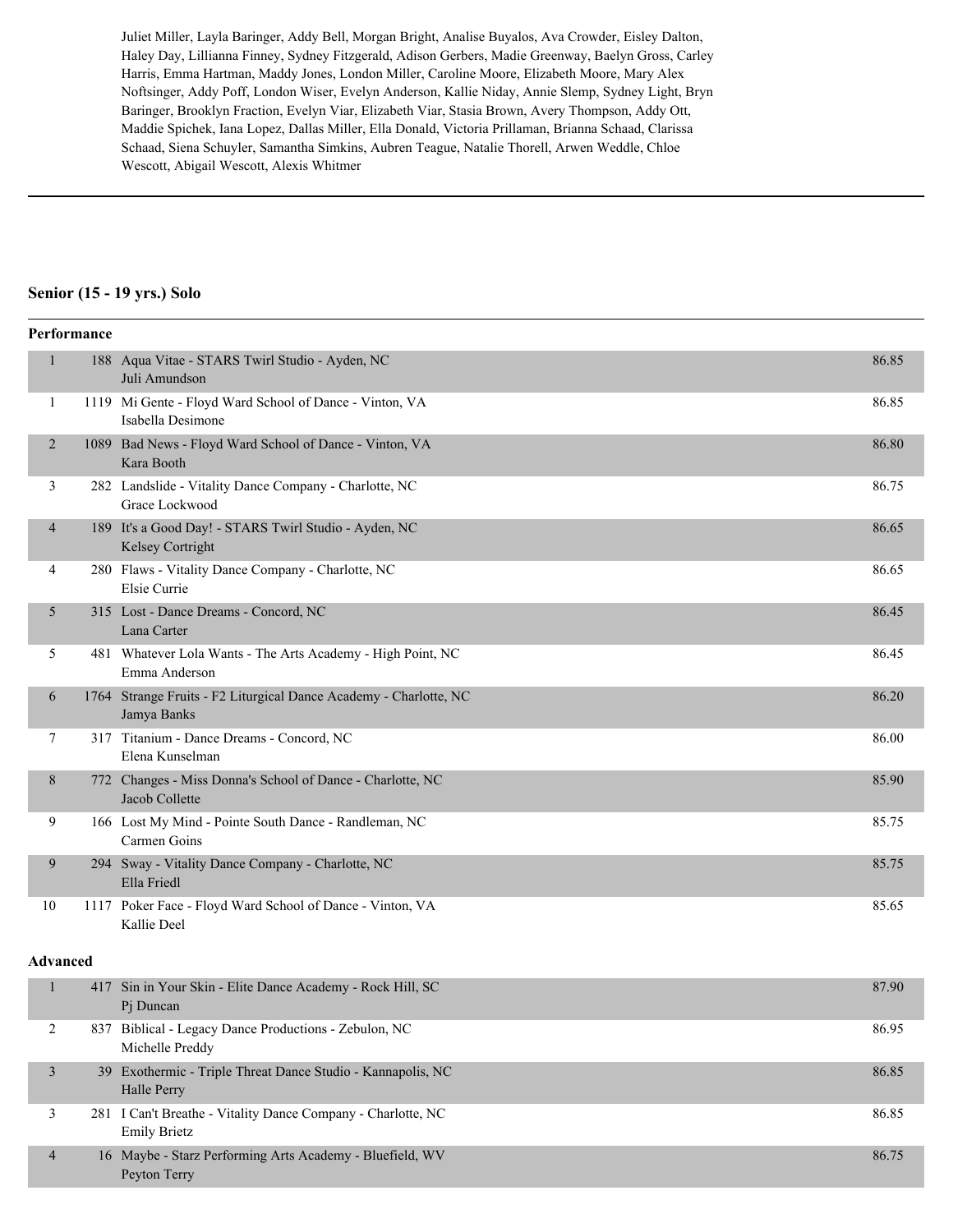| 4  |    | Deep Water - All In Dance Academy - Durham, NC<br>Erin Brown                                       | 86.75 |
|----|----|----------------------------------------------------------------------------------------------------|-------|
| 5  | 17 | The Goodbye Song - Starz Performing Arts Academy - Bluefield, WV<br>Hannah McMillion               | 86.70 |
| 5  |    | 1497 Do You See Yourself - Tilley's Dance Academy - Statesville, NC<br><b>Pressley Anne Beatty</b> | 86.70 |
| 6  |    | 418 Don't You Want Me - Elite Dance Academy - Rock Hill, SC<br>Samantha Romenick                   | 86.60 |
| 7  |    | 312 Who You Are - Dance Dreams - Concord, NC<br>Kendall Shackelford                                | 86.50 |
| 8  |    | 416 Unknown - Elite Dance Academy - Rock Hill, SC<br>Kenzie Petit                                  | 86.45 |
| 9  |    | 308 Hurt - Dance Dreams - Concord, NC<br>Heather Young                                             | 86.40 |
| 10 |    | 1146 Scherzo - Floyd Ward School of Dance - Vinton, VA<br>Sophia Graham                            | 86.35 |

| $\mathbf{1}$   | 996 Hourglass - Dancers Edge - Winston-Salem, NC<br>Ngozi Mokwunye                        | 89.05 |
|----------------|-------------------------------------------------------------------------------------------|-------|
| 2              | 994 Echoes - Dancers Edge - Winston-Salem, NC<br>Dominic Keider                           | 88.75 |
| 3              | 1236 Wonderful - No Limits Dance Company - Monroe, NC<br>Emma Simons                      | 88.50 |
| 4              | 668 Love Me Wrong - Miss Donna's School of Dance - Charlotte, NC<br>Brianna Ellis         | 88.30 |
| $\overline{4}$ | 1398 Strange - Steps N Motion Dance Studio - Charlotte, NC<br><b>Addison Koteles</b>      | 88.30 |
| 5              | 657 Golden Slumbers - Miss Donna's School of Dance - Charlotte, NC<br><b>Brooke Woods</b> | 88.25 |
| 6              | 1048 All I Ask - Floyd Ward School of Dance - Vinton, VA<br>Kelli Reed                    | 88.20 |
| 6              | 1400 Malfunction - Steps N Motion Dance Studio - Charlotte, NC<br>Carli Barron            | 88.20 |
| 6              | 1465 It Doesn't Hurt - Lake Norman Dance Gallery - Mooresville, NC<br><b>Emery Franz</b>  | 88.20 |
| 6              | 1575 We Meet in Dreams - Renner Dance Company - Chapel Hill, NC<br>Hayley Wilson          | 88.20 |
| 7              | 688 To This Day - Miss Donna's School of Dance - Charlotte, NC<br><b>Austin Kohler</b>    | 88.10 |
| $\tau$         | 990 Angel - Dancers Edge - Winston-Salem, NC<br><b>Travon Carter</b>                      | 88.10 |
| 8              | 1002 Fur Elise - Dancers Edge - Winston-Salem, NC<br><b>Emmy Reams</b>                    | 88.00 |
| 9              | 1718 Bills - Institute of Divine Arts - Winston Salem, NC<br>Nicole Lonon                 | 87.95 |
| 10             | 670 Hotel California - Miss Donna's School of Dance - Charlotte, NC<br>Morgan Childress   | 87.90 |
| 10             | 1007 Caught Up in a Dream - Dancers Edge - Winston-Salem, NC<br>Laney Scism               | 87.90 |
| 10             | 1008 Writer in the Dark - Dancers Edge - Winston-Salem, NC<br>Kate Schoppe                | 87.90 |
| 10             | 1009 Elephants - Dancers Edge - Winston-Salem, NC<br>Coral Hatch                          | 87.90 |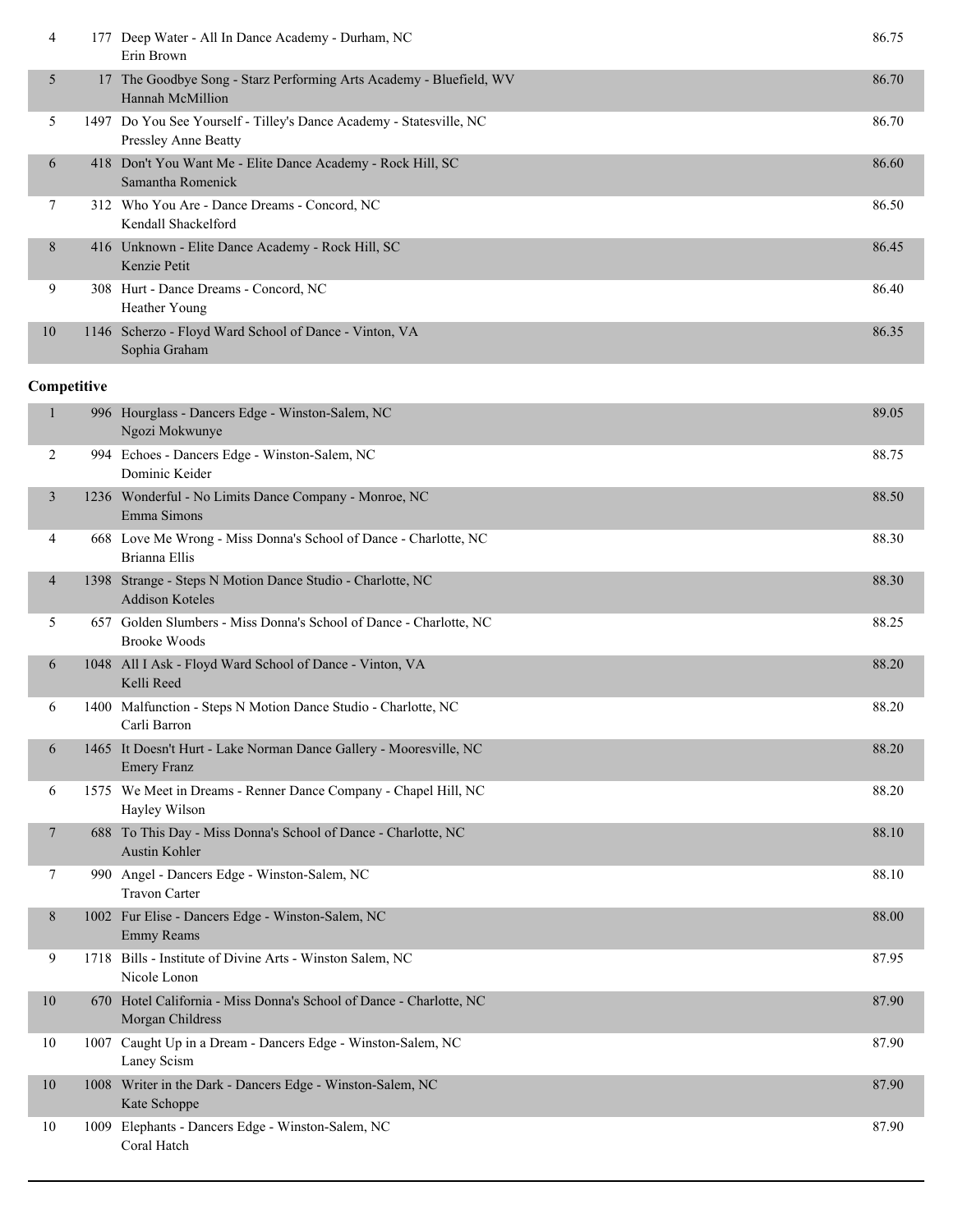# **Senior (15 - 19 yrs.) Duet/Trio**

|                | Performance |                                                                                                             |       |
|----------------|-------------|-------------------------------------------------------------------------------------------------------------|-------|
| $\mathbf{1}$   |             | 194 Devil Went Down - STARS Twirl Studio - Ayden, NC<br>Juli Amundson, Kelsey Cortright                     | 88.05 |
| 2              |             | 326 Hold On To Me - Dance Dreams - Concord, NC<br>Ashlee Ruben, Elena Kunselman, Lana Carter                | 86.75 |
| $\mathfrak{Z}$ |             | 290 Kick Up Your Heels - Vitality Dance Company - Charlotte, NC<br>Ella Friedl, Ava Weddle                  | 86.10 |
| 4              |             | 292 Light Of A Clear Blue Morning - Vitality Dance Company - Charlotte, NC<br>Grace Lockwood, Sarah Major   | 86.00 |
| 5              | 182         | Thataway! - STARS Twirl Studio - Ayden, NC<br>Kelsey Cortright, Hailey Forehand, Camdyn Peele               | 85.90 |
| 6              |             | 476 Workin' Day and Night - The Arts Academy - High Point, NC<br>Emma Anderson, Miranda Sowers              | 85.45 |
| 7              |             | 1642 When The Party's Over - Elite Dance Company - Dillon, SC<br>Janiya McGill, Jazmyn McGill, Joy Benjamin | 85.00 |
| 8              |             | 760 Turn To Stone - Miss Donna's School of Dance - Charlotte, NC<br>Ava Whipple, Amy Ford, Tabitha Ford     | 84.90 |
| 9              |             | 302 She Used To Be Mine - Vitality Dance Company - Charlotte, NC<br>Abigail Ayers, Emily Ayers              | 84.75 |
| 9              |             | 755 Runaway - Miss Donna's School of Dance - Charlotte, NC<br>Ava Whipple, Martha Claire Leach              | 84.75 |
| 10             | 1582        | Thunderstruck - Sky's the Limit Dance Company - Thomasville, NC<br>Savannah Cole, Sydney Baker              | 84.70 |

#### **Advanced**

| 1              |      | 381 Biblical - Elite Dance Academy - Rock Hill, SC<br>Samantha Romenick, Pj Duncan                                          | 87.70 |
|----------------|------|-----------------------------------------------------------------------------------------------------------------------------|-------|
| 2              |      | 1142 Take Yours, I'll Take Mine - Floyd Ward School of Dance - Vinton, VA<br>Alise Orent, Sophia Graham                     | 87.15 |
| $\overline{3}$ |      | 71 Make Your Troubles Go Away - Triple Threat Dance Studio - Kannapolis, NC<br>Halle Perry, Alexis Glover, Elizabeth Morgan | 86.90 |
| $\overline{4}$ |      | 318 Perfect - Dance Dreams - Concord, NC<br>Heather Young, Mya Lanier                                                       | 86.75 |
| 5              |      | 1504 When Doves Cry - Tilley's Dance Academy - Statesville, NC<br>Bella Brookshire, Pressley Anne Beatty                    | 86.35 |
| 6              | 1503 | State Lines - Tilley's Dance Academy - Statesville, NC<br>Zayla Lescano, Victoria Tavares                                   | 86.25 |
| 7              | 319  | Going In - Dance Dreams - Concord, NC<br>Mya Lanier, Heather Young                                                          | 86.20 |
| 7              |      | 1555 Wings - Starz Performing Arts Academy - Bluefield, WV<br>Peyton Terry, Hannah McMillion                                | 86.20 |
| 8              |      | 1284 Body Language - Cultivate Dance Company - Mooresville, NC<br>Adissyn Phelix, Rachel Dugan                              | 86.10 |
| 9              |      | 1721 Champions - Vitality Dance Company - Charlotte, NC<br>Clare Polking, Emily Brietz                                      | 86.05 |
| 10             |      | 306 The People - Vitality Dance Company - Charlotte, NC<br>Alison Archibald, Ava Fowler, Elsie Currie                       | 86.00 |
| Competitive    |      |                                                                                                                             |       |

|  | 967 Right In Front Of Me - Dancers Edge - Winston-Salem, NC<br>Travon Carter, Laney Scism | 88.85 |
|--|-------------------------------------------------------------------------------------------|-------|
|  | 966 Back To You - Dancers Edge - Winston-Salem, NC                                        | 88.30 |
|  | Dominic Keider, Nora Edens                                                                |       |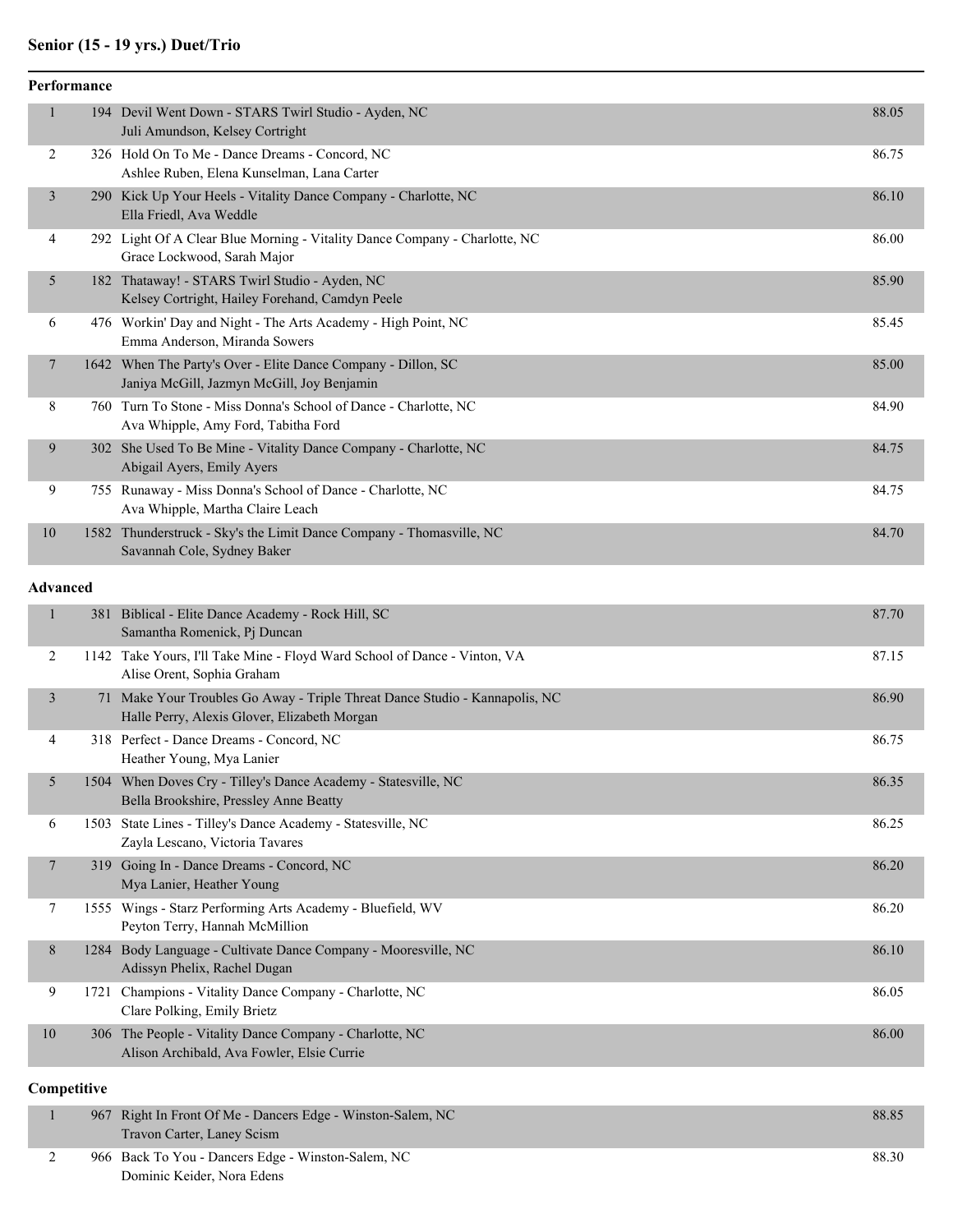| 3  |            | 1050 85 - Floyd Ward School of Dance - Vinton, VA<br>Allison Argabright, Kelli Reed                       | 88.15 |
|----|------------|-----------------------------------------------------------------------------------------------------------|-------|
| 4  | 1103       | Forget Tomorrow - Floyd Ward School of Dance - Vinton, VA<br>Isabel Burnett, Gabby Mullins                | 88.10 |
| 5  | 173        | One Beautiful Evening - Pointe South Dance - Randleman, NC<br>Reagan Hill, Josie Perdue                   | 88.00 |
| 6  | 111        | End of the Line - Divine Dance Center - Roanoke, VA<br>Evelyn Anderson, Mary Alex Noftsinger              | 87.95 |
| 7  | 689        | Black and Gold - Miss Donna's School of Dance - Charlotte, NC<br>Morgan Childress, Brianna Ellis          | 87.90 |
| 8  |            | 1716 Yellow - Institute of Divine Arts - Winston Salem, NC<br>Janay Powell, Kourtney Cooper, Nicole Lonon | 87.85 |
| 9  | <b>200</b> | Voice of God - Pointe South Dance - Randleman, NC<br>Josie Perdue, Maely Swaim                            | 87.80 |
| 9  | 1522       | Anchor - Triple Threat Performing Arts Academy - Sylva, NC<br>Lily Luopa, Claire Spilliards               | 87.80 |
| 10 | 1049       | My Mind - Floyd Ward School of Dance - Vinton, VA<br>Aiden Brinkley, Kelli Reed                           | 87.55 |
|    |            |                                                                                                           |       |

## **Senior (15 - 19 yrs.) Small**

| Performance |  |                                                                                                                                                                                              |       |
|-------------|--|----------------------------------------------------------------------------------------------------------------------------------------------------------------------------------------------|-------|
|             |  | 287 Loyal, Brave and True - Vitality Dance Company - Charlotte, NC<br>Bridget Conrad, Ainsley McConnell, Ella Friedl, Elsie Currie, Grace Lockwood, Kendall Conrad, Sarah<br>Major, Gigi Roy | 84.35 |
| Advanced    |  |                                                                                                                                                                                              |       |

| $\mathbf{1}$   | 374 Darling - Elite Dance Academy - Rock Hill, SC<br>Samantha Romenick, Ruby Gaylor, Pj Duncan, Kenzie Petit, Gabriella Daniels, Casmyn Wilmore, Maci<br>Canty, Jemary Garcia                                 | 115.85 |
|----------------|---------------------------------------------------------------------------------------------------------------------------------------------------------------------------------------------------------------|--------|
| 2              | 377 Trust Me Again - Elite Dance Academy - Rock Hill, SC<br>Samantha Romenick, Ruby Gaylor, Pj Duncan, Gianna Cipriano                                                                                        | 115.50 |
| $\mathfrak{Z}$ | 373 Higher Ground - Elite Dance Academy - Rock Hill, SC<br>Samantha Romenick, Ruby Gaylor, Pj Duncan, Kenzie Petit, Gabriella Daniels, Casmyn Wilmore, Maci<br>Canty, Jemary Garcia                           | 115.35 |
| 4              | 578 Lost - No Limits Dance Company - Monroe, NC<br>Santana Boswell, Rebecca Huntley, Jillian Hinson, Skylar Faulk, Sadona Olsen, Lydia Hill, Kaliyah<br>Collins, Kaliah Rushing, Brayden Bartlett             | 115.30 |
| 5              | 412 Break My Heart Again - Elite Dance Academy - Rock Hill, SC<br>Gabriella Daniels, Pj Duncan, Emily Eidsness, Jemary Garcia, Kenzie Petit, Samantha Romenick, Mina<br>Sharifi, Bailee Steen, Casmyn Wilmore | 115.10 |
| 6              | 573 Awards Night - No Limits Dance Company - Monroe, NC<br>Brayden Bartlett, Gracie Sisk, Kaliah Rushing, Kaliyah Collins, Lydia Hill, Jillian Hinson, Grace England                                          | 114.80 |
| 6              | 1495 Selah - Tilley's Dance Academy - Statesville, NC<br>Pressley Anne Beatty, Layla Hunter, Kaleigh Arreola, Taylor Knox, Victoria Tavares, Zayla Lescano                                                    | 114.80 |
| 7              | 324 Bang Bang - Dance Dreams - Concord, NC<br>Mya Lanier, Vanessa Wightman, Heather Young, Kendall Shackelford, Maggie Pittmon, Alannah Green,<br>Ashlee Ruben, Elena Kunselman, Lana Carter                  | 114.75 |
| $\overline{7}$ | 533 Money Bag - Fuzion Force Entertainment Academy - Charlotte, NC<br>Kynnedi Henderson, Morghan Bennett, Milan Daye, Janiah Horton, Morgan Toler, CJ Jones, Kauri<br>Thomas, Layla` Carter                   | 114.75 |
| 8              | 34 Blood In The Cut - Triple Threat Dance Studio - Kannapolis, NC<br>Aubrey Kimball, Elizabeth Morgan, Kelsie Long, Halle Perry, Alexis Glover                                                                | 114.60 |
| 9              | 37 Helium - Triple Threat Dance Studio - Kannapolis, NC<br>Aubrey Kimball, Halle Perry, Alexis Glover, Elizabeth Morgan                                                                                       | 114.55 |
| 10             | 323 Human - Dance Dreams - Concord, NC<br>Alannah Green, Mya Lanier, Maggie Pittmon, Kendall Shackelford, Vanessa Wightman, Heather Young                                                                     | 114.45 |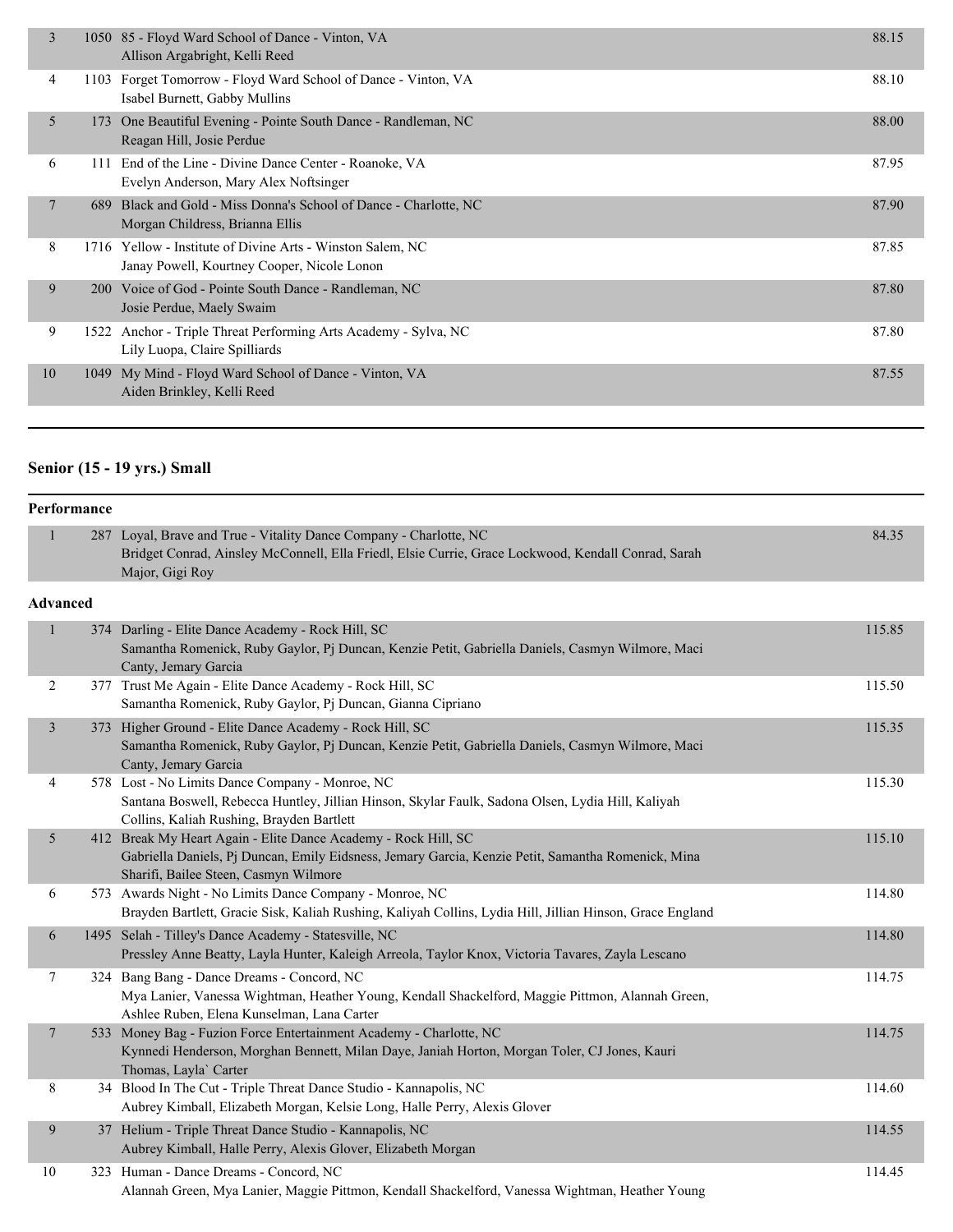| $\mathbf{1}$   | 949 Someone Like You - Dancers Edge - Winston-Salem, NC<br>Coral Hatch, Aaliyah Howard, Emmy Reams, Laney Scism, Ngozi Mokwunye, Ava Heath, Travon Carter,<br>Brenna Maloney, Kate Schoppe                        | 87.55 |
|----------------|-------------------------------------------------------------------------------------------------------------------------------------------------------------------------------------------------------------------|-------|
| $\overline{c}$ | 951 Undertow - Dancers Edge - Winston-Salem, NC<br>Ajah Bonner, Hunter Graves, Elena Zuidema, Nora Edens, Keegan Martin, Karley Weaver, Travon<br>Carter, Lilli Jewell                                            | 87.50 |
| $\mathfrak{Z}$ | 583 Fallin' - Miss Donna's School of Dance - Charlotte, NC<br>Brianna Ellis, Morgan Childress, Ava Garcia, Aubrey Chambers, Brooke Woods, Leilah Cayson, Julia<br>Aydt, Courtney Davis, Riley McDermott           | 87.45 |
| 4              | 554 Dope - Lake Norman Dance Gallery - Mooresville, NC<br>Margaret Resener, Kierstyn Long, Lily Shuping, Izabella Hensley, Emery Franz                                                                            | 87.35 |
| $\overline{4}$ | 558 Selah - Lake Norman Dance Gallery - Mooresville, NC<br>Izabella Hensley, Emery Franz, Kierstyn Long, Lily Shuping, Reagan Frey                                                                                | 87.35 |
| 4              | 1513 OCD - Triple Threat Performing Arts Academy - Sylva, NC<br>Caroline Spilliards, Claire Spilliards, Lily Luopa, Mary Cooper, Reese Williamson                                                                 | 87.35 |
| 5              | 860 Old Days - No Limits Dance Company - Monroe, NC<br>Samantha Zgombic, Emma Simons, Emily Shupe, Emilie Jaen, Antonia Stivaletti                                                                                | 87.30 |
| 6              | 950 What Kind Of Man - Dancers Edge - Winston-Salem, NC<br>Dominic Keider, Laney Scism, Emmy Reams, Brenna Maloney, Ava Heath, Harper Leggett, Elena<br>Zuidema                                                   | 87.10 |
| 6              | 1035 Acapella - Floyd Ward School of Dance - Vinton, VA<br>Sophia Graham, Remington Figart, Isabel Burnett, Gabby Mullins, Alise Orent, Kelli Reed, Allison<br>Argabright                                         | 87.10 |
| 7              | 859 Shut Me Down - No Limits Dance Company - Monroe, NC<br>Samantha Zgombic, Emma Simons, Emily Shupe, Emilie Jaen, Antonia Stivaletti                                                                            | 87.05 |
| 8              | 862 Nothing's Gonna Stop Us - No Limits Dance Company - Monroe, NC<br>Samantha Zgombic, Emma Simons, Emilie Jaen, Antonia Stivaletti                                                                              | 87.00 |
| 8              | 1456 This Is Me Trying - Steps N Motion Dance Studio - Charlotte, NC<br>McKenzie Bly, Mackenzie Agan, Evelyn Ealey, Ansley Hayes, Camryn Hicks, Evan Mucciarone, Haley<br>Skinner, Madeleine Teas, Miranda Warren | 87.00 |
| 8              | 1512 Creep - Triple Threat Performing Arts Academy - Sylva, NC<br>Caroline Spilliards, Claire Spilliards, Lily Luopa, Mary Cooper, Reese Williamson                                                               | 87.00 |
| 9              | 654 The Floor is Lava - Miss Donna's School of Dance - Charlotte, NC<br>Jennifer Jellen, Kelly Tyson, Leilah Cayson, Ella Buchanan, Kara Volpe, Brooke Woods, Caroline<br>Cochran                                 | 86.90 |
| 9              | 960 Haunted - Dancers Edge - Winston-Salem, NC<br>Ngozi Mokwunye, Emmy Reams, Coral Hatch, Laney Scism, Brenna Maloney                                                                                            | 86.90 |
| 10             | 69 Hurt - Divine Dance Center - Roanoke, VA<br>Evelyn Anderson, Haley Day, Kallie Niday, Mary Alex Noftsinger, Victoria Prillaman                                                                                 | 86.85 |
| $10\,$         | 713 Outkasts - Miss Donna's School of Dance - Charlotte, NC<br>Julia Aydt, Alivia Heath, Callie Pearce, Courtney Davis, Aubrey Chambers, Caroline Cochran, Leilah<br>Cayson                                       | 86.85 |
| 10             | 861 BET - No Limits Dance Company - Monroe, NC<br>Samantha Zgombic, Antonia Stivaletti, Emma Simons, Emilie Jaen, Emily Shupe                                                                                     | 86.85 |
| $10\,$         | 1028 Wash Away - Dancers Edge - Winston-Salem, NC<br>Laura Scholten, Addison Truzy, Dinah Keit, Zoey Gray, Reagan Dooley, Lorelai Heath, Sarah Springer                                                           | 86.85 |
| 10             | 1455 It Takes Two - Steps N Motion Dance Studio - Charlotte, NC<br>Lily-Claire Jacobus, Charlotte Lumwai, Mackenzie Agan, Aubrey Sinople, Kayda Thomas, McKenzie<br>Bly, Evan Mucciarone, Madeleine Teas          | 86.85 |
| 10             | 1689 Earthrise - Institute of Divine Arts - Winston Salem, NC<br>Azahna Williams, Jamia Ross, Janay Powell, Kourtney Cooper, Nicole Lonon, Khari Short                                                            | 86.85 |

# **Senior (15 - 19 yrs.) Large**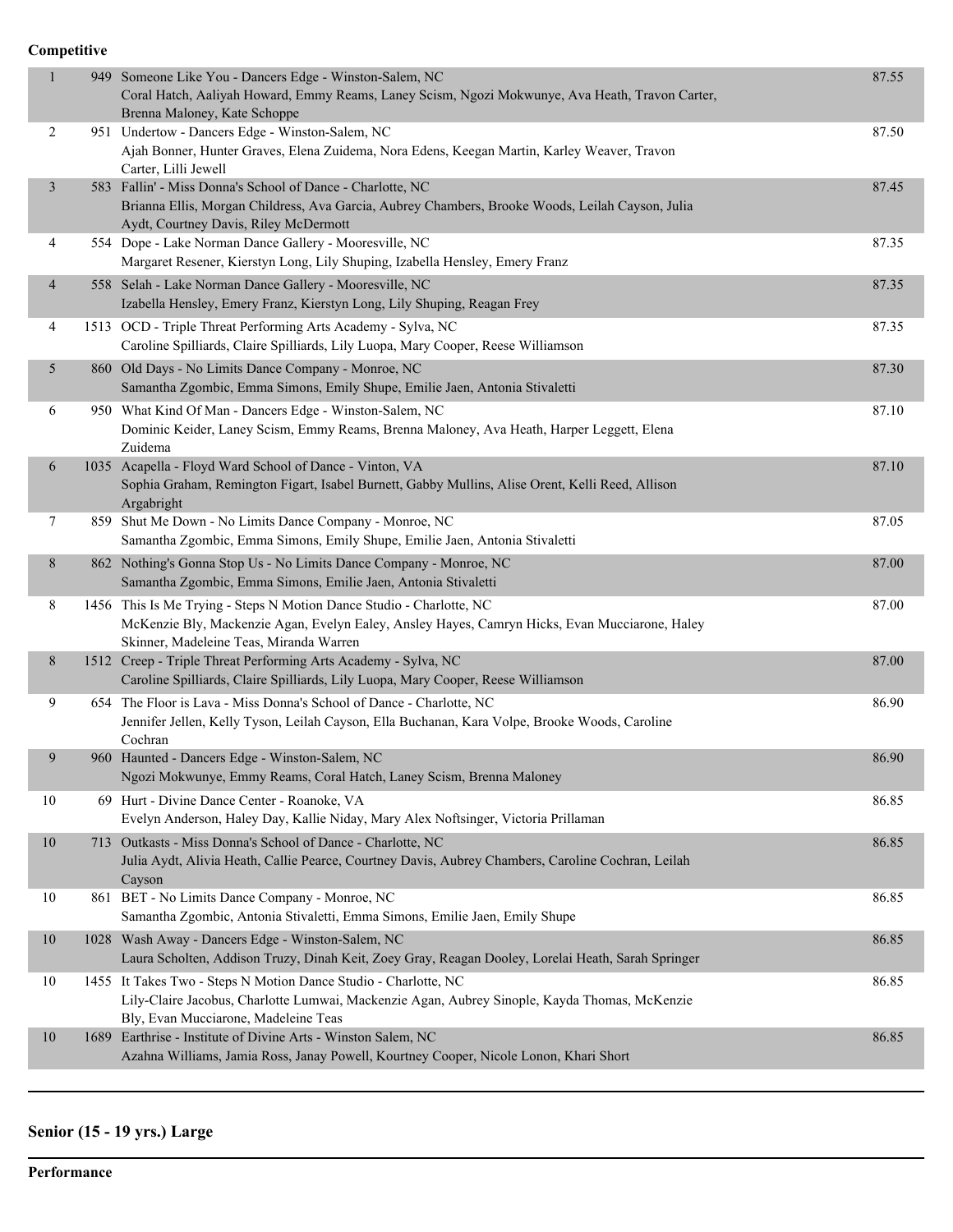| 750 A Thousand Years - Miss Donna's School of Dance - Charlotte, NC                               | 113.05 |
|---------------------------------------------------------------------------------------------------|--------|
| Tabitha Ford, Reagan Goforth, Kendal McCoy, Angel McKnight, Weslyn Hyman, Amy Ford, Abriana       |        |
| Bost-Kennedy, Olivia Reimer, Meghan Weir, Ava Whipple, Jacob Collette, Caroline Childers, Tabitha |        |
| Ford, Reagan Goforth, Kendal McCoy, Angel McKnight, Weslyn Hyman, Amy Ford, Abriana               |        |
| Bost-Kennedy, Olivia Reimer, Olivia Punsalan, Meghan Weir, Ava Whipple, Jacob Collette, Caroline  |        |
| Childers                                                                                          |        |

#### **Advanced**

| $\mathbf{1}$   | 1487 Sing - Tilley's Dance Academy - Statesville, NC                                                     | 115.15 |
|----------------|----------------------------------------------------------------------------------------------------------|--------|
|                | Zayla Lescano, Victoria Tavares, Rilee Speaks, Pressley Anne Beatty, Lily Privette, Lena Phillips, Layla |        |
|                | Hunter, Kristan Beckham, Kendall Morris, Keagan Rivera, Kaleigh Arreola, Camelia Brantley, Taylor        |        |
|                | Knox, Quincy Sherrill, Macy Cummings, Anna Beatty, Anna Wright                                           |        |
| $\mathbf{1}$   | 1719 Feel This Moment - Rhonda's School of Dance - Mt. Holly, NC                                         | 115.15 |
|                | Anna Myers, Bailey Taylor, Gracee Tsitouris, Kaity Auten, Larkyn Derrick, Rylie Greene, Reese Martin,    |        |
|                | Presley Smith, Tristen Bergman, Taylor Auten                                                             |        |
| $\overline{2}$ | 1436 Ghosting - Steps N Motion Dance Studio - Charlotte, NC                                              | 115.10 |
|                | Sabrina Fishman, Reagan Overby, Meredith Blackwell, Emma Taylor, Jenna Cole, Ella Helt, Mallory          |        |
|                | Sepe, Shelby Violette, Samantha Wells, Katherine Rudolph, Emily Holliday                                 |        |
| $\overline{c}$ | 1660 Get Your Missy On - Rhonda's School of Dance - Mt. Holly, NC                                        | 115.10 |
|                | Anna Myers, Allie Pickett, Larkyn Derrick, Kelsey Warren, Katelyn Walsh, Gracee Tsitouris, Finley        |        |
|                | Fulton, Taylor Jung, Rylie Greene, Reese Martin, Presley Smith, Zoe Bolick, Tristen Bergman              |        |
| $\overline{3}$ | 46 HOT - The Dance Studio - Collinsville, VA                                                             | 115.00 |
|                | Makenna Reynolds, Madison Crowe, Taylor Hudson, Madison Mullis, Josie Vernon, Mckenzie Branch,           |        |
|                | Blake Deal, Macy Deal, Kristen Harris, Makayleigh Harris, Rachel Inman, Caroline Knouse, Peyton          |        |
|                | Lewis, Kyndall Montrief, Lexi Oakes, Hannah Schelling, Chloe Wilkes, Maylene Oakes                       |        |
| 4              | 431 Hurt for Me - Elite Dance Academy - Rock Hill, SC                                                    | 114.90 |
|                | Erin Brown, Madison Chavis, Gianna Cipriano, Emily Eidsness, Savannah Estridge, Jordyn Ford, Corine      |        |
|                | Patterson, Emily Reed, Tatum Robbins, Ashtyn Sanders, Mina Sharifi, Bailee Steen                         |        |
| $\overline{4}$ | 1491 Fast Motion - Tilley's Dance Academy - Statesville, NC                                              | 114.90 |
|                | Pressley Anne Beatty, Macy Cummings, Layla Hunter, Lundyn Rivera, Keagan Rivera, Lily Privette,          |        |
|                | Rilee Speaks, Lena Phillips, Kaleigh Arreola, Quincy Sherrill, Taylor Knox, Madison Surrett, Victoria    |        |
|                | Tavares, Rylie Land, Zayla Lescano, Kristan Beckham, Kendall Morris                                      |        |
| 5              | 1661 House of the Rising Sun - Rhonda's School of Dance - Mt. Holly, NC                                  | 114.85 |
|                | Anna Myers, Allie Pickett, Larkyn Derrick, Kelsey Warren, Katelyn Walsh, Gracee Tsitouris, Finley        |        |
|                | Fulton, Taylor Jung, Rylie Greene, Reese Martin, Presley Smith, Zoe Bolick, Tristen Bergman              |        |
| 6              | 1486 It's Britney - Tilley's Dance Academy - Statesville, NC                                             | 114.70 |
|                | Zayla Lescano, Victoria Tavares, Rilee Speaks, Pressley Anne Beatty, Lily Privette, Lena Phillips, Layla |        |
|                | Hunter, Kristan Beckham, Kendall Morris, Keagan Rivera, Kaleigh Arreola, Camelia Brantley, Taylor        |        |
|                | Knox, Quincy Sherrill, Macy Cummings, Anna Beatty, Anna Wright                                           |        |
| 7              | 1272 Viva La Vida - Cultivate Dance Company - Mooresville, NC                                            | 114.50 |
|                | Ella Tate, Eryn Steger, Jenna Bellis, Lindey Tapsell, London Norman, Moriah McNulty, Adissyn Phelix,     |        |
|                | Jersey Blair, Kate Kimrey, Lauren McCarty, Rachel Dugan                                                  |        |
| 8              | 422 Bring on the Men - Elite Dance Academy - Rock Hill, SC                                               | 114.45 |
|                | Maci Canty, Madison Chavis, Gianna Cipriano, Gabriella Daniels, Emily Eidsness, Savannah Estridge,       |        |
|                | Jordyn Ford, Emily Reed, Tatum Robbins, Samantha Romenick, Ashtyn Sanders, Mina Sharifi, Bailee          |        |
|                | Steen                                                                                                    |        |
| 9              | 372 Instruction - Elite Dance Academy - Rock Hill, SC                                                    | 114.40 |
|                | Erin Brown, Madison Chavis, Gianna Cipriano, Emily Eidsness, Savannah Estridge, Jordyn Ford, Corine      |        |
|                | Patterson, Emily Reed, Tatum Robbins, Ashtyn Sanders, Mina Sharifi, Bailee Steen                         |        |
| $10\,$         | 818 BRING IT BACK - Legacy Dance Productions - Zebulon, NC                                               | 114.25 |
|                | Peyton Robertson, Hannah Hetrick, Michelle Preddy, Lizbeth Martinez-Rovira, Mak Cuddington, Bethany      |        |
|                | Kuhns, Chloe Roach, Madison McVey, Marigail Frazier, Kassie Boone, Ashley Martin, Brianna Jones,         |        |
|                | Camryn Wiggs, Mila Moore, Rebecca Price, Reagan Frazier                                                  |        |
| Competitive    |                                                                                                          |        |
| $\mathbf{1}$   | 864 Rivers and Roads - No Limits Dance Company - Monroe, NC                                              | 117.25 |
|                | Samantha Zgombic, Emma Simons, Emily Shupe, Emilie Jaen, Antonia Stivaletti, Alison Austin, Kate         |        |
|                | Petrilli, Genna McCollum, Caroline Jan, Brooke Roth, Audrie Rivernider                                   |        |
| $\overline{c}$ | 733 Without You - Miss Donna's School of Dance - Charlotte, NC                                           | 117.15 |
|                | Brianna Ellis, Morgan Childress, Julia Aydt, Alivia Heath, Ava Garcia, Courtney Davis, Aubrey            |        |
|                |                                                                                                          |        |

Chambers, Austin Kohler, Ella Buchanan, Ella Allen, Amy Gentile, Brinkley Housand, Kara Volpe,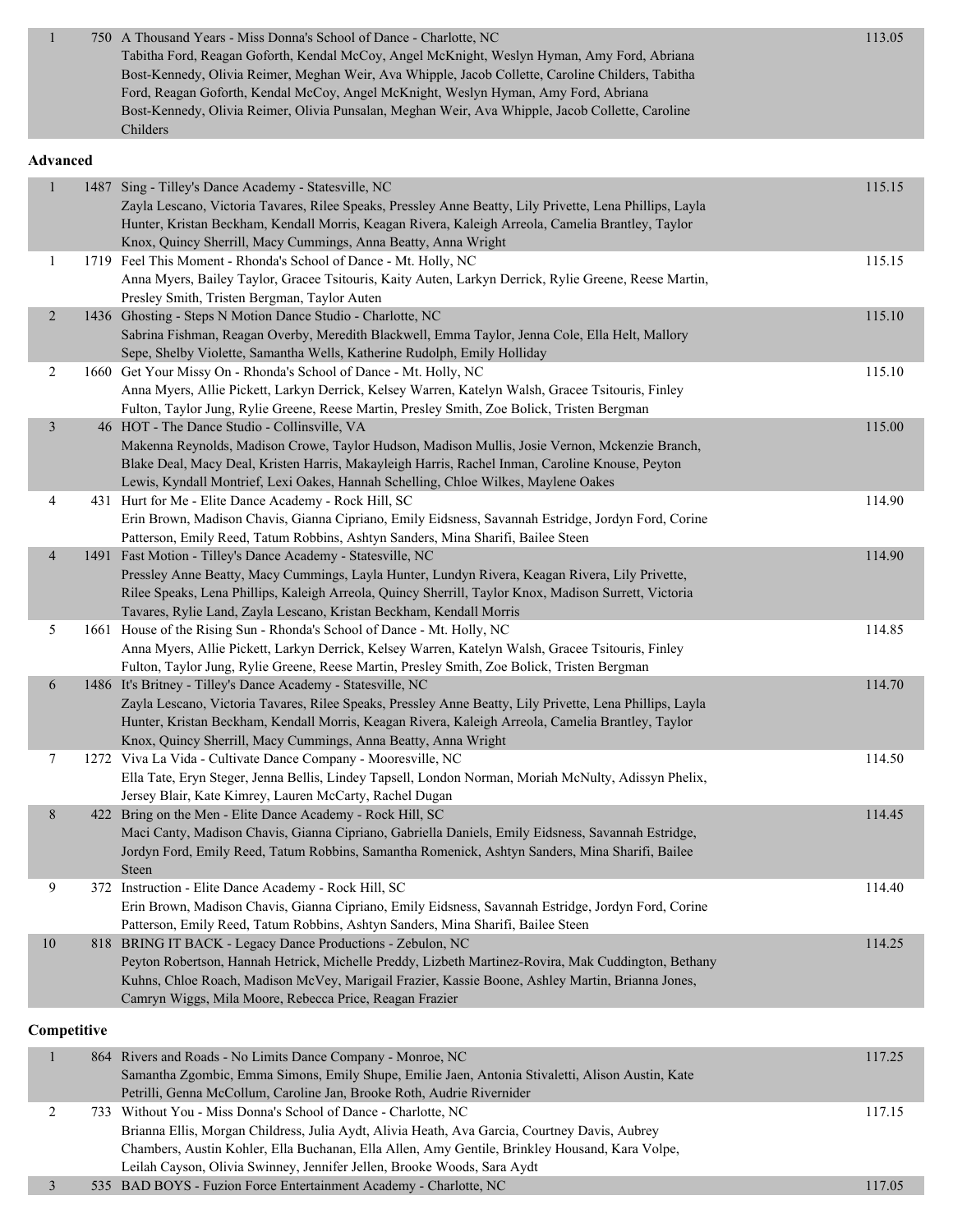|                | Sasha Anderson, Ranajae Templeton, Sydney Mills, Tamara Ward-Simmons, Xiomara Cedeno, Laila           |        |
|----------------|-------------------------------------------------------------------------------------------------------|--------|
|                | Mungin, Jaydhen Fitch, Kai Whigham, Erin Settlemier, Cyara Colon, Brianna Stewart                     |        |
| 4              | 953 I Am Lost - Dancers Edge - Winston-Salem, NC                                                      | 117.00 |
|                | Ngozi Mokwunye, Emmy Reams, Ava Heath, Aaliyah Howard, Laney Scism, Kate Schoppe, Brenna              |        |
|                | Maloney, Elena Zuidema, Addison Bandy, Lilli Jewell, Harper Leggett, Paisley Broadus, Karley Weaver   |        |
| 5 <sup>5</sup> | 952 I Don't Think About You - Dancers Edge - Winston-Salem, NC                                        | 116.90 |
|                | Travon Carter, Ngozi Mokwunye, Coral Hatch, Aaliyah Howard, Laney Scism, Brenna Maloney, Elena        |        |
|                | Zuidema, Addison Bandy, Emmy Reams, Lilli Jewell, Harper Leggett, Ava Heath, Karley Weaver,           |        |
|                | Keegan Martin, Kate Schoppe, Alexa Austin                                                             |        |
| 6              | 734 Heaven I Know - Miss Donna's School of Dance - Charlotte, NC                                      | 116.75 |
|                | Brianna Ellis, Morgan Childress, Julia Aydt, Riley McDermott, Ava Garcia, Abria Kornegay, Ryann Peay, |        |
|                | Rylynn Peay, Jordan Jones, Aubrey Chambers, Austin Kohler, Leilah Cayson, Kara Volpe, Ella Buchanan,  |        |
|                | Chloe Boyd, Olivia Swinney, Sara Aydt, Brooke Woods                                                   |        |
| $\overline{7}$ | 865 the Case of the EX - No Limits Dance Company - Monroe, NC                                         | 116.60 |
|                | Samantha Zgombic, Emma Simons, Emily Shupe, Emilie Jaen, Antonia Stivaletti, Alison Austin, Kate      |        |
|                | Petrilli, Genna McCollum, Caroline Jan, Brooke Roth, Audrie Rivernider                                |        |
| 8              | 749 Skate - Miss Donna's School of Dance - Charlotte, NC                                              | 116.50 |
|                | Caroline Cochran, Austin Kohler, Maegan McCrary, Ryann Peay, Rylynn Peay, Courtney Davis, Aubrey      |        |
|                | Chambers, Jordan Jones, Mia Cameron, Stephanie Patterson, Ryleigh Messer, Julia Aydt, Brianna Ellis,  |        |
|                | Morgan Childress, Callie Pearce, Alivia Heath, Riley McDermott                                        |        |
| 9              | 70 Scream - Divine Dance Center - Roanoke, VA                                                         | 116.40 |
|                | Morgan Bright, Morgann Cline, Haley Day, Adison Gerbers, Maddy Jones, Victoria Prillaman, Sydney      |        |
|                | Light, Caroline Moore, Mary Alex Noftsinger, Evelyn Anderson, Brianna Schaad, Samantha Simkins,       |        |
|                | Abigail Wescott, Kallie Niday, Annie Slemp                                                            |        |
| 9              | 1033 How to Be a Person - Floyd Ward School of Dance - Vinton, VA                                     | 116.40 |
|                | Sophia Graham, Molly Crow, Kallie Coleman, Franczeska Brindle, Breanna Hodges, Allyson Foster,        |        |
|                | Alexis Kern, Lexie Labarbera, Allison Argabright, Payton Martin, Kelcey Weston, Gabby Mullins,        |        |
|                | Berklee Salyer, Kelli Reed, Katen Tetreault                                                           |        |
| 10             | 136 A Storm Is Coming - Pointe South Dance - Randleman, NC                                            | 116.30 |
|                | Addison Herman, Josie Perdue, Kambry Swaim, Kinley Swaim, Maely Swaim, Alyssa Rasmusson,              |        |
|                | Rebecca Wilson, Kaytlin Lowe, Brianna Rhodes, Carmen Goins, Aubri Hill, Reagan Hill                   |        |
|                |                                                                                                       |        |

## **Senior (15 - 19 yrs.) Super**

| <b>Advanced</b> |      |                                                                                                                                                                                                                                                                                                                                                                                                                                                                                                                                                                                                                                 |        |  |  |
|-----------------|------|---------------------------------------------------------------------------------------------------------------------------------------------------------------------------------------------------------------------------------------------------------------------------------------------------------------------------------------------------------------------------------------------------------------------------------------------------------------------------------------------------------------------------------------------------------------------------------------------------------------------------------|--------|--|--|
| $\mathbf{1}$    |      | 378 Workin' Day and Night - Elite Dance Academy - Rock Hill, SC<br>Erin Brown, Maci Canty, Madison Chavis, Gianna Cipriano, Gabriella Daniels, Pj Duncan, Emily<br>Eidsness, Savannah Estridge, Jordyn Ford, Jemary Garcia, Ashleigh Hinson, Corine Patterson, Kenzie<br>Petit, Emily Reed, Tatum Robbins, Samantha Romenick, Ashtyn Sanders, Mina Sharifi, Bailee Steen,<br>Casmyn Wilmore                                                                                                                                                                                                                                     | 115.30 |  |  |
| 2               |      | 1435 Celebrate - Steps N Motion Dance Studio - Charlotte, NC<br>Adelyn Ashby, Rebekah Bartkowski, Mya Blackwelder, Meredith Blackwell, Cora Carter, Jenna Cole,<br>Juliana Fernandez, Sabrina Fishman, Olivia Freeman, Emma Taylor, Ella Helt, Emily Holliday, Megan<br>James, Aliyah Kasimov, Christina Lussardi, Isabelle Miller, Reagan Overby, Katherine Rudolph, Mallory<br>Sepe, Shelby Violette, Samantha Wells                                                                                                                                                                                                          | 115.20 |  |  |
| 3               | 1305 | Ghost In The Wind - Steps N Motion Dance Studio - Charlotte, NC<br>Christina Lussardi, Adelyn Ashby, Rebekah Bartkowski, Mya Blackwelder, Meredith Blackwell, Cora<br>Carter, Jenna Cole, Juliana Fernandez, Sabrina Fishman, Olivia Freeman, Emma Taylor, Ella Helt, Emily<br>Holliday, Megan James, Aliyah Kasimov, Isabelle Miller, Reagan Overby, Katherine Rudolph, Mallory<br>Sepe, Shelby Violette, Samantha Wells                                                                                                                                                                                                       | 114.80 |  |  |
| Competitive     |      |                                                                                                                                                                                                                                                                                                                                                                                                                                                                                                                                                                                                                                 |        |  |  |
| 1               |      | 763 I Am Here - Miss Donna's School of Dance - Charlotte, NC<br>Caroline Cochran, Austin Kohler, Maegan McCrary, Ryann Peay, Rylynn Peay, Courtney Davis, Aubrey<br>Chambers, Jordan Jones, Emma Rozell, Mia Cameron, Stephanie Patterson, Ryleigh Messer, Julia Aydt,<br>Brianna Ellis, Morgan Childress, Callie Pearce, Alivia Heath, Riley McDermott, Abria Kornegay, Ava<br>Garcia, Ella Allen, Chloe Boyd, Drew Boyd, Leilah Cayson, Gracie Clemmer, Brinkley Housand, Jennifer<br>Jellen, Emily Steele, Olivia Swinney, Kelly Tyson, Kara Volpe, Brooke Woods, Sara Aydt, Isabella<br>Cerrone, Ella Buchanan, Amy Gentile | 117.15 |  |  |